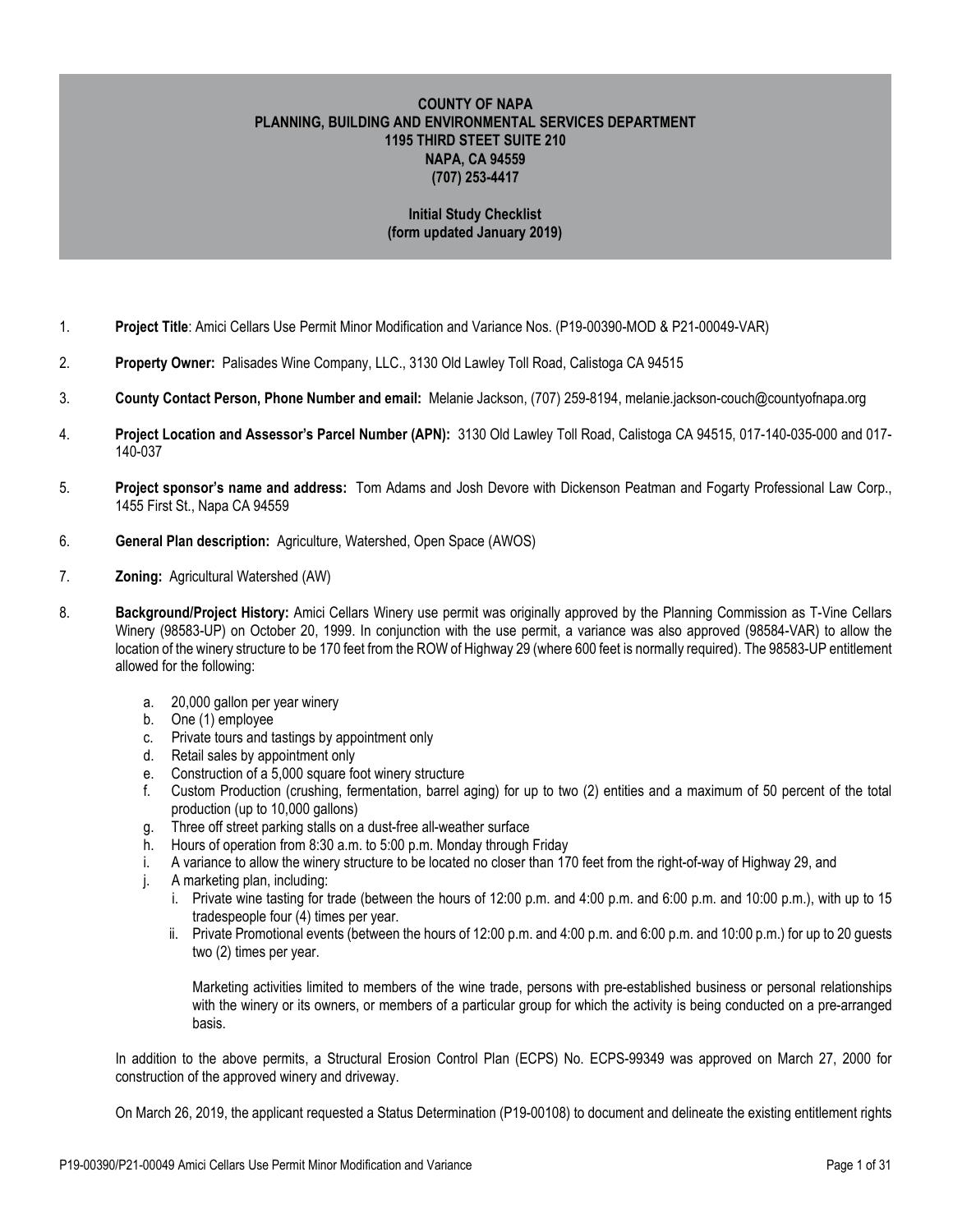for the subject property. The status determination delineated the uses approved with the original entitlement (98583-UP), consistent with that listed above, and no uses beyond those included in the original use permit were included in the status determination.

The subject property consists of approximately 17 acres and is located at 3130 Old Lawley Toll Road, north of the city of Calistoga, west of Lawley Toll Road and east of Calistoga Grade in the Calistoga area. The project site is presently developed with a 2,558 square foot winery structure consisting of approximately 307 square feet of accessory use area and 2,251 square feet dedicated to wine production. The project site is presently served by an onsite sewage disposal system and a water well.

## **Description of Project:**

The proposed project includes a request for a Use Permit Minor Modification to the existing use permit (Permit No. 98584-UP), a Variance to the Highway 29 600-foot road setback and a request to reduce the 50-foot wetland setback. Each request is described individually below:

#### Winery Minor Modification

The project includes a minor modification to an existing use permit (Permit No. 98584-UP) to allow for the following:

- Increase in wine production from 20,000 gallons of wine per year to 30,000 gallons of wine per year;
- Increase in the approved number of employees from one full time (1) employee to a total of four (4) full time employees and four (4) part time employees;
- Modification to the hours of operation from 8:30 a.m. to 5:00 p.m. Monday through Friday to 7:00 a.m. to 5:00 p.m. Monday through Sunday for production and 10:00 a.m. to 5:00 p.m. Monday through Sunday for Visitation;
- Modification to marketing plan from:
	- $\circ$  Private wine tasting for trade (between the hours of 12:00 p.m. and 4:00 p.m. and 6:00 p.m. and 10:00 p.m.), with up to 15 tradespeople four (4) times per year.
	- o Private Promotional events (between the hours of 12:00 p.m. and 4:00 p.m. and 6:00 p.m. and 10:00 p.m.) for up to 20 guests two (2) times per year.

Marketing activities limited to members of the wine trade, persons with pre-established business or personal relationships with the winery or its owners, or members of a particular group for which the activity is being conducted on a pre-arranged basis.

To:

- $\circ$  Eight (8) events per year with up to 25 guests per event, not to exceed twelve (12) vehicles for transportation of all guests to and from the winery, per event (average of approximately 2.1 guests per vehicle), to be held between the hours of 6:00 p.m. to 10:00 p.m. with clean-up over by 11:00 p.m.
- $\circ$  One (1) event per year with up to 50 guests, not to exceed sixteen vehicles for transportation of all guests to and from the winery (average of approximately 3.1 guests per vehicle), to be held between the hours of 6:00 p.m. to 10:00 p.m. with clean-up over by 11:00 p.m.
- $\circ$  Two (2) wine-trade only events for up to 75 guests, utilizing two (2) buses for transportation of all guests to and from the winery (average of 37.5 guests per bus), to be held between the hours of 6:00 p.m. to 10:00 p.m. with clean-up over by 11:00 p.m.
- o Catered food to be served at events
- Visitation plan allowing for:
	- $\circ$  Up to 25 visitors per day, not to exceed seven (7) vehicles per day for transportation of all visitors to and from the winery (average of approximately 3.6 visitors per vehicle), with a weekly maximum of 42 vehicles per week, during the non-harvest season. Based on the average number of visitors per vehicle, weekly visitors would be less than or equal to 175 people.
	- $\circ$  Up to 25 visitors per day, not to exceed a maximum of four (4) vehicles per day to and from the winery (average of approximately 6.3 visitors per vehicle) during the harvest season. Based on the average number of visitors per vehicle, weekly visitors would be less than or equal to 175 people.
	- NOTE: Visitation and marketing events would not occur on the same day.
- 10,000 square foot Type II cave for production and storage
- Reconfiguration of the existing outdoor production area
- Construction of a 790 square foot cover over a portion of the existing outdoor crush area
- Construction of a 1,667 square foot structure to accommodate expansion of winery operations
- Construction of two outdoor restrooms totaling 89 square feet
- Installation of a public water system
- Expansion and improvement of existing parking area to allow for a total of nine (9) parking stalls, one of which would be ADA compatible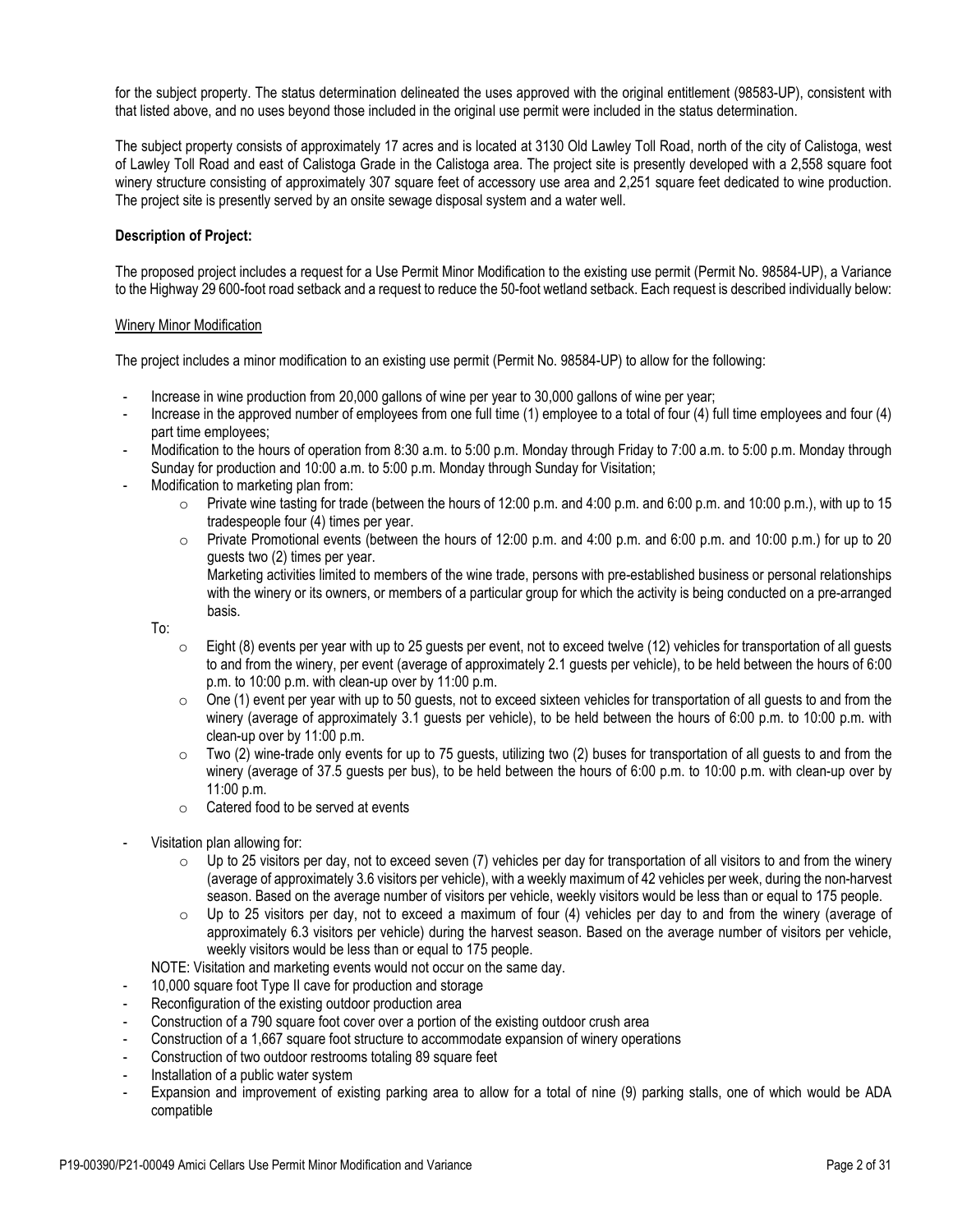- Removal of Use Permit 98584-UP Condition of Approval No. 1.c. restricting custom crush operations
- Expansion of existing waste disposal system (leach fields to be located on secondary parcel, APN 017-140-037) to accommodate increase in process waste
- Improvements to re-align the existing driveway for improved turning radius and access for emergency vehicles

Development of the proposed project would require the removal of 31 trees, including 17 fir, two (2) bay, two (2) black oak, six (6) live oak, three (3) madrone and one (1) conifer, which would be mitigated on an acreage basis at a 3:1 ratio. Project grading would result in approximately 3,117 cubic yards of cut and 230 cubic yards of fill. The remaining soil in addition to the cave spoils would total 8,360 cubic yards of dirt that would be stored on adjacent parcel 017-140-037. Grape sourcing would come from vineyards within Napa County, with up to 25 percent of the total grapes sourced from outside the County.

### Wetland Setback Reduction

A reduction in the wetland setback from the onsite pond, pursuant to Section 18.108.026 (General Provisions; Wetlands), to allow for minor imrovements to the existing access road, the construction of a 180 square foot pumphouse to be located 15 feet from the delineated boundary of the pond where 50 feet is required.

#### Variance to Highway 29 Road Setback

A variance to the road setback to allow for the construction of the proposed, 1,667 square foot additional winery structure approximately 170 feet from the right of way of Highway 29 where 600 feet is normally required. The basis of the variance request is the site topography, parcel orientation, the location of existing development and the fact that Highway 29 borders approximately half of the subject parcel boundary, on the northwest, west, and southwest sides. Strict application of the street setback would essentially render the lot unbuildable as there would be little to no area for construction that would not encroach into the setback.

9. **Describe the environmental setting and surrounding land uses.** The subject property consists of moderately sloping terrain with slopes averaging 20-22 percent at an elevation of 600 feet above sea level. The project site is located north of the city of Calistoga, west of Old Lawley Toll Road and east of Calistoga Grade. The property is not located within any environmentally sensitive areas as delineated on the County Environmental Resource Sensitivity Maps. Foundation materials consist of Sonoma Volcanic andesitic to basaltic lava flows, overlain by Class VI soils of the Boomer Gravelly Loam series and by Class VII soils of the Hambright-Rock Outcrop Complex. Runoff is rapid to very rapid and the erosion hazard is moderate. Vegetative cover consists primarily of Douglas fir, Ponderosa Pine, Black Oak, Madrone, Manzanita, California Laurel and Poison Oak, as well as wild grasses. Surrounding land uses include residential and the closest residence is located approximately 240 feet from the winery on the secondary.

Parcel 017-140-035 (primary parcel) consisting of approximately 12 acres and parcel 017-140-037 (secondary parcel) consisting of approximately five (5) acres are in common ownership. The primary parcel is presently developed with the 2,558 square foot winery structure, parking areas and associated infrastructure. The secondary parcel is developed with an approximately 2,200 square foot singlefamily residence and an approximately 552 square foot detached garage. The primary parcel accommodates the winery structures and the majority of the physical modifications to the project site and the secondary parcel would accommodate the leach lines for the upgraded waste disposal system.

10. **Other agencies whose approval is required.** The project would also require various ministerial approvals by the County, including but not limited to building permits, grading permits, waste disposal permits, and an encroachment permit, in addition to meeting CalFire standards. Permits may also be required by the Department of Alcoholic Beverage Control and Bureau of Alcohol, Tobacco, & Firearms.

### **Responsible (R) and Trustee (T) Agencies**  None

**Other Agencies Contacted** None

12. **Tribal Cultural Resources.** Have California Native American tribes traditionally and culturally affiliated with the project area requested consultation pursuant to Public Resources Code section 21080.3.1? If so, is there a plan for consultation that includes, for example, the determination of significance of impacts to tribal cultural resource, procedures regarding confidentiality, etc.?

A cultural resources study for the project site was prepared in November of 2019 by Tom Origer and Associates. As part of the study, a request was sent to the State of California's Native American Heritage Commission (NAHC) and to Cortina Rancheria, Middletown Rancheria, the Mishewal-Wappo Tribe of Alexander Valley and the Yocha Dehe Wintun Nation. The NAHC replied via letter dated October 9, 2019, stating that a review of the Sacred Lands File showed that there are no resources in the vicinity of the project area. No other comments were received.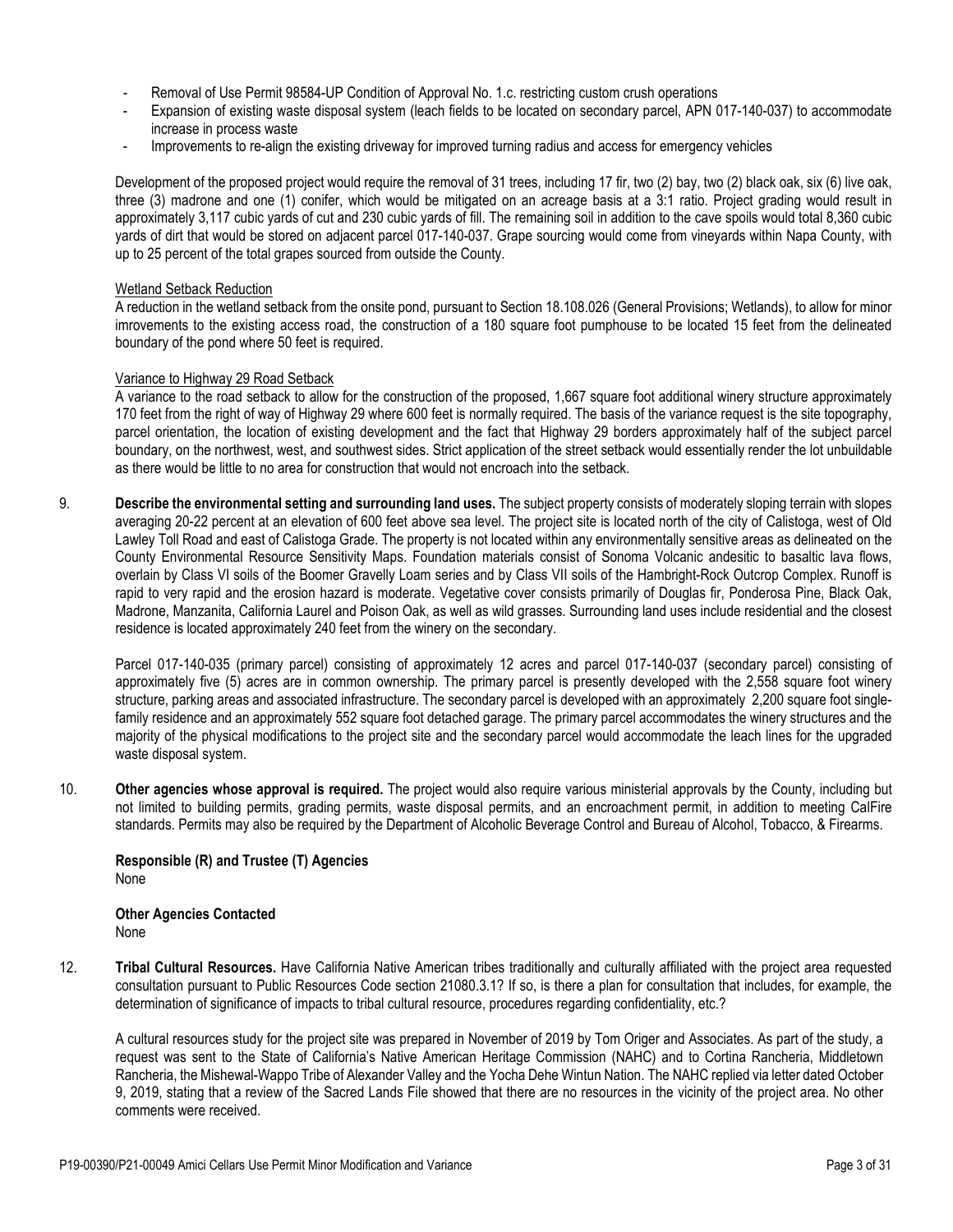In addition, on May 12, 2021, County staff sent invitations to consult on the proposed project to native American tribes who have a cultural interest in the area and who as of that date had requested invitation for consultations on projects, in accordance with the requirements of Public Resources Code section 21080.3.1. No responses were received within 30-days of the tribe's receipt of the invitations.

**Note:** Conducting consultation early in the CEQA process allows tribal governments, lead agencies, and project proponents to discuss the level of environmental review, identify and address potential adverse impacts to tribal cultural resources, and reduce the potential for delay and conflict in the environmental review process. (See Public Resources Code section 21080.3.2.) Information may also be available from the California Native American Heritage Commission's Sacred Lands File per Public Resources Code section 5097.96 and the California Historical Resources Information System administered by the California Office of Historic Preservation. Please also note that Public Resources Code section 21082.3(c) contains provisions specific to confidentiality.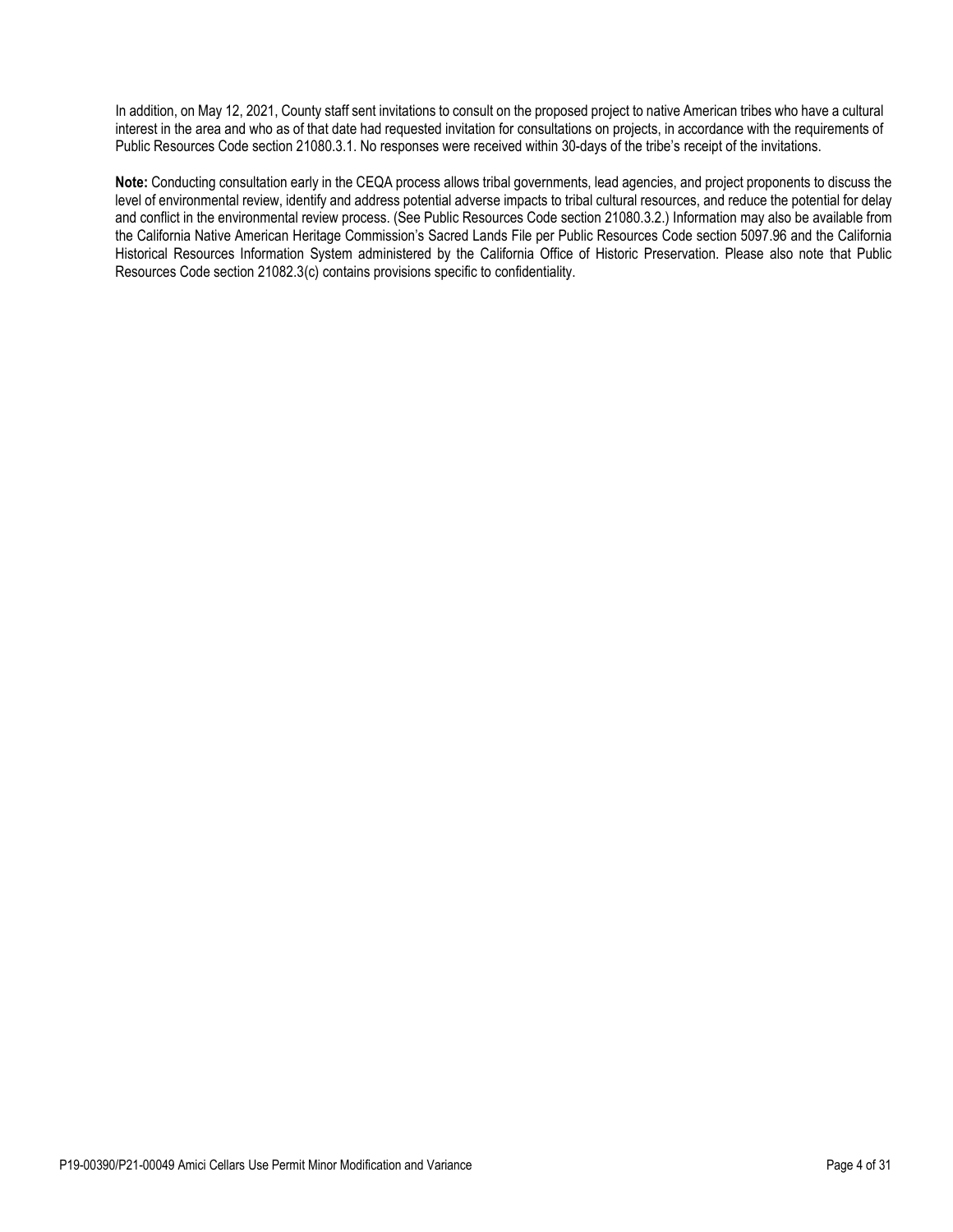### **ENVIRONMENTAL IMPACTS AND BASIS OF CONCLUSIONS:**

The conclusions and recommendations contained herein are professional opinions derived in accordance with current standards of professional practice. They are based on a review of the Napa County Environmental Resource Maps, the other sources of information listed in the file, and the comments received, conversations with knowledgeable individuals; the preparer's personal knowledge of the area; and, where necessary, a visit to the site. For further information, see the environmental background information contained in the permanent file on this project.

On the basis of this initial evaluation:

 $\Box$ I find that the proposed project COULD NOT have a significant effect on the environment, and a *(SUBSEQUENT)* NEGATIVE DECLARATION will be prepared.

 $\boxtimes$ I find that although the proposed project could have a significant effect on the environment, there will not be a significant effect in this case because revisions in the project have been made by or agreed to by the project proponent. A *(SUBSEQUENT)* MITIGATED NEGATIVE DECLARATION will be prepared.

I find that the proposed project MAY have a significant effect on the environment, and an ENVIRONMENTAL IMPACT REPORT is required.

I find that the proposed project MAY have a "potentially significant impact" or "potentially significant unless mitigated" impact on the environment, but at least one effect 1) has been adequately analyzed in an earlier document pursuant to applicable legal standards, and 2) has been addressed by mitigation measures based on the earlier analysis as described on attached sheets. An ENVIRONMENTAL IMPACT REPORT is required, but it must analyze only the effects that remain to be addressed.

I find that although the proposed project could have a significant effect on the environment, because all potentially significant effects (a)  $\Box$ have been analyzed adequately in an earlier EIR or NEGATIVE DECLARATION pursuant to applicable standards, and (b) have been avoided or mitigated pursuant to that earlier EIR or NEGATIVE DECLARATION, including revisions or mitigation measures that are imposed upon the proposed project, nothing further is required.

Signature Date

Name:

### Napa County Planning, Building and Environmental Services Department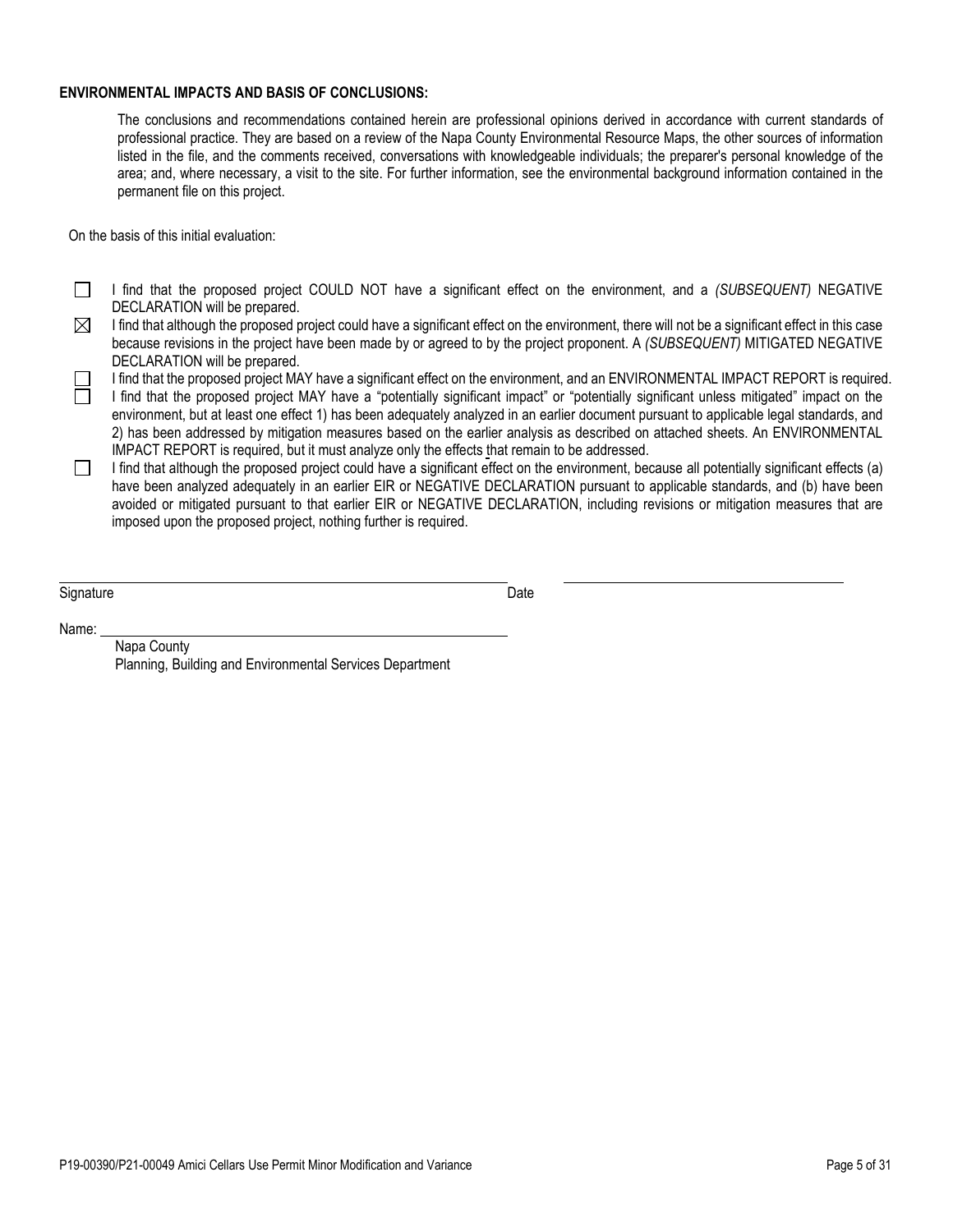| I. | <b>AESTHETICS.</b> Except as provided in Public Resources Code Section<br>21099, would the project: |                                                                                                                                                                                                                                                                                                                                                                                           | <b>Potentially</b><br><b>Significant</b><br>Impact | Less Than<br>Significant<br><b>With</b><br><b>Mitigation</b><br>Incorporation | <b>Less Than</b><br><b>Significant</b><br>Impact | No Impact   |
|----|-----------------------------------------------------------------------------------------------------|-------------------------------------------------------------------------------------------------------------------------------------------------------------------------------------------------------------------------------------------------------------------------------------------------------------------------------------------------------------------------------------------|----------------------------------------------------|-------------------------------------------------------------------------------|--------------------------------------------------|-------------|
|    | a)                                                                                                  | Have a substantial adverse effect on a scenic vista?                                                                                                                                                                                                                                                                                                                                      |                                                    |                                                                               |                                                  | $\boxtimes$ |
|    | b)                                                                                                  | Substantially damage scenic resources, including, but not limited to,<br>trees, rock outcroppings, and historic buildings within a state scenic<br>highway?                                                                                                                                                                                                                               |                                                    |                                                                               |                                                  | ⊠           |
|    | C)                                                                                                  | In non-urbanized areas, substantially degrade the existing visual<br>character or quality of public views of the site and its surroundings?<br>(Public views are those that are experienced from a publicly<br>accessible vantage point.) If the project is in an urbanized area,<br>would the project conflict with applicable zoning and other<br>regulations governing scenic quality? |                                                    |                                                                               |                                                  | ⋉           |
|    | d)                                                                                                  | Create a new source of substantial light or glare which would<br>adversely affect day or nighttime views in the area?                                                                                                                                                                                                                                                                     |                                                    |                                                                               | $\boxtimes$                                      |             |

a/b. The project site is not located within a scenic vista or a state scenic highway. Therefore, there is no possibility that the project would have a substantial adverse effect, or result in damage to scenic resources, within a scenic vista or state scenic highway. Therefore, there are no impacts.

c. The proposed project cannot be viewed from any public vantage point as it is screened by the natural topography of the site and its surroundings and by natural vegetation. As such, there are no impacts.

d. Installation of lighting for the proposed project has the potential to create impacts to nighttime views in the project vicinity and surrounding areas. However, pursuant to standard conditions of approval for wineries, outdoor lighting would be required to be shielded and directed downwards with only low level lighting permitted in parking areas. With the implementation of the standard conditions of approval (included below), the proposed project would not create a new source of substantial light or glare that would have a significant impact on nighttime views in the area. As such, impacts would be less than significant.

## *6.3 LIGHTING – PLAN SUBMITTAL*

- a. Two (2) copies of a detailed lighting plan showing the location and specifications for all lighting fixtures to be installed on the property shall be *submitted for Planning Division review and approval. All lighting shall comply with the CBC.*
- *b. All exterior lighting, including landscape lighting, shall be shielded and directed downward, shall be located as low to the ground as possible, shall be the minimum necessary for security, safety, or operations; on timers; and shall incorporate the use of motion detection sensors to the greatest extent practical. All lighting shall be shielded or placed such that it does not shine directly on adjacent properties or impact vehicles on adjacent streets. No flood-lighting or sodium lighting of the building is permitted, including architectural highlighting and spotting. Low-level lighting shall be utilized in parking areas as opposed to elevated high-intensity light standards.*

# *4.16 GENERAL PROPERTY MAINTENANCE – LIGHTING, LANDSCAPING, PAINTING, OUTDOOR EQUIPMENT STORAGE, AND TRASH ENCLOSURE AREAS*

a. All lighting shall be permanently maintained in accordance with the lighting and building plans approved by the County. Lighting utilized during *harvest activities is exempt from this requirement.* 

#### Mitigation Measures: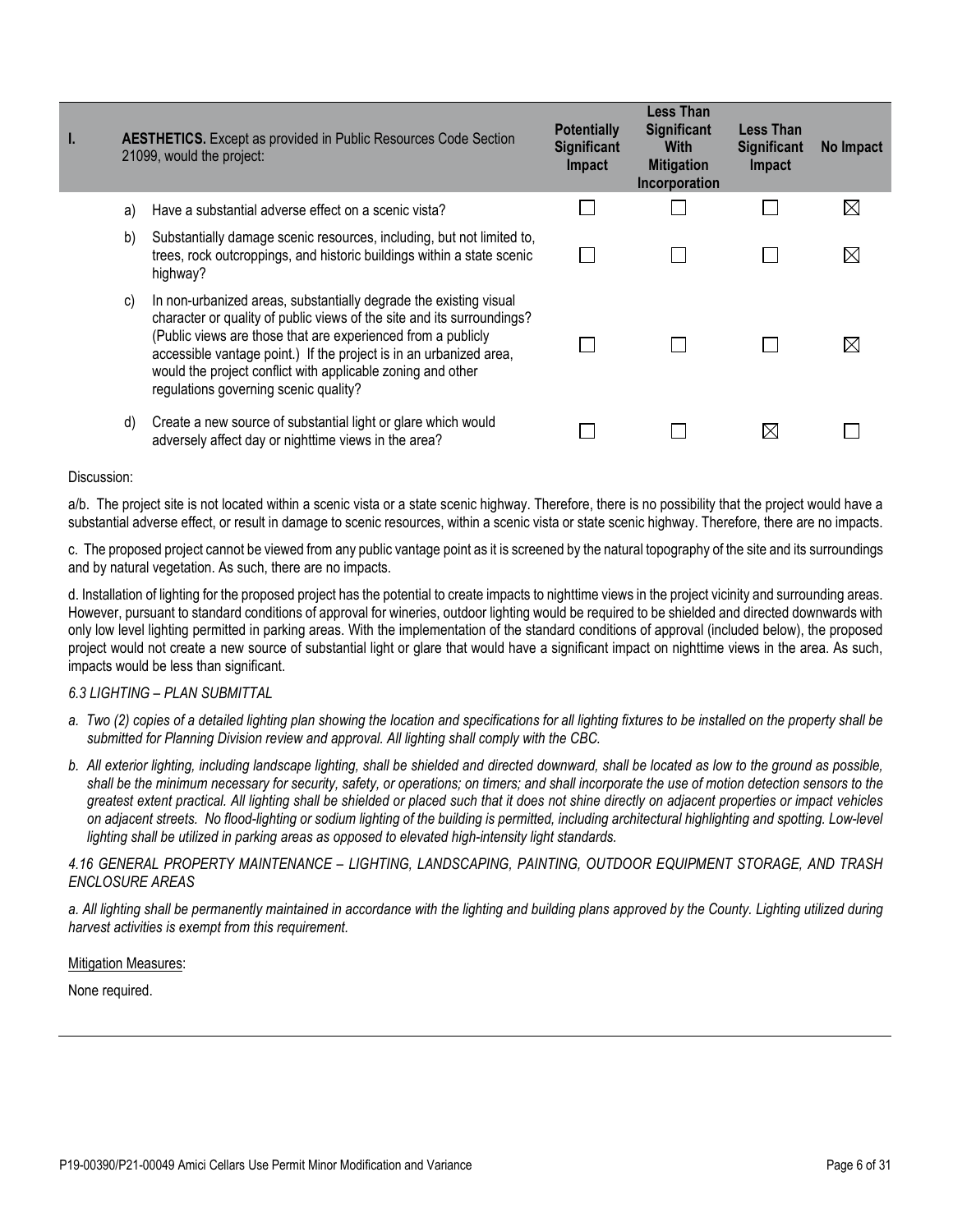| II. | <b>AGRICULTURE AND FOREST RESOURCES.<sup>1</sup></b> Would the project: |                                                                                                                                                                                                                                                                                               | <b>Potentially</b><br><b>Significant</b><br>Impact | <b>Less Than</b><br><b>Significant</b><br><b>With</b><br><b>Mitigation</b><br>Incorporation | <b>Less Than</b><br><b>Significant</b><br>Impact | No Impact   |
|-----|-------------------------------------------------------------------------|-----------------------------------------------------------------------------------------------------------------------------------------------------------------------------------------------------------------------------------------------------------------------------------------------|----------------------------------------------------|---------------------------------------------------------------------------------------------|--------------------------------------------------|-------------|
|     | a)                                                                      | Convert Prime Farmland, Unique Farmland, or Farmland of<br>Statewide Important (Farmland) as shown on the maps prepared<br>pursuant to the Farmland Mapping and Monitoring Program of the<br>California Resources Agency, to non-agricultural use?                                            |                                                    |                                                                                             |                                                  | $\boxtimes$ |
|     | b)                                                                      | Conflict with existing zoning for agricultural use, or a Williamson Act<br>contract?                                                                                                                                                                                                          |                                                    |                                                                                             |                                                  | $\boxtimes$ |
|     | C)                                                                      | Conflict with existing zoning for, or cause rezoning of, forest land as<br>defined in Public Resources Code Section 12220(g), timberland as<br>defined in Public Resources Code Section 4526, or timberland<br>zoned Timberland Production as defined in Government Code<br>Section 51104(g)? |                                                    |                                                                                             |                                                  | $\boxtimes$ |
|     | d)                                                                      | Result in the loss of forest land or conversion of forest land to non-<br>forest use in a manner that will significantly affect timber,<br>aesthetics, fish and wildlife, biodiversity, water quality, recreation, or<br>other public benefits?                                               |                                                    |                                                                                             | $\boxtimes$                                      |             |
|     | e)                                                                      | Involve other changes in the existing environment which, due to<br>their location or nature, could result in conversion of Farmland to<br>non-agricultural use?                                                                                                                               |                                                    |                                                                                             |                                                  | $\boxtimes$ |

a. The subject property (primary and secondary parcels) is identified as "other land" on the California Statewide Important Farmlands Map. While the secondary parcel contains some vineyards, the amount of vineyards are ornamental in nature and aren't large enough for the parcel status to be reclassified as farmland. As such, the proposed project would not convert Prime Farmland, Unique Farmland, or Farmland of Statement Importance to a non-agricultural use. Therefore, there are no impacts.

b/c. The subject property is zoned Agricultural Watershed (AW) and is designated as Agriculture/Watershed and Open Space (AWOS) by the Napa County General Plan. Wineries are an allowed use within the AW zone district and within the AWOS general plan designation. In addition, the winery is an existing use on the subject property. As such, the proposed project would not conflict with existing zoning for an agricultural use, nor would it conflict with existing zoning or cause rezoning of forest land. The property is not presently under a Williamson Act contract. Therefore, there are no impacts.

d. To accommodate the project, a total of 31 trees would be removed. This would result in a conversion of forest land to a non-forest use. However, the proposed tree removal would not result in significant impacts to forest land because the number of trees to be removed would equate to a small percentage of the total tree canopy on the subject property and because the tree removal is concentrated within or near previously disturbed areas on the project site. In addition, the total amount of tree coverage removed would be mitigated at a 3:1 ration pursuant to County Code Section 18.108.020 (D) (Zoning; Conservation regulations; General Provisions; Vegetation Removal Mitigation). Therefore, impacts would be less than significant.

e. There are no farmlands located on the subject property, nor properties within the vicinity of the project site. As such, implementation of the project would not result in conversion of Farmland to a non-agricultural use.

### **Mitigation Measures:**

<span id="page-6-0"></span><sup>&</sup>lt;sup>1</sup> "Forest land" is defined by the State as "land that can support 10-percent native tree cover of any species, including hardwoods, under natural conditions, and that allows for management of one or more forest resources, including timber, aesthetics, fish and wildlife, biodiversity, water quality, recreation, and other public benefits." (Public Resources Code Section 12220(g)) The Napa County General Plan anticipates and does not preclude conversion of some "forest land" to agricultural use, and the program-level EIR for the 2008 General Plan Update analyzed the impacts of up to 12,500 acres of vineyard development between 2005 and 2030, with the assumption that some of this development would occur on "forest land." In that analysis specifically, and in the County's view generally, the conversion of forest land to agricultural use would constitute a potentially significant impact only if there were resulting significant impacts to sensitive species, biodiversity, wildlife movement, sensitive biotic communities listed by the California Department of Fish and Wildlife, water quality, or other environmental resources addressed in this checklist.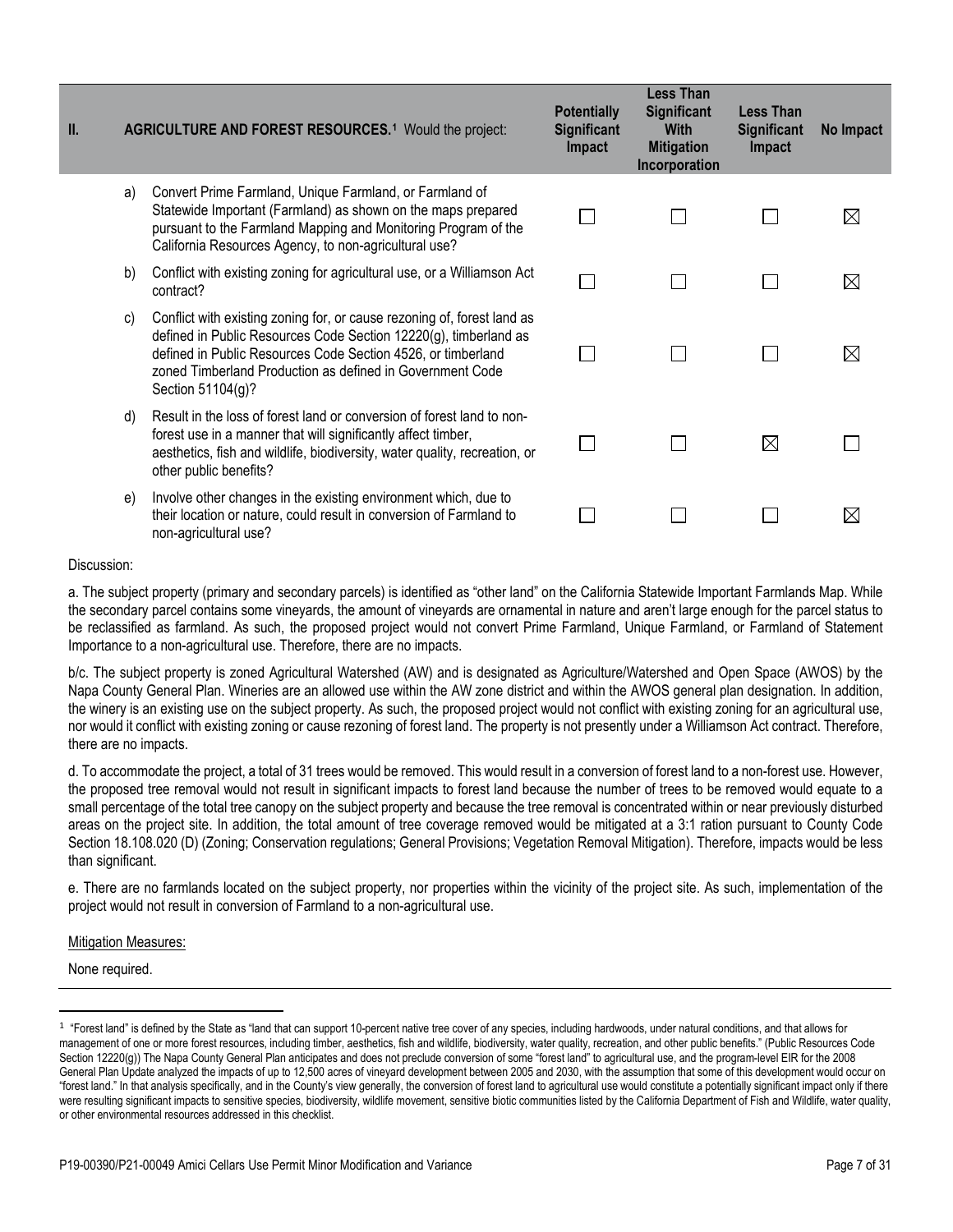| III. | AIR QUALITY. Where available, the significance criteria established by<br>the applicable air quality management or air pollution control district may<br>be relied upon to make the following determinations. Would the project: |                                                                                                                                                                                                      | <b>Potentially</b><br><b>Significant</b><br><b>Impact</b> | <b>Less Than</b><br><b>Significant</b><br><b>With</b><br><b>Mitigation</b><br>Incorporation | <b>Less Than</b><br><b>Significant</b><br>Impact | No Impact |
|------|----------------------------------------------------------------------------------------------------------------------------------------------------------------------------------------------------------------------------------|------------------------------------------------------------------------------------------------------------------------------------------------------------------------------------------------------|-----------------------------------------------------------|---------------------------------------------------------------------------------------------|--------------------------------------------------|-----------|
|      | a)                                                                                                                                                                                                                               | Conflict with or obstruct implementation of the applicable air quality<br>plan?                                                                                                                      |                                                           |                                                                                             | $\boxtimes$                                      |           |
|      | b)                                                                                                                                                                                                                               | Result in a cumulatively considerable net increase of any criteria<br>pollutant for which the project region is non-attainment under an<br>applicable federal or state ambient air quality standard? |                                                           |                                                                                             | $\boxtimes$                                      |           |
|      | C)                                                                                                                                                                                                                               | Expose sensitive receptors to substantial pollutant concentrations?                                                                                                                                  |                                                           |                                                                                             | $\boxtimes$                                      |           |
|      | d)                                                                                                                                                                                                                               | Result in other emissions (such as those leading to odors adversely<br>affecting a substantial number of people)?                                                                                    |                                                           |                                                                                             | $\boxtimes$                                      |           |

On June 2, 2010, the Bay Area Air Quality Management District's (BAAQMD) Board of Directors unanimously adopted thresholds of significance to assist in the review of projects under the California Environmental Quality Act. These Thresholds are designed to establish the level at which BAAQMD believed air pollution emissions would cause significant environmental impacts under CEQA and were posted on BAAQMD's website and included in BAAQMD's updated CEQA Guidelines (updated May 2012). The Thresholds are advisory and may be followed by local agencies at their own discretion.

The Thresholds were challenged in court. Following litigation in the trial court, the court of appeal, and the California Supreme Court, all of the Thresholds were upheld. However, in an opinion issued on December 17, 2015, the California Supreme Court held that CEQA does not generally require an analysis of the impacts of locating development in areas subject to environmental hazards unless the project would exacerbate existing environmental hazards. The Supreme Court also found that CEQA requires the analysis of exposing people to environmental hazards in specific circumstances, including the location of development near airports, schools near sources of toxic contamination, and certain exemptions for infill and workforce housing. The Supreme Court also held that public agencies remain free to conduct this analysis regardless of whether it is required by CEQA.

In view of the Supreme Court's opinion, local agencies may rely on Thresholds designed to reflect the impact of locating development near areas of toxic air contamination where such an analysis is required by CEQA or where the agency has determined that such an analysis would assist in making a decision about the project. However, the Thresholds are not mandatory and agencies should apply them only after determining that they reflect an appropriate measure of a project's impacts. These Guidelines may inform environmental review for development projects in the Bay Area, but do not commit local governments or BAAQMD to any specific course of regulatory action.

BAAQMD published a new version of the Guidelines dated May 2017, which includes revisions made to address the Supreme Court's opinion. The May 2017 Guidelines update does not address outdated references, links, analytical methodologies or other technical information that may be in the Guidelines or Thresholds Justification Report. The Air District is currently working to revise any outdated information in the Guidelines as part of its update to the CEQA Guidelines and thresholds of significance.

a/b. The mountains bordering Napa Valley block much of the prevailing northwesterly winds throughout the year. Sunshine is plentiful in Napa County, and summertime can be very warm in the valley, particularly in the northern end. Winters are usually mild, with cool temperatures overnight and mild-to-moderate temperatures during the day. Wintertime temperatures tend to be slightly cooler in the northern end of the valley. Winds are generally calm throughout the county. Annual precipitation averages range from about 24 inches in low elevations to more than 40 inches in the mountains.

Ozone and fine particle pollution, or PM2.5, are the major regional air pollutants of concern in the San Francisco Bay Area. Ozone is primarily a problem in the summer, and fine particle pollution in the winter. In Napa County, ozone rarely exceeds health standards, but PM2.5 occasionally does reach unhealthy concentrations. There are multiple reasons for PM2.5 exceedances in Napa County. First, much of the county is windsheltered, which tends to trap PM2.5 within the Napa Valley. Second, much of the area is well north of the moderating temperatures of San Pablo Bay and, as a result, Napa County experiences some of the coldest nights in the Bay Area. This leads to greater fireplace use and, in turn, higher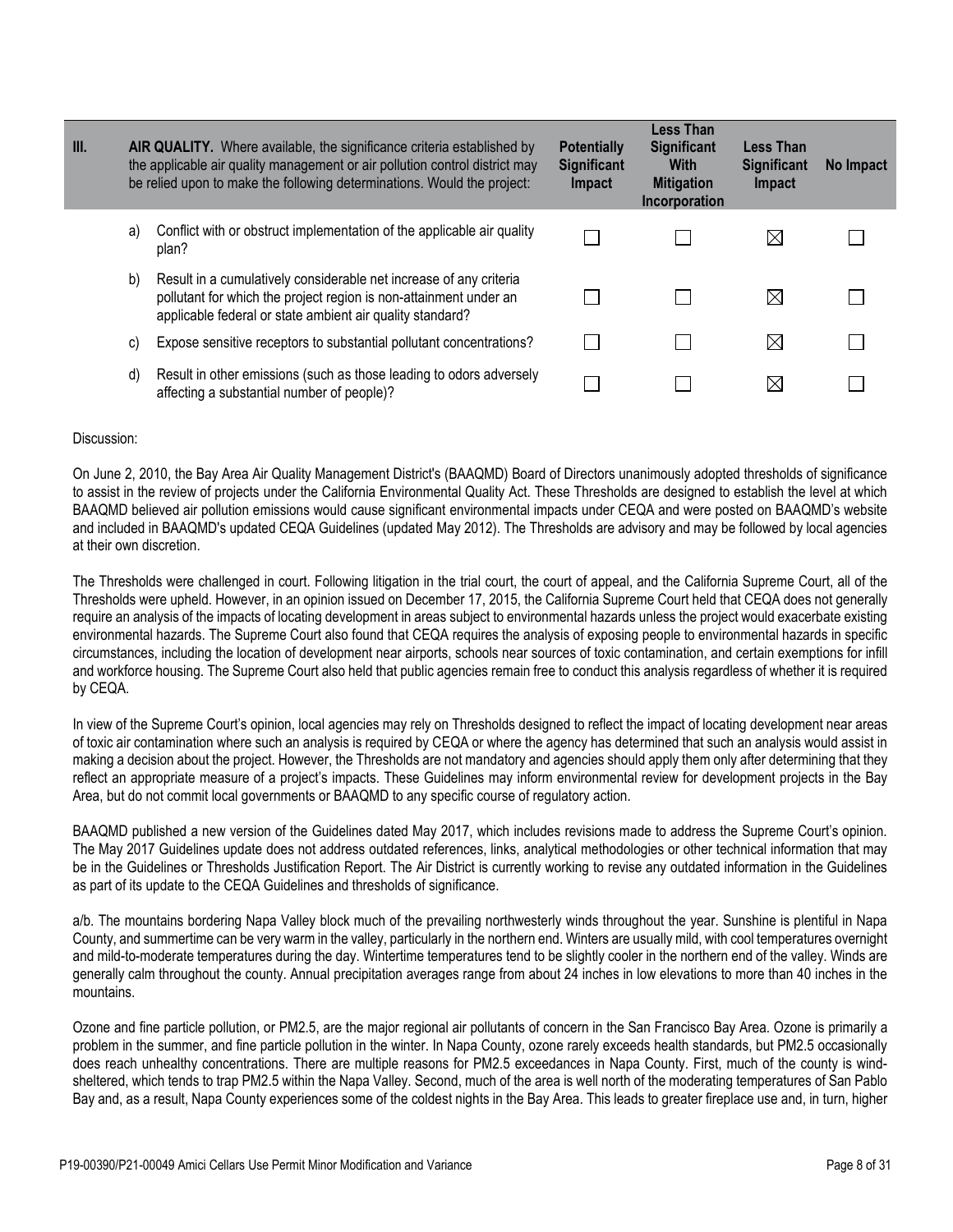PM2.5 levels. Finally, in the winter easterly winds often move fine-particle-laden air from the Central Valley to the Carquinez Strait and then into western Solano and southern Napa County (BAAQMD, In Your Community: Napa County, April 2016)

The impacts associated with implementation of the project were evaluated consistent with guidance provided by BAAQMD. Ambient air quality standards have been established by state and federal environmental agencies for specific air pollutants most pervasive in urban environments. These pollutants are referred to as criteria air pollutants because the standards established for them were developed to meet specific health and welfare criteria set forth in the enabling legislation. The criteria air pollutants emitted by development, traffic and other activities anticipated under the proposed development include ozone, ozone precursors oxides of nitrogen and reactive organic gases (NOx and ROG), carbon monoxide (CO), nitrogen dioxide (NO2), and suspended particulate matter (PM10 and PM2.5). Other criteria pollutants, such as lead and sulfur dioxide (SO2), would not be substantially emitted by the proposed development or traffic, and air quality standards for them are being met throughout the Bay Area.

BAAQMD has not officially recommended the use of its thresholds in CEQA analyses and CEQA ultimately allows lead agencies the discretion to determine whether a particular environmental impact would be considered significant, as evidenced by scientific or other factual data. BAAQMD also states that lead agencies need to determine appropriate air quality thresholds to use for each project they review based on substantial evidence that they include in the administrative record of the CEQA document. One resource BAAQMD provides as a reference for determining appropriate thresholds is the *California Environmental Quality Act Air Quality Guidelines* developed by its staff in 2010 and as updated through May 2017. These guidelines outline substantial evidence supporting a variety of thresholds of significance.

As mentioned above, in 2010, the BAAQMD adopted and later incorporated into its 2011 CEQA Guidelines project screening criteria (Table 3-1 – Operational-Related Criteria Air Pollutant and Precursors Screening Level Sizes) and thresholds of significance for air pollutants, which have now been updated by BAAQMD through May 2017. Given the size of the winery at project completion - entire project, which is approximately 4,225 square feet of enclosed floor area (winery structures, pump house, cave)) with 459 square feet of space dedicated to tasting/hospitality uses compared to the BAAQMD's screening criterion of 47,000 square feet (high quality restaurant) and 541,000 square feet (general light industry) for NOX (oxides of nitrogen), the project would contribute an insignificant amount of air pollution and would not result in a conflict or obstruction of an air quality plan. (Please note: a high quality restaurant is considered comparable to a winery tasting room for purposes of evaluating air pollutant emissions, but grossly overstates emissions associated with other portions of a winery, such as office, barrel storage and production, which generate fewer vehicle trips. Therefore, a general light industry comparison has also been used for other such uses.) The project falls well below the screening criteria as noted above, and consequently will not significantly affect air quality individually or contribute considerably to any cumulative air quality impacts.

c-d. In the short term, potential air quality impacts are most likely to result from earthmoving and construction activities required for project construction related to the access driveway improvements. Earthmoving and construction emissions would have a temporary effect; consisting mainly of dust generated during grading and other construction activities, exhaust emissions from construction related equipment and vehicles, and relatively minor emissions from paints and other architectural coatings. The Air District recommends incorporating feasible control measures as a means of addressing construction impacts. If the proposed project adheres to these relevant best management practices identified by the Air District and the County's standard conditions of project approval, construction-related impacts are considered less than significant:

# *7.1 SITE IMPROVEMENTS*

## *c. AIR QUALITY*

*During all construction activities the permittee shall comply with the most current version of BAAQMD Basic Construction Best Management Practices including but not limited to the following, as applicable:*

- *1. Post a publicly visible sign with the telephone number and person to contact at the lead agency regarding dust complaints. The BAAQMD's phone number shall also be visible.*
- *2. Water all exposed surfaces (e.g., parking areas, staging areas, soil piles, grading areas, and unpaved access roads) two times per day.*
- *3. Cover all haul trucks transporting soil, sand, or other loose material off-site.*
- *4. Remove all visible mud or dirt traced onto adjacent public roads by using wet power vacuum street sweepers at least once per day. The use of dry power sweeping is prohibited.*
- *5. All vehicle speeds on unpaved roads shall be limited to 15 mph.*
- *6. All roadways, driveways, and sidewalks to be paved shall be completed as soon as possible. Building pads shall be laid as soon as possible after grading unless seeding or soil binders are used.*
- *7. Idling times shall be minimized either by shutting off equipment when not in use or reducing the maximum idling time to five (5) minutes (as required by State Regulations). Clear signage shall be provided for construction workers at all access points.*
- *8. All construction equipment shall be maintained and properly tuned in accordance with manufacturer's specifications. All equipment shall be checked by a certified visible emissions evaluator. Any portable engines greater than 50 horsepower or associated equipment operated within the BAAQMD's jurisdiction shall have either a California Air Resources Board (ARB) registration Portable Equipment Registration Program (PERP) or a BAAQMD permit. For general information*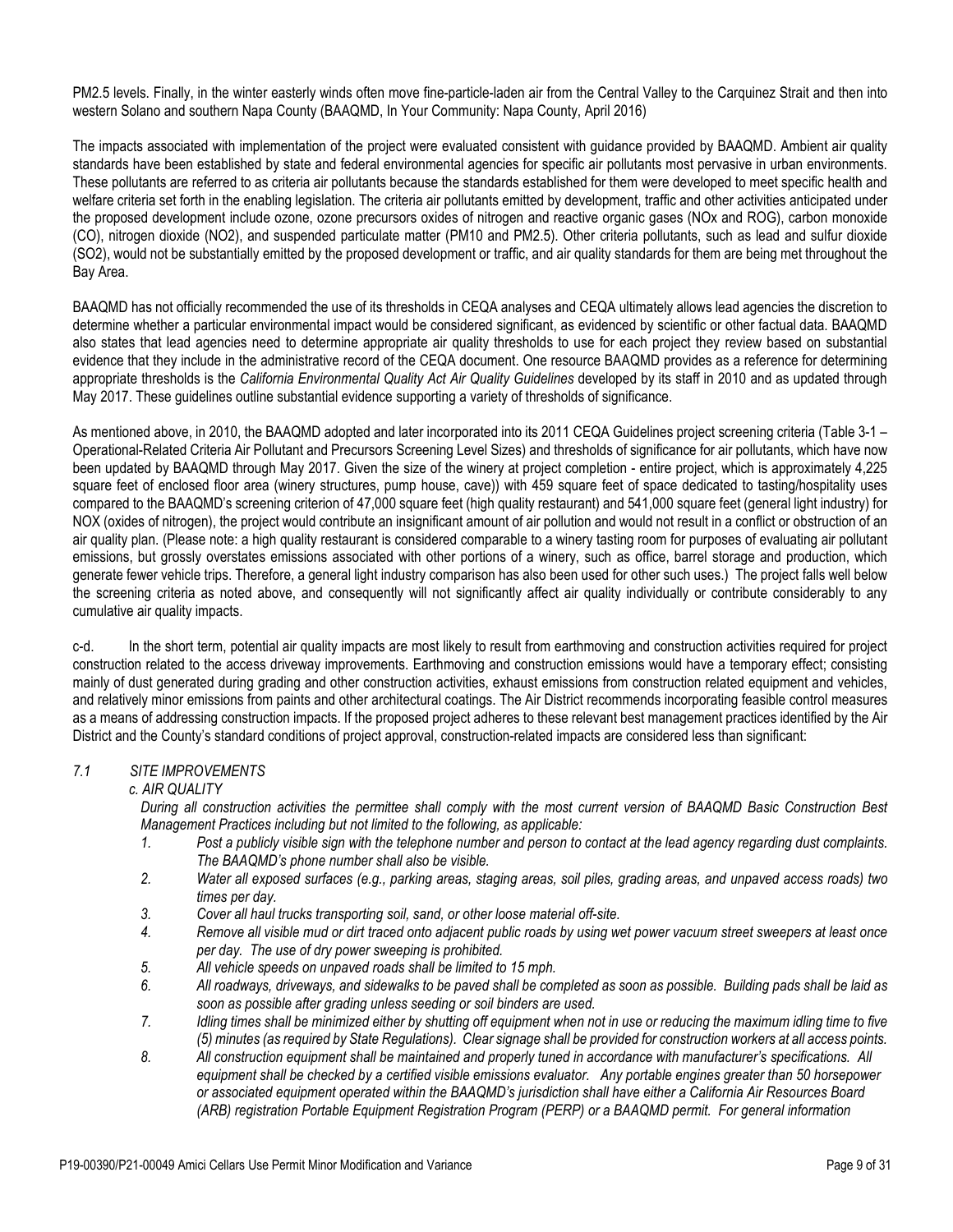*regarding the certified visible emissions evaluator or the registration program, visit the ARB FAQ [http://www.arb.ca.gov/portable/perp/perpfact\\_04-16-15.pdf](http://www.arb.ca.gov/portable/perp/perpfact_04-16-15.pdf) or the PERP website [http://www.arb.ca.gov/portable/portable.htm.](http://www.arb.ca.gov/portable/portable.htm)*

Furthermore, while earthmoving and construction on the site would generate dust particulates in the short-term, the impact would be less than significant with dust control measures as specified in Napa County's standard condition of approval relating to dust:

# *7.1 SITE IMPROVEMENTS*

*b. DUST CONTROL*

*Water and/or dust palliatives shall be applied in sufficient quantities during grading and other ground disturbing activities on-site to minimize the amount of dust produced. Outdoor construction activities shall not occur when average wind speeds exceed 20 mph.*

While the Air District defines public exposure to offensive odors as a potentially significant impact, wineries are not known operational producers of pollutants capable of causing substantial negative impacts to sensitive receptors. The existing winery is located approximately 240 feet west of the nearest neighboring residence, which is located on the secondary parcel at 3120 Old Lawley Toll Road, Calistoga. Construction-phase pollutants would be reduced to a less than significant level by the above-noted standard condition of approval. The project would not create pollutant concentrations or objectionable odors affecting a substantial number of people. Impacts would be less than significant.

#### Mitigation Measures:

| IV. |    | <b>BIOLOGICAL RESOURCES.</b> Would the project:                                                                                                                                                                                                                                                                                   | <b>Potentially</b><br><b>Significant</b><br>Impact | <b>Less Than</b><br><b>Significant</b><br><b>With</b><br><b>Mitigation</b><br>Incorporation | <b>Less Than</b><br><b>Significant</b><br>Impact | No Impact   |
|-----|----|-----------------------------------------------------------------------------------------------------------------------------------------------------------------------------------------------------------------------------------------------------------------------------------------------------------------------------------|----------------------------------------------------|---------------------------------------------------------------------------------------------|--------------------------------------------------|-------------|
|     | a) | Have a substantial adverse effect, either directly or through habitat<br>modifications, on any species identified as a candidate, sensitive, or<br>special status species in local or regional plans, policies, or<br>regulations, or by the California Department of Fish and Wildlife or<br>the U.S. Fish and Wildlife Service? |                                                    | $\boxtimes$                                                                                 |                                                  |             |
|     | b) | Have a substantial adverse effect on any riparian habitat or other<br>sensitive natural community identified in local or regional plans,<br>policies, regulations or by the California Department of Fish and<br>Wildlife or U.S. Fish and Wildlife Service?                                                                      |                                                    | $\boxtimes$                                                                                 |                                                  |             |
|     | C) | Have a substantial adverse effect on state or federally protected<br>wetlands (including, but not limited to, marsh, vernal pool, Coastal,<br>etc.) through direct removal, filling, hydrological interruption, or<br>other means?                                                                                                |                                                    |                                                                                             | $\boxtimes$                                      |             |
|     | d) | Interfere substantially with the movement of any native resident or<br>migratory fish or wildlife species or with established native resident<br>or migratory wildlife corridors, or impede the use of native wildlife<br>nursery sites?                                                                                          |                                                    | $\boxtimes$                                                                                 | $\mathbb{R}^n$                                   |             |
|     | e) | Conflict with any local policies or ordinances protecting biological<br>resources, such as a tree preservation policy or ordinance?                                                                                                                                                                                               |                                                    | $\boxtimes$                                                                                 | <b>Tara</b>                                      |             |
|     | f) | Conflict with the provisions of an adopted Habitat Conservation<br>Plan, Natural Community Conservation Plan, or other approved<br>local, regional, or state habitat conservation plan?                                                                                                                                           |                                                    |                                                                                             |                                                  | $\boxtimes$ |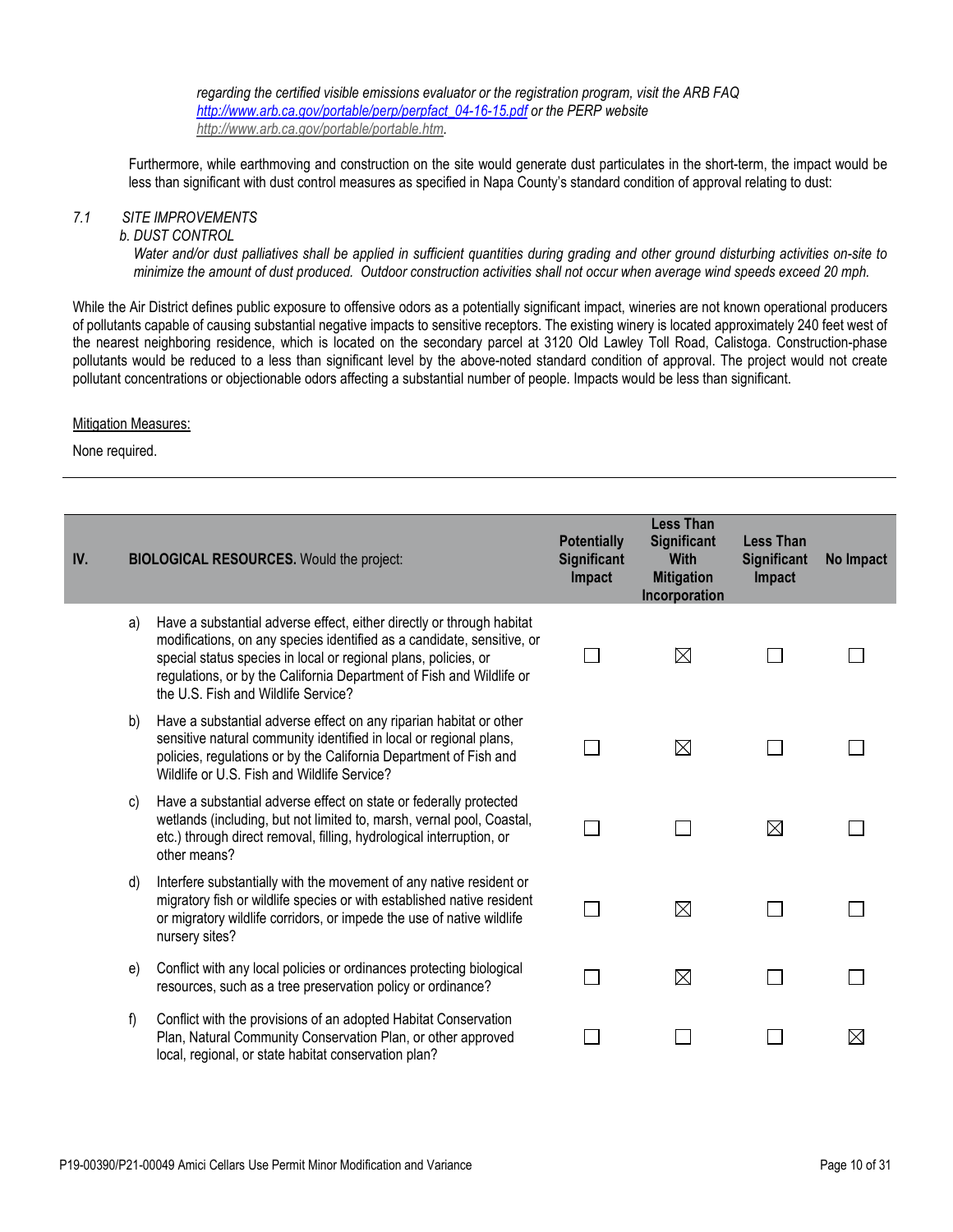The proposed project includes the expansion of an existing winery and its operations to include the construction of a second winery structure consisting of approximately 1,667 square feet, construction of a new 10,000 square foot Type II cut and cover cave, parking improvements for eight (8) additional parking spaces, an upgrade to the existing waste disposal system to accommodate production waste, construction of a well pumphouse, construction of a 790 square foot crush pad cover, an increase in production from 20,000 gallons per year to 30,000 gallons per year and an increase in visitation and marketing. The project would also include improvements to the access driveway to ensure accommodation of large emergency vehicles (fire engines).

A Special Status Habitat and Species Analysis (Analysis) dated August 2020 was prepared for the subject property by Zentner Planning and Ecology. The purpose of the study was to assess the environmental conditions of the subject property to determine the presence or likelihood of occurrence of any special status plant or wildlife species that are listed by State, Federal or local governments and to identify appropriate mitigation measures for impacts to these resources. Preparation of the study included a field visit for site analysis and survey [\(PBES Current Projects](https://experience.arcgis.com/experience/e689ed72576041f2ad40b3e8c0f25206/?data_id=dataSource_1-Current_PBES_Projects_Public_8744_6690%3A289)  [Explorer \(arcgis.com\).](https://experience.arcgis.com/experience/e689ed72576041f2ad40b3e8c0f25206/?data_id=dataSource_1-Current_PBES_Projects_Public_8744_6690%3A289)

a/b/d/e. According to the Analysis, outside of the existing development, the majority of the study area (subject parcels) is comprised of undeveloped open space consisting of oak woodland habitat, a man-made freshwater pond, annual grassland, riparian habitat and ornamental landscaped areas. The project site is moderately sloping with the lowest portion of the site is located in the northeast where the property's driveway exits to Old Lawley Toll Road. The majority of the study area has been mowed or disturbed, or otherwise maintained for fire suppression purposes. Areas of undisturbed property are primarily located along the perimeter of the study area, the majority of which would not be disturbed by implementation of the proposed project. Work associated with cave excavation would occur adjacent to the existing winery in areas that have already been modified and maintained as part of the existing facilities.

Napa County General Plan Conservation Element Policy CON-24 requires that oak woodland be maintained and/or improved to the extent feasible to provide for oak woodland and wildlife habitat, slope stabilization and soil protection, and species diversity. More specifically, this Conservation Policy strives to: preserve oak trees and other significant vegetation that occurs near the heads of drainages to maintain diversity of vegetation types and wildlife habitat (CON-24a); achieve comply with the Oak Woodlands Preservation Act (PRC Section 21083.4) regarding oak woodland preservation to conserve the integrity and diversity of oak woodlands, and retain existing oak woodland (CON-24b); and provide replacement of lost oak woodlands or preservation of like habitat (on an acreage basis) at a 2:1 ratio, and avoid removal of oak species that are limited in distribution (CON-24c).

The Conservation Regulations (Napa County Code Chapter 18.108) intent and purpose is to preserve the natural resources of the County and provide greater environmental protection for natural environmental resources, particularly agricultural lands, forests, wildlife habitat, and water. Additionally, the Conservation Regulations strive to accomplish the following: minimize cut, fill, earthmoving, grading operations and other such man-made effects in the natural terrain; preserve natural habitat by controlling development near streams, rivers and wetlands; minimize impacts on existing land forms by avoiding steep slopes, and preserving existing vegetation; and, reduce the loss of vegetation by protecting vegetation canopy cover and requiring minimum mitigation requirements.

NCC Section 18.108.020(C) (General Provisions: Vegetation Retention Requirements) requires that parcels within the AW zoning district retain 70% of the vegetation canopy cover<sup>15</sup> based on the on-site canopy present on June 16, 2016.

Specific to vegetation removal mitigation and preservation NCC Section 18.108.020(D) (Vegetation Removal Mitigation) requires that the removal of any vegetation canopy cover in the AW zoning district be mitigated by permanent replacement or preservation of comparable vegetation canopy cover, on an acreage basis at a minimum 3:1 ratio. NCC 18.108.020(D) prioritizes where the mitigation replacement and preservation areas should be allowed, whereby the first priority is for onsite replacement and/or preservation areas that generally occur on slopes less than 30% and outside of stream and wetland setbacks; if this cannot be reasonably accomplished, then onsite replacement and/or preservation may occur on slopes up to 50%, in areas that result in the highest biological and water quality protections, etc. NCC Section 18.108.020(E) (Preserved Vegetation Canopy Cover) requires preserved vegetation canopy cover to be protected (or otherwise enforceable restricted) thorough a perpetual protective easement or deed restriction preserving and conserving the preserved vegetation canopy cover. Onsite preservation on the project site will be determined prior to approval of grading and/or building permt.

As noted in the Analysis, the California National Diversity Database (CNDDB) identified a total of 16 special status wildlife species and 36 special status plant species known to occur within a 5-mile buffer of the study area. The study notes that the majority of these 16 wildlife species would be unlikely to occur on the subject property because of the absence of suitable habitat. However, some special status wildlife species have the potential to occur on the project site, including Pallid bat, Townsend's big-eared bat, Yuma Myotis, Foothill yellow-legged frog, California redlegged frog, western pond turtle, Sharp-shinned hawk, Purple Martin, various species of nesting raptors and migratory birds. According to the Analysis, only one of the special status wildlife species, the western pond turtle, were observed on the project site and no other species are known to occur within the study area. The study areas does contain habitat with the potential to support nesting birds and raptors.

Of the 35 special status plant species known to occur within the 5-mile buffer area, 11 of these species a moderate-high potential to occur on the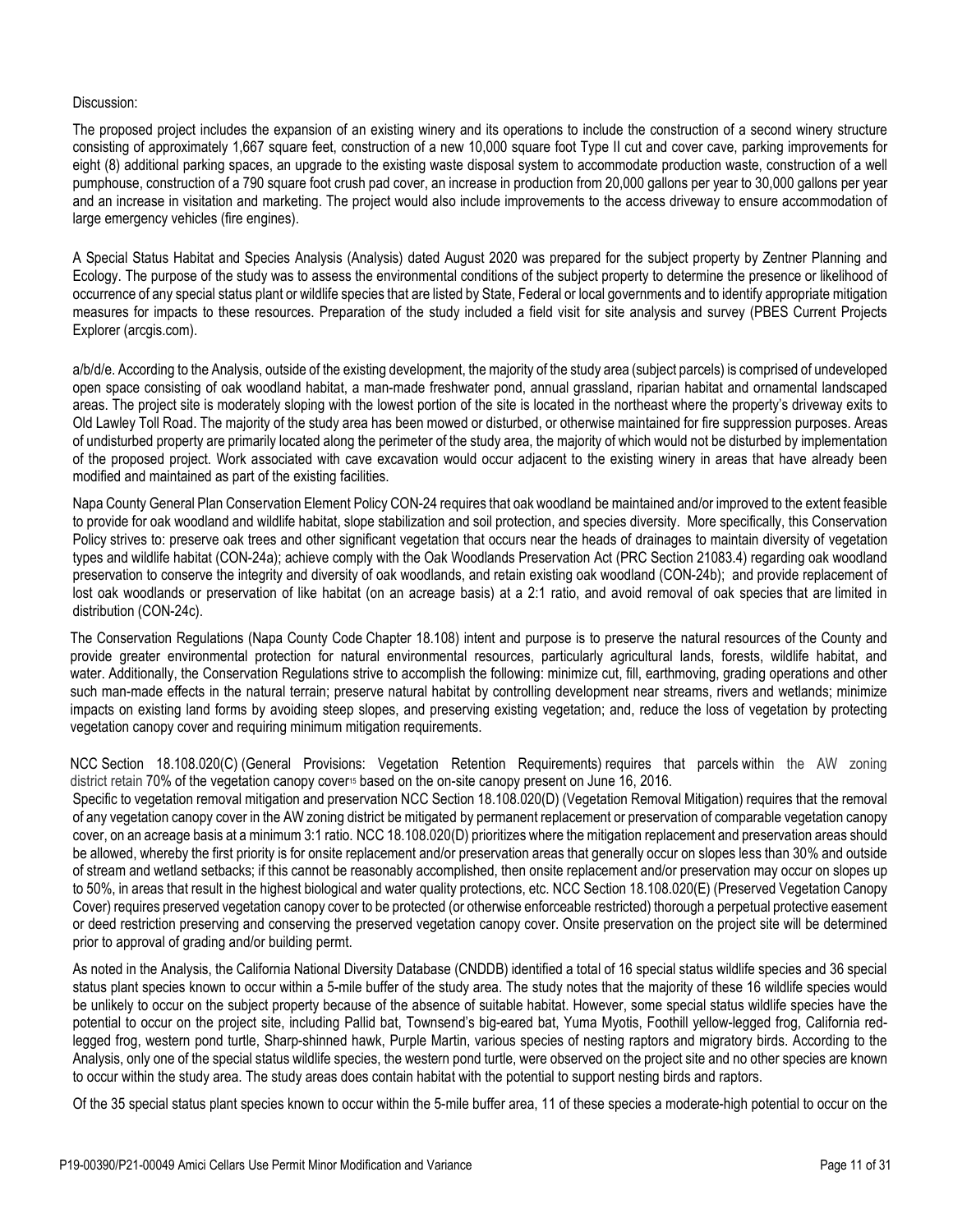project site, including Jepson's milk vetch, Mt. Saint Helena morning-glory, Colusa Layia, Jepsomn's leptosiphon, Wolley meadowfoam, Sebastopol meadowfoam, Cobb Mountain lupine, Baker's navarretia, Calistoga popcornflower, California Alkali grass and Saline clover. The Analysis notes that there is a relatively limited potential for a number of these species to occur on the project site. While the potential for special status plant species to be present is limited, and due to the potential for special status wildlife species, the proposed development could result in impacts to special status species. In order to minimize or eliminate such impacts, mitigation measures BIO-1 through BIO-5 are included, below.

c. The Analysis included special-status habitats including wetlands and jurisdictional waters (Waters of the United States). The study area contains two jurisdictional features, including the freshwater (agricultural) pond and the ephemeral drainage below the pond. The ephemeral drainage is outside the limits of the proposed project and would not be impacted by project implementation. However, the minor improvement to the shoulder of the existing access road to allow for a better turning radius, construction of well pumps, a generator and a pumphouse near the pond would be located in a previously disturbed area within the 50-pond setback from the delineated boundary of the pond approximately fifteen feet from the closest disturbance (pumphouse) to the boundary line. As such, the applicant is requesting a reduction to the 50-foot setback, consistent with Section 18.108.026 (General Provisions; Wetlands) to allow for the construction of the pumphouse and well improvements within the setback. A Wetland Setback Justification paper, prepared by Kjedsen Biological Consulting dated September 13, 2019, which included onsite analysis of the biological sensitivities of the pond and potential disturbance resulting from the minor road improvements and the construction of the well infrastructure, concluded that adherence to the 50-foot setback from the agricultural pond is unnecessary to protect sensitive resources because: 1) no wetland vegetation is proposed for removal, 2) the project would not impact the existing aquatic functions at the site, 3) no grading would occur closer to the pond than the existing hardscape, 4) the proposed site improvements would not degrade the existing biotic resources, and 5) the proposed project would not significantly change the hydrology of the reservoir. As such, impacts would be less than significant and no mitigation measures would be required.

f. The proposed project would not conflict with the provisions of an adopted Habitat Conservation Plans, Natural Community Conservation Plans or other approved local, regional or state habitat conservation plans because there are no plans applicable to the subject site. No impacts would occur.

### Mitigation Measures:

MM BIO-1: If construction related work would commence anytime during the nesting/breeding season of raptors or other bird species listed in the Migratory Bird Treaty Act (typically February through September 15), a pre-construction survey of the project vicinity for nesting birds should be conducted. This survey should be conducted by a qualified biologist (experienced with the nesting behavior of bird species of the region) within 7 days prior to the commencement of construction activities that would occur during the nesting/breeding season. The intent of the survey should be to determine if active nests are present within or adjacent to the construction zone, that is within approximately 250 feet. The surveys should be timed such that the last survey is concluded no more than one week prior to initiation of construction. If ground disturbance activities are delayed following a survey, then an additional pre- construction survey should be conducted such that no more than one week will have elapsed between the last survey and the commencement of ground disturbance activities.

 If active nests are found in areas that could be directly or indirectly affected by the project, a no-disturbance buffer zone should be created around active nests during the breeding season or until a qualified biologist determines that all young have fledged. The size of the buffer zones and types of construction activities restricted within them should be determined through consultation with the CDFW depending on the species, taking into account factors such as the following:

- Noise and human disturbance levels at the construction site at the time of the survey and the noise and disturbance expected during the construction activity;
- Distance and amount of vegetation or other screening between the construction site and the nest; and
- Sensitivity of individual nesting species and behaviors of the nesting birds.

 The buffer zone around an active nest should be established in the field with orange construction fencing or another appropriate barrier and construction personnel should be instructed on the sensitivity of nest areas. The qualified biologist should serve as a construction monitor during those periods when construction activities would occur near active nest areas of special status bird species to ensure that no impacts on these nests occur.

**Monitoring:** If tree removal and/or noise producing activities occur during the nesting season, between the dates of February 1 to August 31, the pre-construction nesting bird survey shall be submitted to Planning Division staff prior to issuance of the grading permit.

MM BIO-2: A qualified biologist shall conduct a training program for all personnel working on the proposed project. The program shall consist of a presentation that includes a description of the western pond turtle, its biology and habitats, the importance of this species and their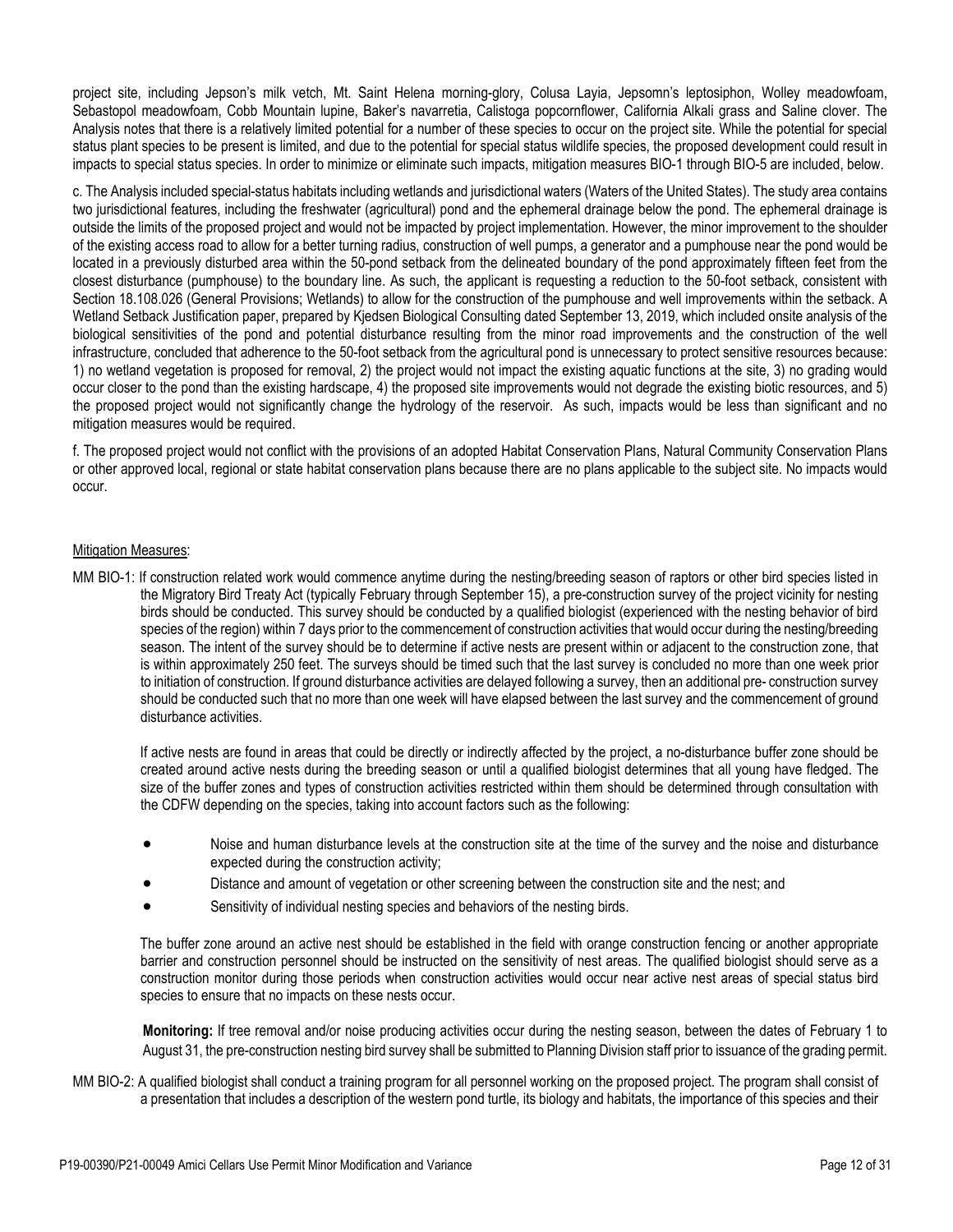habitat and the general measures that are being implemented to conserve the species as they relate to the project, as well as the consequences and potential fines or penalties of taking a special status species. Interpretation shall be provided for non-English speaking workers.

 If at any point during construction, a western pond turtle is identified within the project work area, all work in the area shall stop until the species leaves the area on its own accord.

**Monitoring:** Verification that training of all personnel has been completed shall be provided to the Planning Division prior to the commencement of grading and earthmoving activities,

MM BIO-3: Prior to construction activities, wildlife exclusionary fencing shall be installed along the edge of all works areas within 50 feet of the freshwater pond. The fencing shall be installed such that it guides wildlife movement away from the project work area. A qualified biologist shall monitor the installation of the wildlife exclusionary fencing.

The fencing will be standard fencing at least forty-two (42) inches in height that will be trenched 6 inches into the soil. The soil will then be compacted against both sides of the fence to prevent wildlife from gaining access underneath. Stakes to support the fencing will be placed on the inside of the fence facing the development. The fence will be inspected occasionally by a qualified biologist for holes, gaps, or access points, which shall be repaired upon discovery.

**Monitoring:** A qualified biologist shall monitor the installation of the wildlife exclusionary fencing and verification of placement shall be submitted to the Planning Division staff prior to the commencement of grading and earthmoving activities.

MM BIO-4: A qualified biologist shall complete an April to early June survey for special-status plant species prior to initiation of project activities. The survey shall be completed during the appropriate blooming period for the species likely to occur on site. These surveys shall be in compliance with all CDFW (2009), USFWS (1996), and CNPS (2001) published survey guidelines.

If the survey finds that there are no special-status plants on the property that would be impacted or within the proposed project site, then there would be no further mitigation and the project may proceed, provided all other applicable permits and authorizations are obtained for the project.

If special-status plant species are found, populations will be mapped and enumerated. If any populations are found within the proposed work area, they shall be flagged and project development plans shall consider avoidance to the extent practicable. If avoidance is not practicable while otherwise obtaining the project's objectives, then other suitable measures shall be implemented as detailed below.

A qualified biologist shall complete an inventory and analysis of the on-site population(s) of the species within and outside of the work area to determine the extent and significance of the potential impacts that will occur as a result of the project. This analysis shall be presented to the County as part of their review of the project. If a significant impact will occur as a result of the project work then a mitigation plan shall be developed and approved by the County for implementation of the following measures prior to site disturbance. The mitigation plan shall include the following elements:

- 1. Prior to construction within the project area, a qualified botanist shall collect the seeds, propagules, and top soils, or other part of the plant that would ensure successful replanting of the population elsewhere. The seeds, propagules, or other plantable portion of all plants shall be collected at the appropriate time of the year.
- 2. At least 2/3 of the seeds, propagules, or other plantable portion of all plants shall be planted at the appropriate time of year (late-fall months). Half of the seeds and top soils collected shall be appropriately stored and propagated at a native plant nursery to ensure germination. This material will be planted at an approved and protected area during the appropriate season. Planting location, timing, collection methods etc., will be detailed in a mitigation plan.
- 3. The applicant shall hire a qualified biologist to conduct annual monitoring surveys of the transplanted plant population for a five-year period and shall prepare annual monitoring reports reporting the success or failure of the transplanting efforts. These reports shall be submitted to the County no later than December 31st each monitoring year.
- 4. These steps shall be implemented prior to site disturbance.

A CNDDB form shall be filled out and submitted to CDFW for any special-status plant species identified within the project site.

In lieu of the above prescribed mitigation, as allowed in writing by the County, mitigation requirements may be satisfied via the purchase of qualified mitigation credits or the preservation of offsite habitat.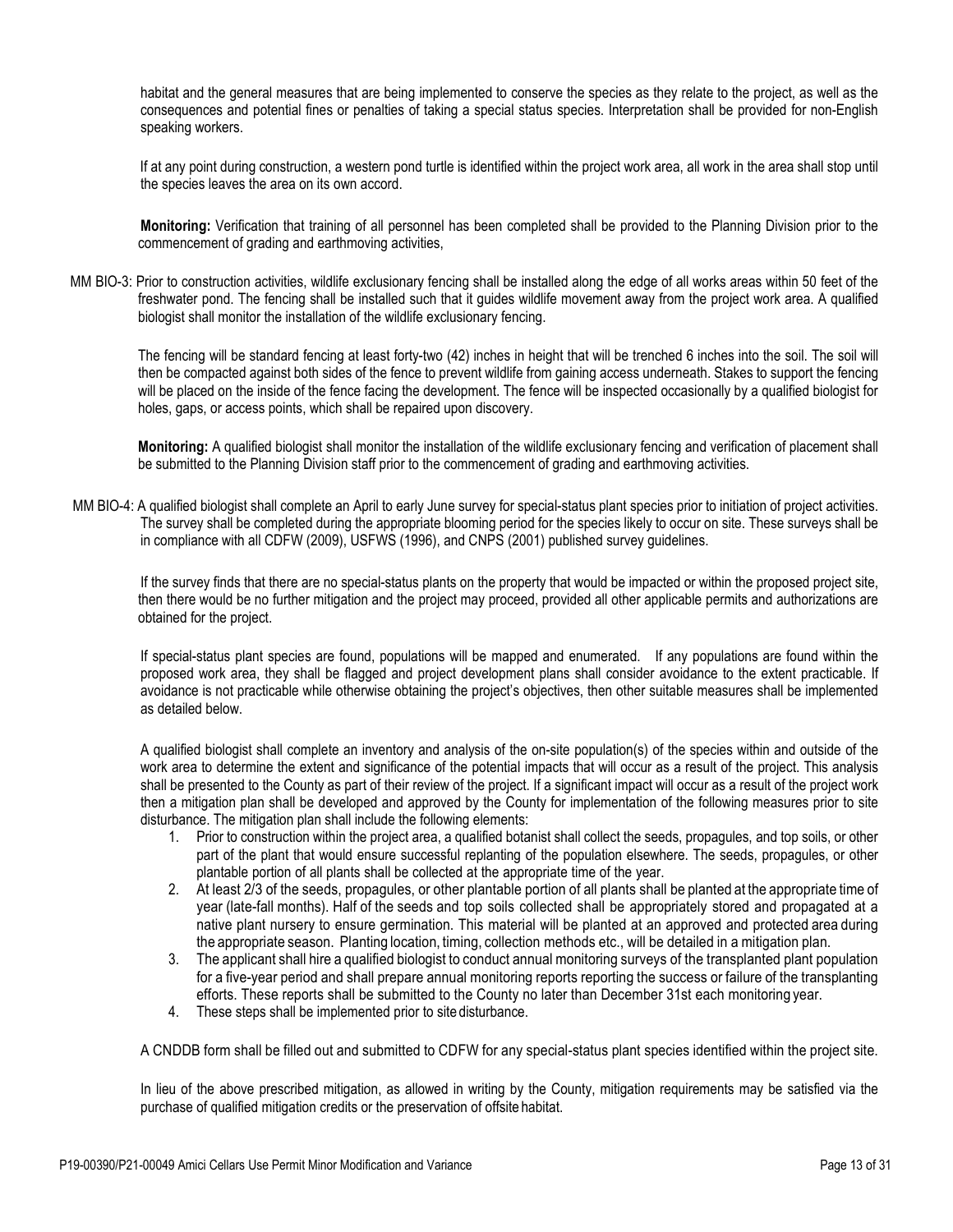**Monitoring:** A qualified biologist shall complete an April to early June survey for special-status plant species prior to initiation of project activities

MM BIO-5: For construction activities between October 16 and August 14: Prior to the commencement of construction activities, a qualified biologist shall conduct a focused survey to determine the presence/absence of any special status bat species. If bats are found then a plan for removal or exclusion between October 16 and August 14 will be developed by a qualified biologist and in consultation with CDFW.

For construction activities between August 15 and October 15: If trees are to be removed between August 15 and October 15, they will be trimmed and removed in a two-phased system conducted over two consecutive days under the supervision of a qualified biologist. The first day (afternoon), limbs, branches and trunks without cavities, crevices and deep bark fissures are removed by chainsaw only. Limbs and trunks with cavities, crevices and bark fissures would be avoided. On the second day, the remainder of the tree may be removed.

**Monitoring:** A qualified biologist shall conduct focused surveys in accordance with the parameters listed above.

| V. |    | <b>CULTURAL RESOURCES.</b> Would the project:                                                                                 | <b>Potentially</b><br><b>Significant</b><br><b>Impact</b> | <b>Less Than</b><br><b>Significant</b><br>With<br><b>Mitigation</b> | <b>Less Than</b><br><b>Significant</b><br>Impact | <b>No</b><br>Impact |
|----|----|-------------------------------------------------------------------------------------------------------------------------------|-----------------------------------------------------------|---------------------------------------------------------------------|--------------------------------------------------|---------------------|
|    | a) | Cause a substantial adverse change in the significance of a<br>historical resource pursuant to CEQA Guidelines §15064.5?      |                                                           | Incorporation                                                       | $\boxtimes$                                      |                     |
|    | b) | Cause a substantial adverse change in the significance of an<br>archaeological resource pursuant to CEQA Guidelines §15064.5? |                                                           |                                                                     | ⊠                                                |                     |
|    | C) | Disturb any human remains, including those interred outside of<br>dedicated cemeteries?                                       |                                                           |                                                                     | ⋉                                                |                     |

### Discussion:

a/b. A Cultural Resources Study dated November 12, 2019, was prepared by Tom Origer and Associates for the subject property. The purpose of the study was to identify potential cultural resources on the subject property. Preparation of the study included archival research at the Northwest Information Center, correspondence with Native American tribes, and field inspection of the study area. Archival research determined that the study area had not been previously subjected to a cultural resources study but that reported ethnographic sites are located within one mile of the study area and no archaeological site indicators or cultural resources were observed during the course of the field survey of the subject property. As part of the study, a request was sent to the State of California's Native American Heritage Commission (NAHC) and to Cortina Rancheria, Middletown Rancheria, the Mishewal-Wappo Tribe of Alexander Valley and the Yocha Dehe Wintun Nation. The NAHC replied via letter dated October 9, 2019, stating that a review of the Sacred Lands File showed that there are no resources in the vicinity of the project area. No other comments from Native American tribes were received. Based on the results of the study, no protection of historical, archaeological or other resources were recommended. If resources are found during any earth disturbing activities associated with the project, construction of the project is required to cease and a qualified archaeologist would be retained to investigate the site in accordance with the following standard condition of approval:

# *7.2 ARCHAEOLOGICAL FINDING*

*In the event that archaeological artifacts or human remains are discovered during construction, work shall cease in a 50-foot radius surrounding the area of discovery. The permittee shall contact the PBES Department for further guidance, which will likely include the requirement for the permittee to hire a qualified professional to analyze the artifacts encountered and to determine if additional measures are required.*

*If human remains are encountered during the project development, all work in the vicinity must be halted, and the Napa County Coroner*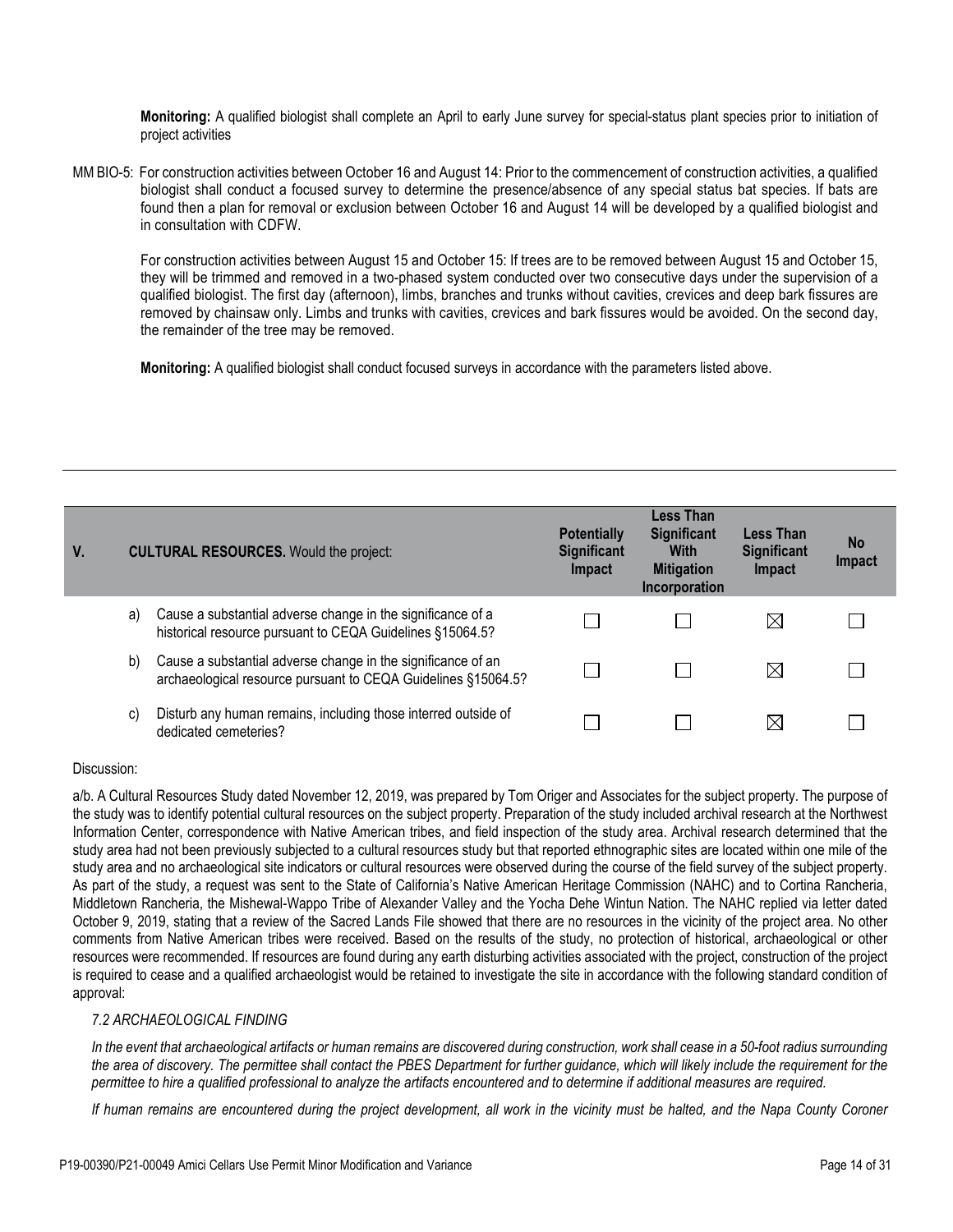### *informed, so that the Coroner can determine if an investigation of the cause of death is required and if the remains are of Native American origin,. If the remains are of Native American origin, the permittee shall comply with the requirements of Public Resources Code Section 5097.98.*

c. No human remains have been encountered on the property and no information has been encountered that would indicate that this project would encounter human remains. However, if resources are found during project grading, construction of the project is required to cease, and a qualified archaeologist would be retained to investigate the site in accordance with standard condition of approval noted above. Impacts would be less than significant.

## **Mitigation Measures:**

None required.

| VI. | <b>ENERGY.</b> Would the project: |                                                                                                                                                                                    | <b>Potentially</b><br><b>Significant</b><br><b>Impact</b> | Less Than<br><b>Significant</b><br><b>With</b><br><b>Mitigation</b><br>Incorporation | <b>Less Than</b><br><b>Significant</b><br>Impact | <b>No</b><br>Impact |
|-----|-----------------------------------|------------------------------------------------------------------------------------------------------------------------------------------------------------------------------------|-----------------------------------------------------------|--------------------------------------------------------------------------------------|--------------------------------------------------|---------------------|
|     | a)                                | Result in potentially significant environmental impact due to<br>wasteful, inefficient or unnecessary consumption of energy<br>resources during project construction or operation? |                                                           |                                                                                      | $\boxtimes$                                      |                     |
|     | b)                                | Conflict with or obstruct a state or local plan for renewable energy<br>or energy efficiency?                                                                                      |                                                           |                                                                                      |                                                  |                     |

Discussion:

a. The proposed project would comply with the Title 24 energy use requirements and would not result in significant environmental impacts due to wasteful, inefficient or unnecessary consumption of energy resources during project construction or operation. Impacts would be less than significant.

b. The proposed project would not conflict with the provisions of a state or local plan for renewable energy or energy efficiency because there are no plans applicable to the subject property. No impacts would occur.

#### Mitigation Measures:

| VII. |    | <b>GEOLOGY AND SOILS.</b> Would the project:                                                                                                                                                                                                                                                          | <b>Potentially</b><br><b>Significant</b><br>Impact | <b>Less Than</b><br><b>Significant</b><br><b>With</b><br><b>Mitigation</b><br>Incorporation | <b>Less Than</b><br><b>Significant</b><br>Impact | <b>No</b><br>Impact |
|------|----|-------------------------------------------------------------------------------------------------------------------------------------------------------------------------------------------------------------------------------------------------------------------------------------------------------|----------------------------------------------------|---------------------------------------------------------------------------------------------|--------------------------------------------------|---------------------|
|      | a) | Directly or indirectly cause potential substantial adverse effects,<br>including the risk of loss, injury, or death involving:                                                                                                                                                                        |                                                    |                                                                                             |                                                  |                     |
|      |    | Rupture of a known earthquake fault, as delineated on the<br>I)<br>most recent Alquist-Priolo Earthquake Fault Zoning Map<br>issued by the State Geologist for the area or based on other<br>substantial evidence of a known fault? Refer to Division of<br>Mines and Geology Special Publication 42. |                                                    |                                                                                             | $\boxtimes$                                      |                     |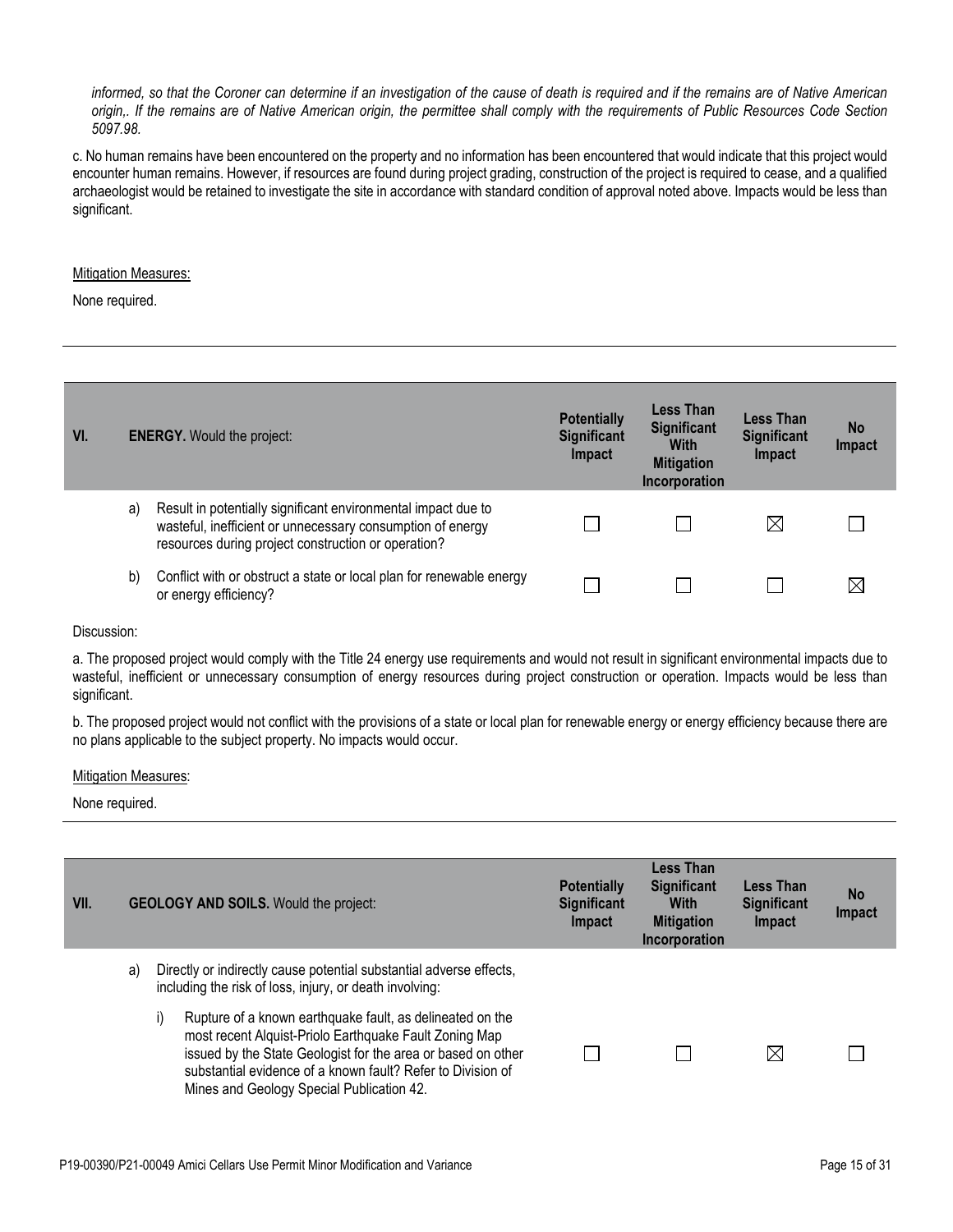|    | ii)<br>Strong seismic ground shaking?                                                                                                                                                                                                                                           |  | X           |  |
|----|---------------------------------------------------------------------------------------------------------------------------------------------------------------------------------------------------------------------------------------------------------------------------------|--|-------------|--|
|    | Seismic-related ground failure, including liquefaction?<br>iii)                                                                                                                                                                                                                 |  | $\boxtimes$ |  |
|    | Landslides?<br>iv)                                                                                                                                                                                                                                                              |  | $\boxtimes$ |  |
| b) | Result in substantial soil erosion or the loss of topsoil?                                                                                                                                                                                                                      |  | $\boxtimes$ |  |
| c) | Be located on a geologic unit or soil that is unstable, or that would<br>become unstable as a result of the project, and potentially result in<br>on- or off-site landslide, lateral spreading, subsidence, liquefaction<br>or collapse?                                        |  | $\boxtimes$ |  |
| d) | Be located on expansive soil creating substantial direct or indirect<br>risks to life or property? Expansive soil is defined as soil having an<br>expansive index greater than 20, as determined in accordance with<br>ASTM (American Society of Testing and Materials) D 4829. |  | $\boxtimes$ |  |
| e) | Have soils incapable of adequately supporting the use of septic<br>tanks or alternative waste water disposal systems where sewers are<br>not available for the disposal of waste water?                                                                                         |  | $\boxtimes$ |  |
| f) | Directly or indirectly destroy a unique paleontological resource or<br>site or unique geologic feature?                                                                                                                                                                         |  | ⋉           |  |

- a.
- i.) There are no known faults on the project site as shown on the most recent Alquist-Priolo Earthquake Fault Zoning Map. As such, the proposed project would result in a less than significant impact with regarding to rupturing a known fault.
- ii.) All areas of the Bay Area are subject to strong seismic ground shaking. Construction of the project would be required to comply with the latest building standards and codes, including the California Building Code that would reduce any potential impacts to a less than significant level.
- iii.) No subsurface conditions have been identified on the project site that indicated a susceptibility to seismic-related ground failure or liquefaction. Compliance with the latest edition of the California Building Code for seismic stability would result in less than significant impacts.
- iv.) According to the Napa County Environmental Resource Maps (Landslides line, polygon and geology layers) there are no known landslide areas at the project site.

b. The proposed improvements would occur on slopes of 14 and 29 percent. The project would require incorporation of best management practices and would be subject to the Napa County Storm water Ordinance that addresses sediment and erosion control measures and dust control, as applicable. Impacts would be less than significant.

c/d. Soil types on the project site include Boomer gravelly loam, volcanic bedrock, 14-60 percent slopes, MLRA 15, hambright rock-outcrop complex, 30-75 percent slopes, bale loam, 0 to 2 percent slopes. Based on the Napa County Environmental Sensitivity maps (liquefaction layer) the proposed improvements would occur in an area with very low susceptibility for liquefaction. Compliance with the latest building standards and codes, including the California Building Code, would reduce potentially significant impacts to a level of less than significant.

e. According to the Wastewater Feasibility Report prepared for the Amici Cellars minor modification project by Delta Consulting and Engineering, dated May 29, 2020, the project site and proposed upgrades to the existing waste disposal system would have adequate disposal capacity to serve the project. The Division of Environmental Health reviewed this report and concurred with its findings. Impacts would less than significant.

f. According to Napa County Environmental Sensitivity Maps (Archaeological Resources Layer, historical site, points and lines) known historically sensitive sites or structures, archaeological or paleontological resources, sites or unique geological features have been identified within the project site. In addition, the prepared by Tom Origer and Associates, discussed above, determined that such sensitivities being located within the parcel boundary would be unlikely. As such, impacts are considered less than significant.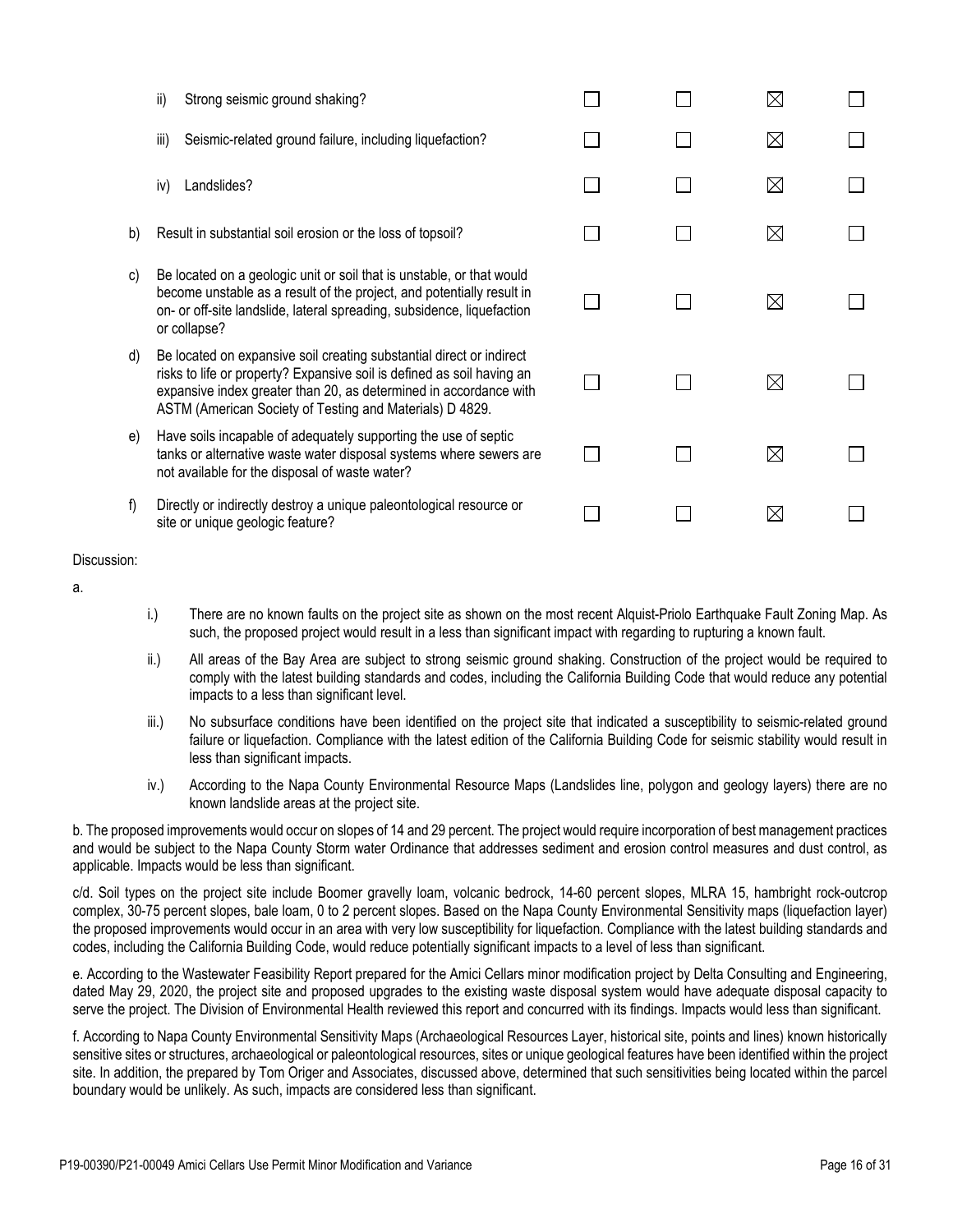### Mitigation Measures:

None required.

| VIII. |    | <b>GREENHOUSE GAS EMISSIONS.</b> Would the project:                                                                                                                                                                                                   | <b>Potentially</b><br><b>Significant</b><br>Impact | <b>Less Than</b><br><b>Significant</b><br><b>With</b><br><b>Mitigation</b><br>Incorporation | <b>Less Than</b><br><b>Significant</b><br>Impact | <b>No</b><br><b>Impact</b> |
|-------|----|-------------------------------------------------------------------------------------------------------------------------------------------------------------------------------------------------------------------------------------------------------|----------------------------------------------------|---------------------------------------------------------------------------------------------|--------------------------------------------------|----------------------------|
|       | a) | Generate a net increase in greenhouse gas emissions in excess of<br>applicable thresholds adopted by the Bay Area Air Quality<br>Management District or the California Air Resources Board which<br>may have a significant impact on the environment? |                                                    |                                                                                             | $\boxtimes$                                      |                            |
|       | b) | Conflict with a county-adopted climate action plan or another<br>applicable plan, policy or regulation adopted for the purpose of<br>reducing the emissions of greenhouse gases?                                                                      |                                                    |                                                                                             | $\boxtimes$                                      |                            |

## Discussion:

Napa County has been working to develop a Climate Action Plan (CAP) for several years. In 2012, a Draft CAP (March 2012) was recommended using the emissions checklist in the Draft CAP, on a trial basis, to determine potential greenhouse gas (GHG) emissions associated with project development and operation. At the December 11, 2012, Napa County Board of Supervisors (BOS) hearing, the BOS considered adoption of the proposed CAP. In addition to reducing Napa County's GHG emissions, the proposed plan was intended to address compliance with CEQA for projects reviewed by the County and to lay the foundation for development of a local offset program. While the BOS acknowledged the plan's objectives, the BOS requested that the CAP be revised to better address transportation-related greenhouse gas, to acknowledge and credit past accomplishments and voluntary efforts, and to allow more time for establishment of a cost-effective local offset program. The Board also requested that best management practices be applied and considered when reviewing projects until a revised CAP is adopted to ensure that projects address the County's policy goal related to reducing GHG emissions.

In July 2015, the County re-commenced preparation of the CAP to: i) account for present day conditions and modeling assumptions (such as but not limited to methods, emission factors, and data sources), ii) address the concerns with the previous CAP effort as outlined above, iii) meet applicable State requirements, and iv) result in a functional and legally defensible CAP. On April 13, 2016 the County, as the part of the first phase of development and preparation of the CAP, released Final Technical Memorandum #1: 2014 Greenhouse Gas Emissions Inventory and Forecast, April 13, 2016. This initial phase included: i) updating the unincorporated County's community-wide GHG emissions inventory to 2014, and ii) preparing new GHG emissions forecasts for the 2020, 2030, and 2050 horizons. Additional information on the County CAP can be obtained at the Napa County Department of Planning, Building and Environmental Services or [https://www.countyofnapa.org/2876/Current-Projects-Explorer.](https://www.countyofnapa.org/2876/Current-Projects-Explorer)

a/b. Overall increases in Greenhouse Gas (GHG) emissions in Napa County were assessed in the Environmental Impact Report (EIR) prepared for the Napa County General Plan Update and certified in June 2008. GHG emissions were found to be significant and unavoidable in that document, despite the adoption of mitigation measures incorporating specific policies and action items into the General Plan. Consistent with these General Plan action items, Napa County participated in the development of a community-wide GHG emissions inventory and "emission reduction framework" for all local jurisdictions in the County in 2008-2009. This planning effort was completed by the Napa County Transportation and Planning Agency in December 2009, and served as the basis for development of a refined inventory and emission reduction plan for unincorporated Napa County.

In 2011, the Bay Area Air Quality Management District (BAAQMD) released California Environmental Quality Act (CEQA) Project Screening Criteria and Significance of Thresholds [1,100 metric tons per year (MT) of carbon dioxide and carbon dioxide equivalents (CO2e)]. This threshold of significance is appropriate for evaluating projects in Napa County. During our ongoing planning effort, the County requires project applicants to consider methods to reduce GHG emissions consistent with Napa County General Plan Policy CON-65(e). (Note: Pursuant to State CEQA Guidelines Section 15183, because this initial study assesses a project that is consistent with an adopted General Plan for which an environmental impact report (EIR) was prepared, it appropriately focuses on impacts which are "peculiar to the project," rather than the cumulative impacts previously assessed.) For the purposes of this analysis potential GHG emissions associated with winery 'construction' and 'development' and with 'ongoing' winery operations have been discussed.

GHGs are the atmospheric gases whose absorption of solar radiation is responsible for the greenhouse effect, including carbon dioxide, methane, ozone, and the fluorocarbons, that contribute to climate change (a widely accepted theory/science explain human effects on the atmosphere).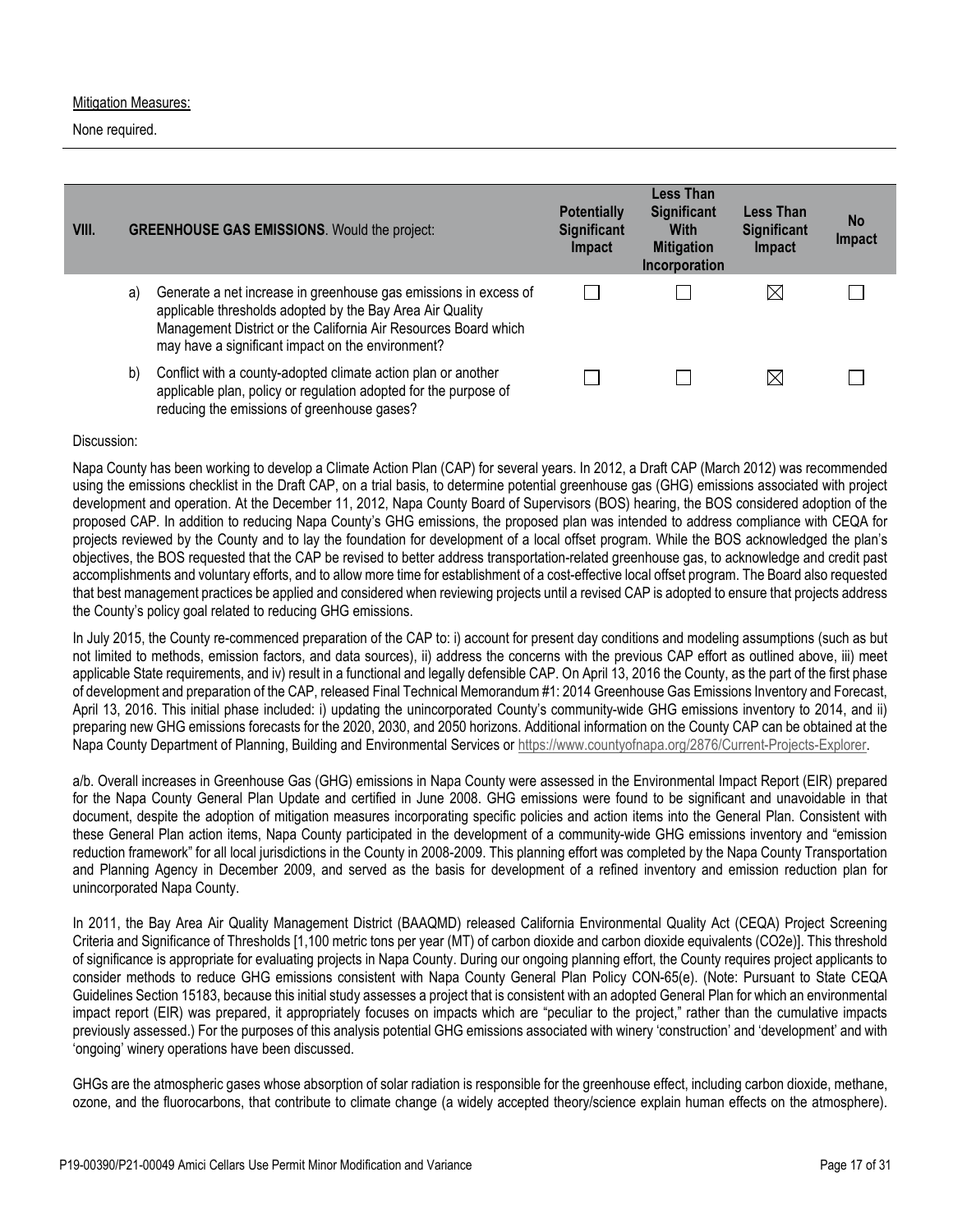Carbon Dioxide (CO2) gas, the principal greenhouse gas (GHG) being emitted by human activities, and whose concentration in the atmosphere is most affected by human activity, also serves as the reference gas to compare other greenhouse gases. Agricultural sources of carbon emissions include forest clearing, land-use changes, biomass burning, and farm equipment and management activity emissions (http://www.climatechange.ca.gov/glossary/letter\_c.html). Equivalent Carbon Dioxide (CO2e) is the most commonly reported type of GHG emission and a way to get one number that approximates total emissions from all the different gasses that contribute to GHG (BAAMD CEQA Air Quality Guidelines, May 2017). In this case, carbon dioxide (CO2) is used as the reference atom/compound to obtain atmospheric carbon CO2 effects of GHG. Carbon stocks are converted to carbon dioxide equivalents (CO2e) by multiplying the carbon total by 44/12 (or 3.67), which is the ratio of the atomic mass of a carbon dioxide molecule to the atomic mass of a carbon atom (<http://www.nciasi2.org/COLE/index.html>)

One time "Construction Emissions" associated with the project include: emissions associated with the energy used to develop and prepare the project area, construction, and construction equipment and worker vehicle trips (hereinafter referred to as Equipment Emissions). These emissions also include underground carbon stocks (or Soil carbon) associated with any existing vegetation that is proposed to be removed. As previously stated, this project includes the construction of a replacement winery office building and improvements to existing internal access road.

In addition to the one time Construction Emissions, "Operational Emissions" of the winery are also considered and include: i) any reduction in the amount of carbon sequestered by existing vegetation that is removed as part of the project compared to a "no project" scenario (hereinafter referred to as Operational Sequestration Emissions); and ii) ongoing emissions from the energy used to maintain and operate the winery, including vehicle trips associated with employee and visitor trips (hereinafter referred to as Operational Emissions). See Section XVI, Transportation/Traffic, for anticipated number of operational trips. Operational Emissions from the proposed winery would be the primary source of emissions over the long-term when compared to one time construction emissions.

As discussed in the Air Quality section of this Initial Study, in 2010, the BAAQMD adopted and later incorporated into its 2011 CEQA Guidelines project screening criteria (Table 3-1 – Criteria Air Pollutants and Precursors & GHG Screening Level Sizes) and thresholds of significance for air pollutants, including GHG emissions, which have now been updated by BAAQMD through May 2017. With the existing winery structure and the proposed additional winery structure totaling approximately 4,225 square feet of floor area, with 450 square feet of space dedicated to tasting/hospitality uses, compared to the BAAQMD's GHG screening criteria of 121,000 square feet for general industrial, and compared to the BAAQMD's screening criterion of 9,000 square feet for high quality restaurant, the project was determined not to exceed the 1,100 MT of CO2e/yr GHG threshold of significance.

Furthermore, the applicant intends to implement the following GHG reduction methods at the winery:

The proposed project has been evaluated against the BAAQMD thresholds and determined that the project would not exceed the 1,100 MT/yr of CO2e. GHG Emission reductions from local programs and project level actions, such as application of the Cal Green Building Code, tightened vehicle fuel efficiency standards, and more project-specific on-site programs including those winery features noted above would combine to further reduce emissions below BAAQMD thresholds. As indicated above, the County is currently preparing a CAP and as the part of the first phase of development and preparation of the CAP has released Final Technical Memorandum #1 (2014 Greenhouse Gas Emissions Inventory and Forecast, April 13, 2016). Table 1 of the Technical Memorandum indicates that 2% of the County's GHG emissions in 2014 were a result of land use change. The increase in emissions expected as a result of the project would be relatively modest and the project is in compliance with the County's efforts to reduce emissions as described above. For these reasons, project impacts related to GHG emissions are considered less than significant.

## Mitigation Measures:

| IX. |    | HAZARDS AND HAZARDOUS MATERIALS. Would the project                                                                                         | <b>Potentially</b><br><b>Significant</b><br><b>Impact</b> | Less Than<br><b>Significant</b><br><b>With</b><br><b>Mitigation</b><br>Incorporation | <b>Less Than</b><br><b>Significant</b><br>Impact | <b>No</b><br>Impact |
|-----|----|--------------------------------------------------------------------------------------------------------------------------------------------|-----------------------------------------------------------|--------------------------------------------------------------------------------------|--------------------------------------------------|---------------------|
|     | a) | Create a significant hazard to the public or the environment through<br>the routine transport, use, or disposal of hazardous materials?    |                                                           |                                                                                      | $\boxtimes$                                      |                     |
|     | b) | Create a significant hazard to the public or the environment through<br>reasonable foreseeable upset and accident conditions involving the |                                                           |                                                                                      | $\bowtie$                                        |                     |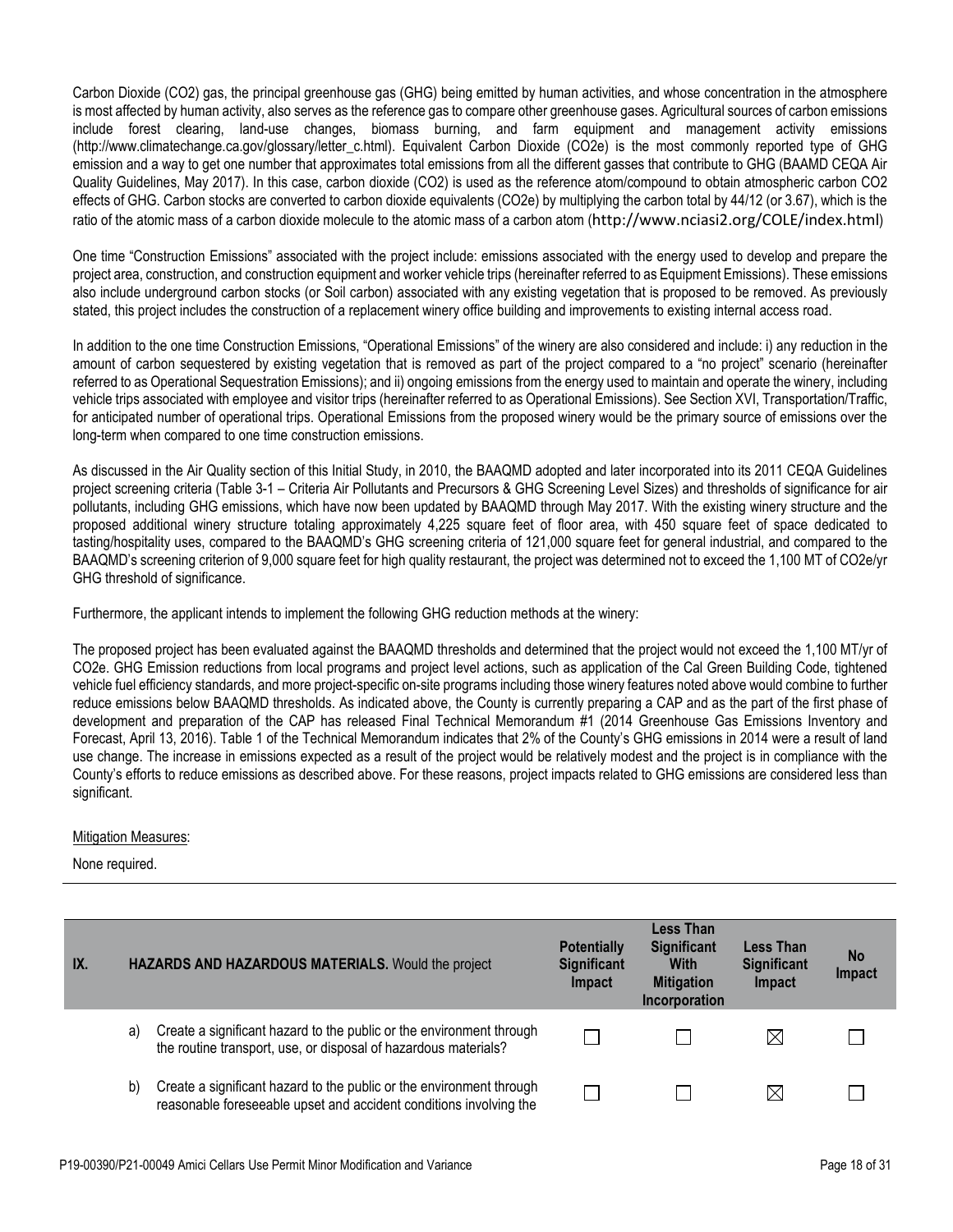release of hazardous materials into the environment?

- c) Emit hazardous emissions or handle hazardous or acutely hazardous materials, substances, or waste within one-quarter mile of an existing or proposed school?
- d) Be located on a site which is included on a list of hazardous materials sites compiled pursuant to Government Code Section 65962.5 and, as a result, would it create a significant hazard to the public or the environment?
- e) For a project located within an airport land use plan or, where such a plan has not been adopted, within two miles of a public airport or public use airport, would the project result in a safety hazard or excessive noise for people residing or working in the project area?
- f) Impair implementation of or physically interfere with an adopted emergency response plan or emergency evacuation plan?
- g) Expose people or structures, either directly or indirectly, to a significant risk of loss, injury or death involving wild-land fires?

#### Discussion:

a. The proposed project would not involve the transport of hazardous materials other than those small amounts utilized for a typical single-family residence. Impacts would be less than significant.

 $\Box$ 

П

П

П

П

 $\Box$ 

- b. Hazardous materials such as diesel, maintenance fuels and paints would be used onsite during construction. Should they be stored onsite, these materials would be stored in secure locations to reduce the potential for upset or accident conditions. The proposed project consists of the construction of an approximately 1,700 square foot second winery structure, a 790 square foot crush pad cover, a 10,000 square foot Type II cut and cover cave, fire pumps and a pump house, driveway and parking improvements and associated infrastructure. Therefore, it would not be reasonable for the proposed project to create upset or accident conditions that involve the release of hazardous materials into the environment and impacts would be less than significant.
- c. The project site is not located within one-quarter mile of an existing or proposed school. No impacts would occur.
- d. Based on a search of the California Department of Toxic Substances Control database, the project site does not contain any known EPA National Priority List sites, State response sites, voluntary cleanup sites, or any school cleanup sites. The project site is not on any known list of hazardous materials sites and no impacts would occur.
- e. No impact would occur as the project site is not located within an airport land use plan.
- f. The proposed access driveway and site circulation design are consistent with the Napa County Road and Street Standards. The project has been reviewed by the County Fire Department and Engineering Services Division and found acceptable, as conditioned. Therefore, the proposed project would not obstruct emergency vehicle access and impacts would be less than significant.

The project would not increase exposure of people and/or structures to a significant loss, injury or death involving wildland fires. The proposed driveway improvements would provide adequate access to the Old Lawley Toll Road and Highway 29. The project would comply with current California Department of Forestry and California Building Code requirements for fire safety. Impacts would be less than significant.

#### Mitigation Measures:

None required.

| $\Box$ | $\Box$      | $\boxtimes$ |
|--------|-------------|-------------|
| $\Box$ | $\Box$      | $\boxtimes$ |
| $\Box$ | $\boxtimes$ | $\Box$      |
|        |             |             |

 $\Box$ 

 $\boxtimes$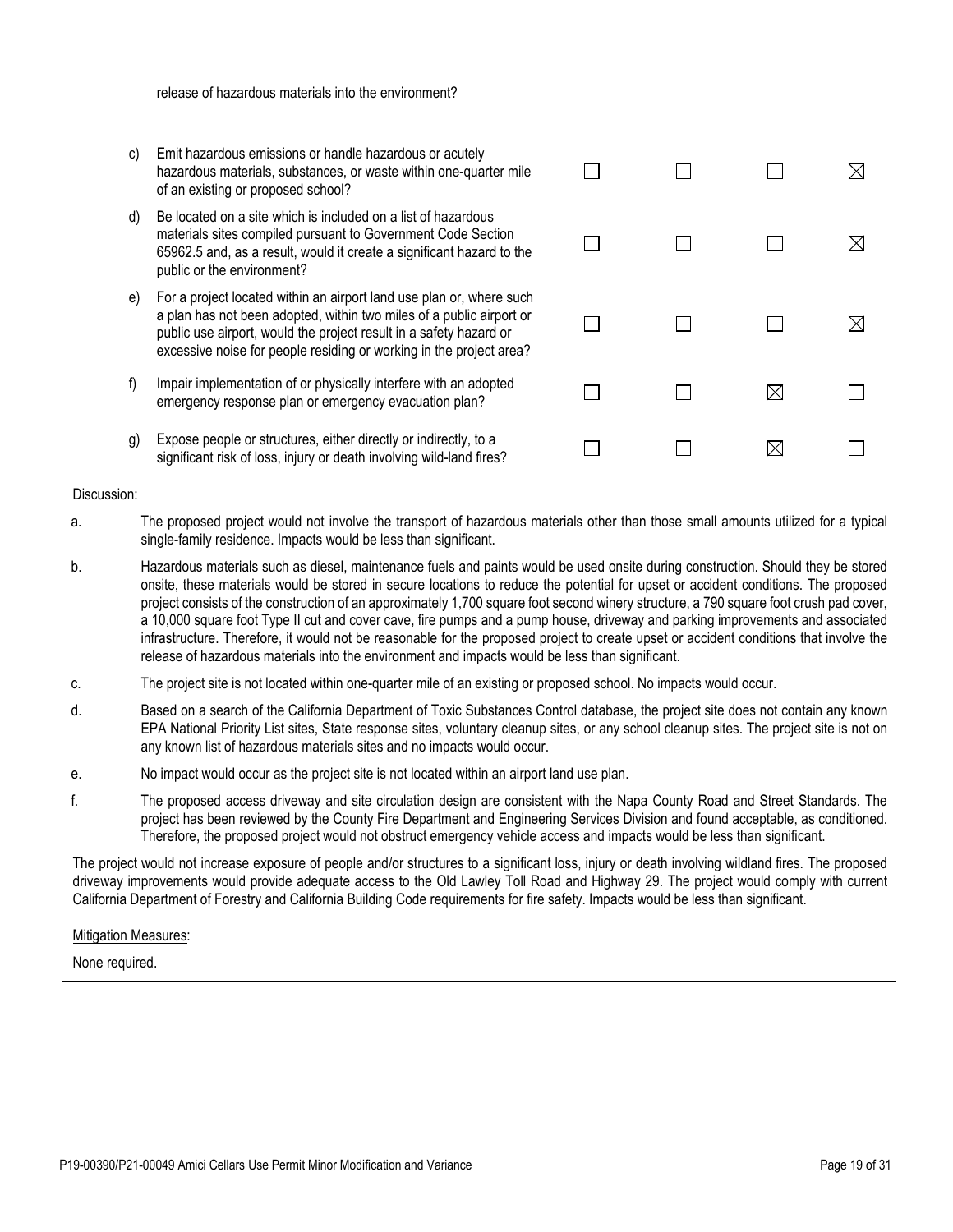| <b>X.</b> |    | HYDROLOGY AND WATER QUALITY. Would the project: |                                                                                                                                                                                                              | <b>Potentially</b><br><b>Significant</b><br>Impact | <b>Less Than</b><br><b>Significant</b><br><b>With</b><br><b>Mitigation</b><br>Incorporation | <b>Less Than</b><br><b>Significant</b><br>Impact | <b>No</b><br>Impact |
|-----------|----|-------------------------------------------------|--------------------------------------------------------------------------------------------------------------------------------------------------------------------------------------------------------------|----------------------------------------------------|---------------------------------------------------------------------------------------------|--------------------------------------------------|---------------------|
|           | a) |                                                 | Violate any water quality standards or waste discharge<br>requirements or otherwise substantially degrade surface or<br>groundwater quality?                                                                 |                                                    |                                                                                             | $\boxtimes$                                      |                     |
|           | b) |                                                 | Substantially decrease groundwater supplies or interfere<br>substantially with groundwater recharge such that the project may<br>impede sustainable groundwater management of the basin?                     |                                                    |                                                                                             | ⊠                                                |                     |
|           | C) |                                                 | Substantially alter the existing drainage pattern of the site or area,<br>including through the alteration of the course of a stream or river or<br>through the addition of impervious surfaces which would: |                                                    |                                                                                             |                                                  |                     |
|           |    | i)                                              | result in substantial erosion or siltation on- or off-site?                                                                                                                                                  |                                                    |                                                                                             | $\boxtimes$                                      |                     |
|           |    | ii)                                             | substantially increase the rate or amount of surface runoff in a<br>manner which would result in flooding on- or off-site?                                                                                   |                                                    |                                                                                             | $\boxtimes$                                      |                     |
|           |    | iii)                                            | create or contribute runoff water which would exceed the<br>capacity of existing or planned stormwater drainage systems<br>or provide substantial additional sources of polluted runoff?                     | $\sim$                                             | $\sim$                                                                                      | $\boxtimes$                                      |                     |
|           |    | iv)                                             | impede or redirect flood flows?                                                                                                                                                                              | $\sim$                                             | $\overline{\phantom{0}}$                                                                    | $\boxtimes$                                      |                     |
|           | d) |                                                 | In flood hazard, tsunami, or seiche zones, risk release of pollutants<br>due to project inundation?                                                                                                          |                                                    | $\sim$                                                                                      | $\boxtimes$                                      |                     |
|           | e) |                                                 | Conflict with or obstruct implementation of a water quality control<br>plan or sustainable groundwater management plan?                                                                                      |                                                    |                                                                                             |                                                  | $\boxtimes$         |

On April 21, 2021, the Governor of the State of California proclaimed a State of Emergency for the Counties of Sonoma and Mendocino due to extremely low reservoir levels and drought conditions. On May 11, 2021, the Governor expanded the drought emergency to an additional 39 counties, including the County of Napa. This potentially historic drought in Napa County may result in broad impacts and considerations that extend beyond drinking water and conservation efforts. The local agricultural system, general county operational practices, tourism, fire services and prevention, maintenance of environmental health, protection of vulnerable ecosystems, and consideration of the public's health are all important aspects. On May 11, 2011, the Napa County Bopard of Supervisors adopted a resolution declaring a Proclamation of Local Emergency due to drought conditions which are occurring in napa County.

Napa County requires all discretionary permit applicants to complete necessary water analyses in order to document that sufficient water supplies are available for the proposed project and to implement water saving measures to prepare for periods of limited water supply, as well as to conserve limited groundwater resources. In general, recent studies have found that groundwater levels in the Napa Valley Floor exhibit stable long-term trends with a shallow depth to water. Historical trends in the Milliken-Sarco-Tulucay (MST) area, however, have shown increasing depths to groundwater, but recent stabilization in many locations. Groundwater availability, recharge, storage and yield are not consistent across the County. More is known about the resource where historical data have been collected. Less is known in areas with limited data or unknown geology. In order to fill existing data gaps and to provide a better understand of groundwater resources in the County, the Napa County Groundwater Monitoring Plan recommended 18 Areas of Interest (AOIs) for additional groundwater level and water quality monitoring. Through the well owner and public outreach efforts of the Groundwater Resources Advisory Committee (GRAC,) approximately 40 new wells have been added to the monitoring program within these areas. Groundwater Sustainability Objectives were developed and recommended by the GRAC and adopted by the Board. The recommendations included the goal of developing sustainability objectives, providing a definition, and explaining the shared responsibility for Groundwater Sustainability and the important role of monitoring as a means to achieving groundwater sustainability.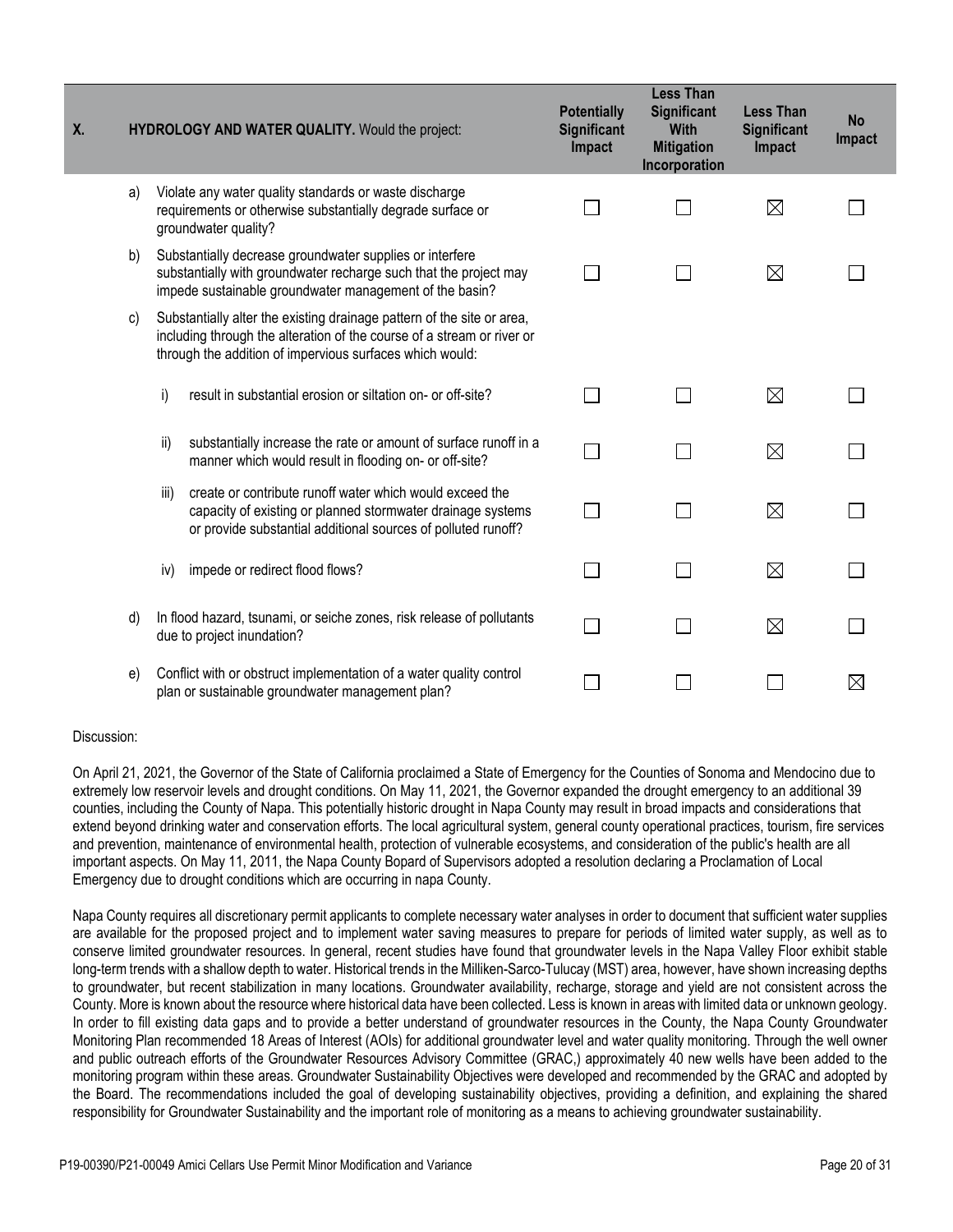In 2009, Napa County began a comprehensive study of its groundwater resources to meet identified action items in the County's 2008 General Plan update. The study, by Luhdorff and Scalmanini Consulting Engineers (LSCE), emphasized developing a sound understanding of groundwater conditions and implementing an expanded groundwater monitoring and data management program as a foundation for integrated water resources planning and dissemination of water resources information. The 2011 baseline study by LSCE, which included over 600 wells and data going back over 50 years, concluded that "the groundwater levels in Napa County are stable, except for portions of the MST district". Most wells elsewhere within the Napa Valley floor with a sufficient record indicate that groundwater levels are more affected by climatic conditions, are within historical levels, and seem to recover from dry periods during subsequent wet or normal periods. The LSCE Study also concluded that, on a regional scale, there appear to be no current groundwater quality issues except north of Calistoga (mostly naturally occurring boron and trace metals) and in the Carneros region (mostly salinity). The subject property is located within the Napa Valley Floor Calistoga subarea of Napa County according to the Napa County Groundwater Monitoring Plan 2013.

Minimum thresholds for water use have been established by the Department of Public Works using reports by the United States Geological Survey (USGS). These reports are the result of water resources investigations performed by the USGS in cooperation with the Napa County Flood Control and Water Conservation District. Any project which reduces water usage or any water usage which is at or below the established threshold is assumed not to have a significant effect on groundwater levels.

a. The project would not violate any water quality standards or waste discharge requirements. According to the Wastewater Feasibility Study prepared by Delta Consulting and Engineering of St. Helena, dated May 29, 2020, the proposed winery production, employees, visitation and marketing plan increases are feasible in terms of wastewater treatment and dispersal on the project site. The existing conventional wastewater system would be demolished and replaced with a new code compliant system consisting of primary settling, aeration and clarification, secondary treatment with Orenco Advantex system and dispersal to land with a sub-surface drip system. With the implementation of this system, the project would not violate any water quality standards or waste discharge requirements or otherwise substantially degrade surface or groundwater quality. Impacts are less than significant.

b. The findings of the Water Availability Analysis completed by Delta Engineering of St. Helena dated May 29, 2020, demonstrate that the project would not substantially deplete local groundwater supplies and would not have a significant impact on groundwater resources. According to the water analysis, the existing groundwater use for the winery is 0.59 ac-ft./yr. The proposed project would result in an anticipated water demand total of 0.91 ac-ft./yr., an increase of 0.32 ac-ft./yr. (35.2 percent increase). The parcel recharge rate on the subject property is 3.82 ac-ft/yr, more than the 0.91 ac-ft/yr anticipated water use. No wells are located within 500 feet of the well located on the project site. Based on this, the analysis found that water availability on the project site met the criterion for both Tier 1 and Tier 2 analysis. However, while groundwater demand of the proposed project is significantly lower than the recharge rate, the requested modification would include the County's standard Condition of Approval requiring well monitoring, as well as, the potential to modify/alter permitted uses on site should groundwater resources become insufficient to supply the use:

## *4.9 GROUND WATER MANAGEMENT - WELLS*

 *This condition is implemented jointly by the Public Works and PBES Departments:*

 *The permittee shall be required (at the permittee's expense) to record well monitoring data (specifically, static water level no less than quarterly, and the volume of water no less than monthly). Such data will be provided to the County, if the PBES Director determines that substantial evidence1 indicates that water usage at the winery is affecting, or would potentially affect, groundwater supplies or nearby*  wells. If data indicates the need for additional monitoring, and if the applicant is unable to secure monitoring access to neighboring wells, *onsite monitoring wells may need to be established to gauge potential impacts on the groundwater resource utilized for the project. Water usage shall be minimized by use of best available control technology and best water management conservation practices.*

 *In order to support the County's groundwater monitoring program, well monitoring data as discussed above will be provided to the County* if the Director of Public Works determines that such data could be useful in supporting the County's groundwater monitoring program. The project well will be made available for inclusion in the groundwater monitoring network if the Director of Public Works determines that the *well could be useful in supporting the program.*

 *In the event that changed circumstances or significant new information provide substantial evidence1 that the groundwater system*  referenced in the Use Permit would significantly affect the groundwater basin, the PBES Director shall be authorized to recommend additional reasonable conditions on the permittee, or revocation of this permit, as necessary to meet the requirements of the County Code *and to protect public health, safety, and welfare.*

In response to regional drought and the general Statewide necessity to protect groundwater resources, the Governor enacted new legislation requiring local governments to monitor and manage groundwater resources. Napa County prior work on the Napa Valley Groundwater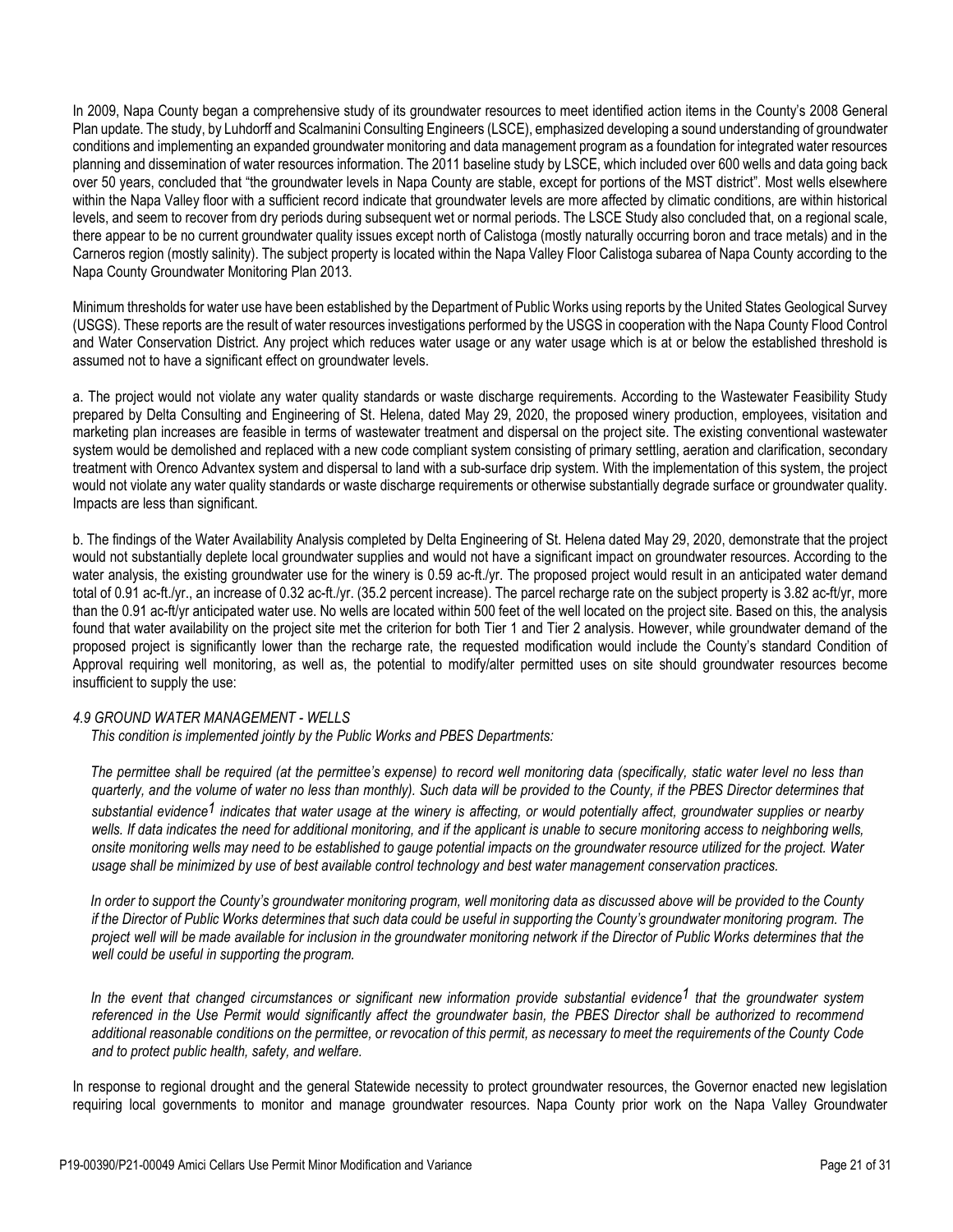Management Plan provides a strong foundation for Napa County to comply with this State mandated monitoring and management objective. As a direct result, the project site is now subject to this legislation requiring local agencies to monitor groundwater use. Assembly Bill AB 1739 by Assembly member Roger Dickinson (D-Sacramento) and Senate Bills 1168 and 1319 by Senator Fran Pavley (D-Agora Hills) establish a framework for sustainable, local groundwater management for the first time in California history. The legislation requires local agencies to tailor sustainable groundwater plans to their regional economic and environmental needs. The legislation prioritizes groundwater agencies to tailor sustainable groundwater plans to their regional economic and environmental needs. The legislation prioritizes groundwater basin management Statewide, which includes the Napa Valley. Napa River Drainage Basin, and sets a timeline for implementation of the following:

- By 2017, local groundwater management agencies must be identified;
- By 2020, overdrafted groundwater basins must have sustainability plans;
- By 2022, other high and medium priority basins not currently in overdraft must have sustainability plans; and
- By 2040, all high and medium priority groundwater basins must achieve sustainability.

The State has classified the Napa River Drainage Basin as a medium priority resources. Additionally, the legislation provides measurable objectives and milestones to reach sustainability and a State role of limited intervention when local agencies are unable or unwilling to adopt sustainable management plans. Napa County supports this legislation and has begun the process of developing a local groundwater management agency which is anticipated to be in place and functioning within the timeline prescribed by the State.

The proposed project would result in a modest increase on the demand of ground water supplies and therefore would not interfere with groundwater recharge or lowering of the local groundwater level. According to Napa County environmental resource mapping (*Water Deficient Areas/Storage Areas*), the project site is not located within a water deficient area.

c. The project would not substantially alter the drainage pattern on site or cause a significant increase in erosion or siltation on or off the project site. Improvement plans prepared prior to the issuance of a building permit would ensure that the proposed project does not increase runoff flow rate or volume as a result of project implementation. General Plan Policy CON-50(c) requires discretionary projects, including this project, to meet performance standards designed to ensure peak runoff in 2-, 10-, 50- and 100-year events following development is not greater than predevelopment conditions. The preliminary grading and drainage plan have been reviewed by the Engineering Division. The proposed project would implement standard stormwater quality treatment controls to treat runoff prior to discharge from the project site. The incorporation of these features into the project would ensure that the proposed project would not create substantial sources of polluted runoff. In addition, the proposed project does not have any unusual characteristics that create sources of pollution that would degrade water quality. Impacts would be less than significant.

d. The site lies outside of the 100 and 500 year flood hazard boundaries. The parcel is not located in an area that is subject to inundation by tsunamis, seiche, or mudflows. No impacts would occur.

e. The proposed project would not conflict with a water quality control plan or sustainable groundwater management plan because there are no such plans applicable to the project site. Therefore, there are no impacts.

Mitigation Measures:

None required.

| XI. |    | <b>LAND USE AND PLANNING.</b> Would the project:                                                                                                                                          | <b>Potentially</b><br><b>Significant</b><br>Impact | <b>Less Than</b><br><b>Significant</b><br><b>With</b><br><b>Mitigation</b><br>Incorporation | Less Than<br><b>Significant</b><br>Impact | <b>No</b><br><b>Impact</b> |
|-----|----|-------------------------------------------------------------------------------------------------------------------------------------------------------------------------------------------|----------------------------------------------------|---------------------------------------------------------------------------------------------|-------------------------------------------|----------------------------|
|     | a) | Physically divide an established community?                                                                                                                                               |                                                    |                                                                                             |                                           | $\boxtimes$                |
|     | b) | Cause a significant environmental impact due to a conflict with any<br>land use plan, policy, or regulation adopted for the purpose of<br>avoiding or mitigating an environmental effect? |                                                    |                                                                                             | $\times$                                  |                            |

Discussion:

a/b. The project would not occur within an established community, nor would it result in the division of an established community. The project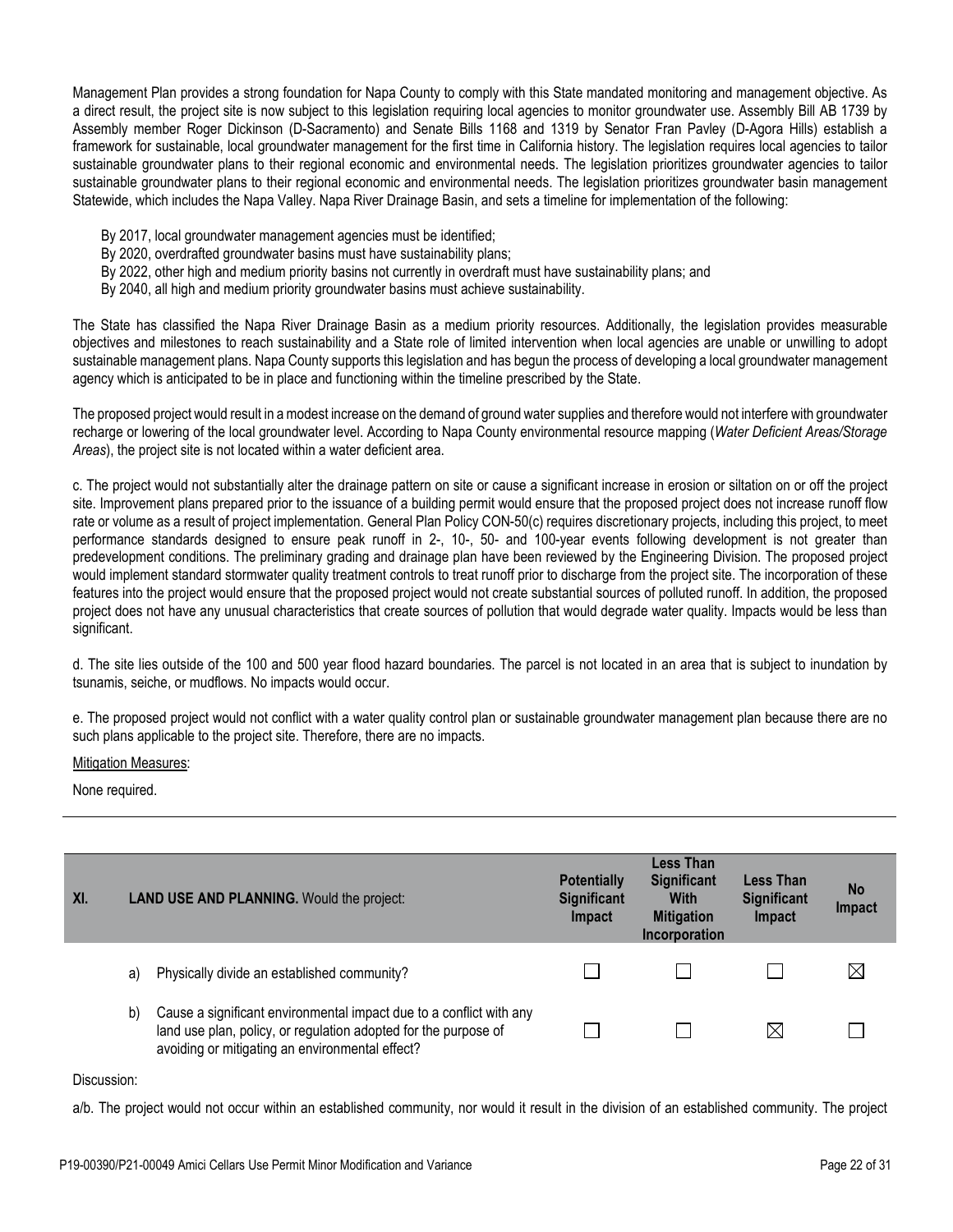complies with Napa County Code, with the exception of the variance request which does not comply with County requirements for road setbacks, which would require a 600 foot setback from Highway 29. However, as noted in the Background section of the project instroduction at the beginning of this document, the Variance request would be considered justified and the findings required for Variance can be made and would therefore be in compliance with the Variance requirements of County Code. The project is consistent with all other applicable regulations. The subject parcel is located in the AW zone district, which allows for residential uses. The proposed project is compliant with the physical limitations of the Napa County Zoning Ordinance. The project site is designated AWOS by the Napa County General Plan, which allows for the expansion of an 2,558 square foot winery to include a second winery structure totaling approximately 1,700 square feet, a 790 square foot crush pad cover, a well pumphouse and a 10,000 square foot Type II cut and cover cave. Therefore, impacts would remain less than significant.

### Mitigation Measures:

None required.

| XII. |    | <b>MINERAL RESOURCES.</b> Would the project:                                                                                                                             | <b>Potentially</b><br><b>Significant</b><br>Impact | Less Than<br><b>Significant</b><br><b>With</b><br><b>Mitigation</b><br>Incorporation | Less Than<br><b>Significant</b><br>Impact | <b>No</b><br>Impact |
|------|----|--------------------------------------------------------------------------------------------------------------------------------------------------------------------------|----------------------------------------------------|--------------------------------------------------------------------------------------|-------------------------------------------|---------------------|
|      | a) | Result in the loss of availability of a known mineral resource that<br>would be of value to the region and the residents of the state?                                   |                                                    |                                                                                      |                                           | $\boxtimes$         |
|      | b) | Result in the loss of availability of a locally-important mineral<br>resource recovery site delineated on a local general plan, specific<br>plan or other land use plan? |                                                    |                                                                                      |                                           | $\boxtimes$         |

#### Discussion:

a./b. Historically, the two most valuable mineral commodities in Napa County in economic terms have been mercury and mineral water. More recently, building stone and aggregate have become economically valuable. Mines and Mineral Deposits mapping included in the Napa County Baseline Data Report (Mines and Mineral Deposits, BDR Figure 2-2) indicates that there are no known mineral resources nor any locally important mineral resource recovery sites located on the project site. No impacts would occur.

## Mitigation Measures: None required.

| XIII. |    | <b>NOISE.</b> Would the project result in:                                                                                                                                                                                                                                                                         | <b>Potentially</b><br><b>Significant</b><br>Impact | <b>Less Than</b><br><b>Significant</b><br><b>With</b><br><b>Mitigation</b><br>Incorporation | <b>Less Than</b><br><b>Significant</b><br>Impact | <b>No</b><br>Impact |
|-------|----|--------------------------------------------------------------------------------------------------------------------------------------------------------------------------------------------------------------------------------------------------------------------------------------------------------------------|----------------------------------------------------|---------------------------------------------------------------------------------------------|--------------------------------------------------|---------------------|
|       | a) | Generation of a substantial temporary or permanent increase in<br>ambient noise levels in the vicinity of the project in excess of<br>standards established in the local general plan or noise ordinance,<br>or applicable standards of other agencies?                                                            |                                                    |                                                                                             | $\boxtimes$                                      |                     |
|       | b) | Generation of excessive groundborne vibration or groundborne<br>noise levels?                                                                                                                                                                                                                                      |                                                    |                                                                                             | $\boxtimes$                                      |                     |
|       | C) | For a project located within the vicinity of a private airstrip or an<br>airport land use plan or, where such a plan has not been adopted,<br>within two miles of a public airport or public use airport, would the<br>project expose people residing or working in the project area to<br>excessive noise levels? |                                                    |                                                                                             |                                                  | $\boxtimes$         |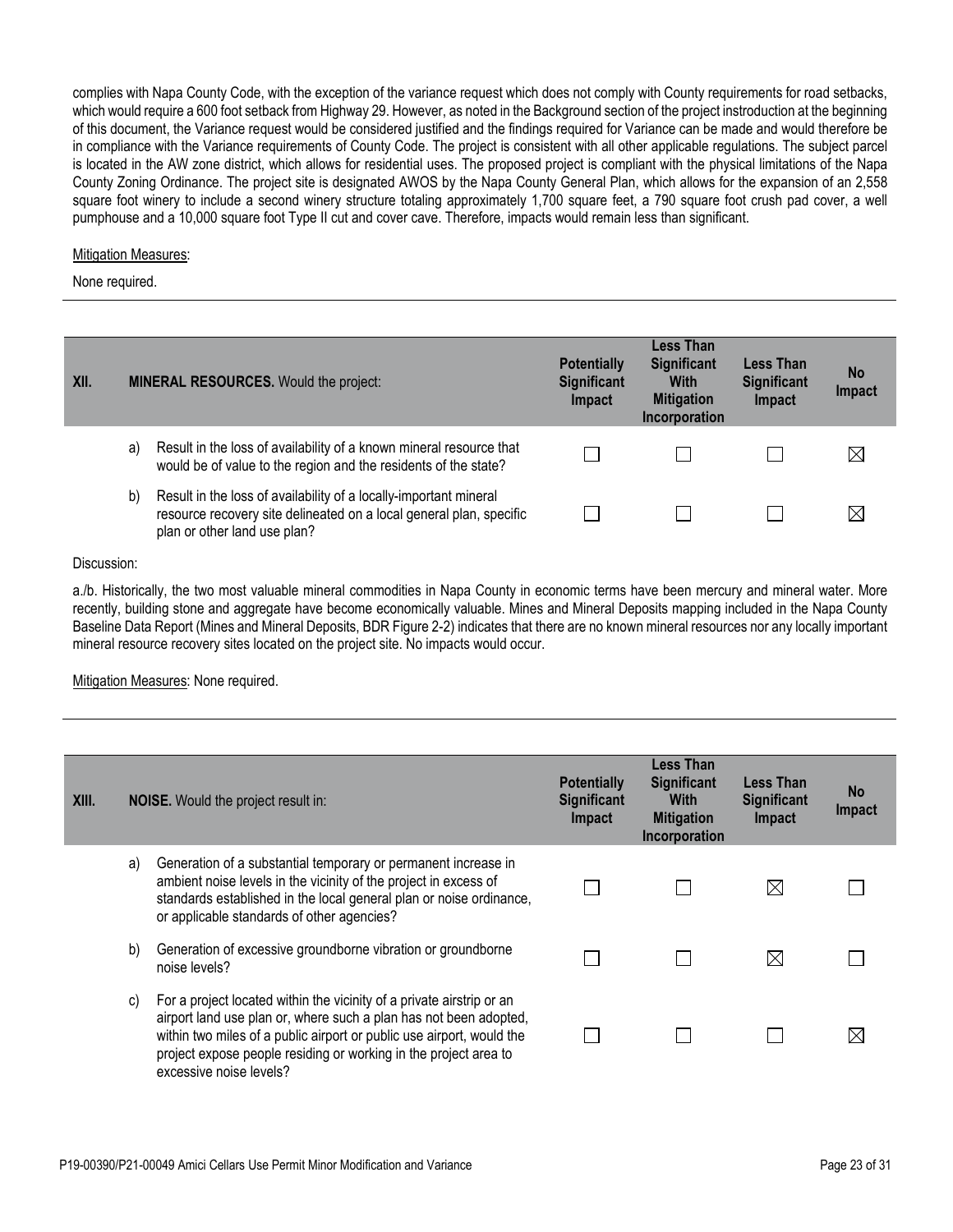a/b. The project would result in a temporary increase in noise levels during construction of the second winery structure, crush pad cover, pump house, access improvements and the Type II cut and cover cave. Construction activities would be limited to daylight hours and properly muffled vehicles would be utilized. Noise generated during construction is not anticipated to be significant. As such, the project would not result in potentially significant temporary construction noise impacts or operational impacts. Because the proposed project is located approximately 240 linear feet from the closest neighboring residence, there is a low potential for impacts related to construction noise to result in a significant impact. Further, construction activities would occur during the period of 7:00 a.m. to 7:00 p.m. on weekdays, during normal hours of human activity. All construction activities would be conducted in compliance with the Napa County Noise Ordinance (Chapter 8.16 of Napa County Code). The proposed project would not result in long-term significant construction noise impacts. Conditions of approval identified below would require construction activities to be limited to daylight hours, vehicles to be muffled, and backup alarms adjusted to the lowest allowable levels.

# *CONSTRUCTION NOISE*

 *Construction noise shall be minimized to the greatest extent practicable and feasible under State and local safety laws, consistent with construction noise levels permitted by the General Plan Community Character Element and the County Noise Ordinance. Construction*  equipment muffling and hours of operation shall be in compliance with the County Code. Equipment shall be shut down when not in use. *Construction equipment shall normally be staged, loaded, and unloaded on the project site, if at all practicable. If project terrain or access road conditions require construction equipment to be staged, loaded or unloaded off the project site (such as on a neighboring road or at the base of a hill), such activities shall only occur daily between the hours of 8:00 a.m. and 5:00 p.m..*

The proposed project includes a modification to the existing marketing plan in order to increase marketing events. Ultimately, the adjusted marketing plan would accommodate the following:

- Eight (8) events per year with up to 25 guests per event, not to exceed twelve (12) vehicles for transportation of all guests to and from the winery, per event (average of approximately 2.1 guests per vehicle) to be held between the hours of 6:00 p.m. to 10:00 p.m. with clean-up over by 11:00 p.m.
- $\circ$  One (1) event per year with up to 50 quests, not to exceed sixteen vehicles for transportation of all quests to and from the winery (average of approximately 3.1 guests per vehicle), to be held between the hours of 6:00 p.m. to 10:00 p.m. with clean-up over by 11:00 p.m.
- $\circ$  Two (2) wine-trade only events for up to 75 guests, utilizing two (2) buses for transportation of all guests to and from the winery (average of 37.5 guests per bus), no hours specified

The events would take place in the evening hours and would be held on the new covered crush pad area on the north side of the expansion. The largest events, dependent on the number of guests attending, would use either the covered crush pad area or on the paved area between the existing structure and the expansion structure. Outdoor events would occur between the hours of 6:00 p.m. to 10:00 p.m. and, as such, create the potential for permanent increase in intermittent ambient noise. However, amplified sound systems would not be permitted at outdoor events and the following condition of approval stating as much would be included in the permit:

# *4.10 AMPLIFIED MUSIC*

 *There shall be no amplified sound system or amplified music utilized outside of approved, enclosed, winery buildings.*

With the implementation of this condition of approval, and with continuing enforcement of Napa County's Noise Ordinance by the Environmental Health Division and the Napa County Sheriff, as needed, the modification to the existing winery would not result in significant impacts relating to noise.

c. The project site is not located within an airport land use plan or the vicinity of a private airstrip. Therefore, there are no impacts.

## Mitigation Measures: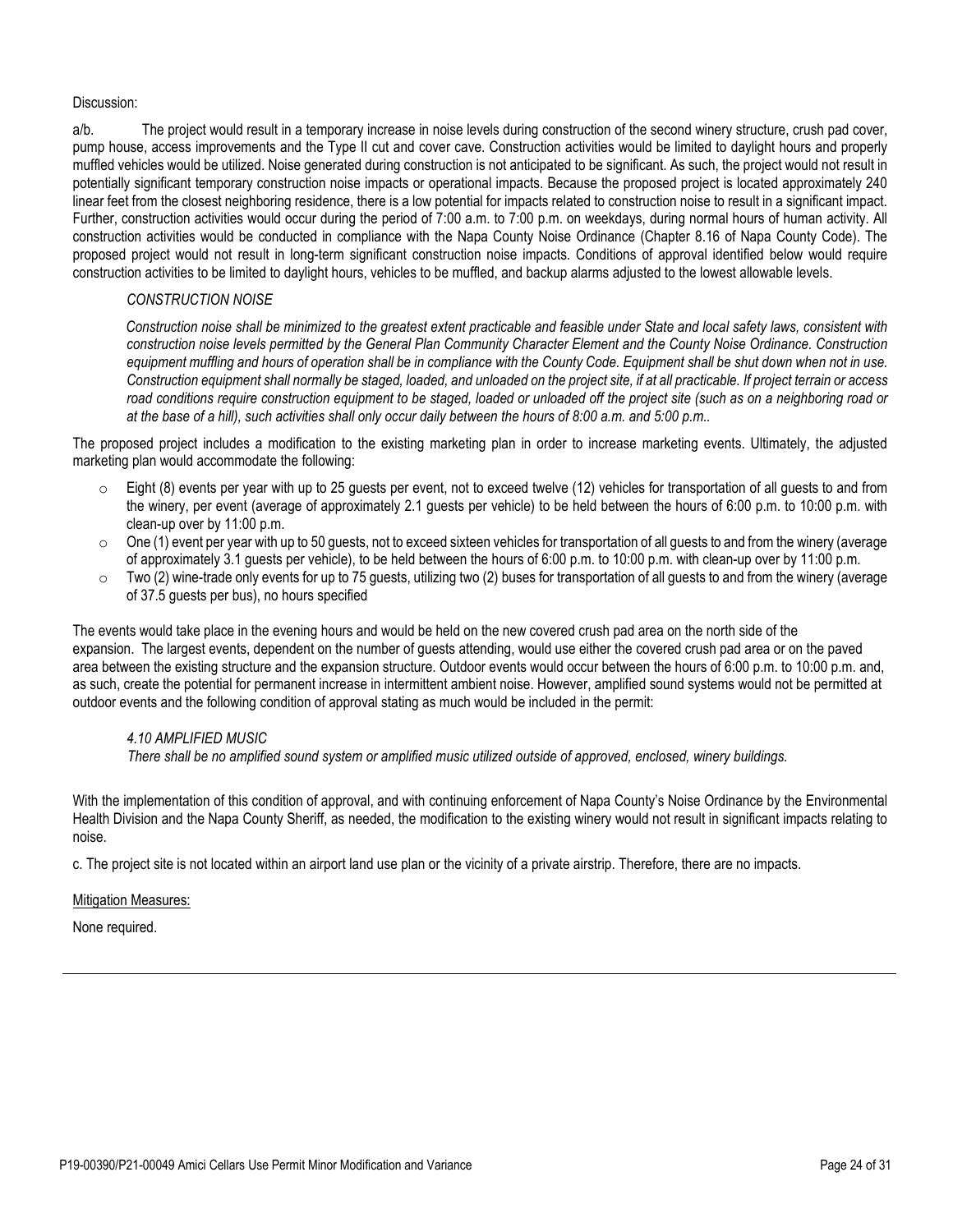| XIV. |    | <b>POPULATION AND HOUSING.</b> Would the project:                                                                                                                                                                         | <b>Potentially</b><br><b>Significant</b><br><b>Impact</b> | Less Than<br><b>Significant</b><br><b>With</b><br><b>Mitigation</b><br>Incorporation | Less Than<br><b>Significant</b><br>Impact | <b>No</b><br>Impact |
|------|----|---------------------------------------------------------------------------------------------------------------------------------------------------------------------------------------------------------------------------|-----------------------------------------------------------|--------------------------------------------------------------------------------------|-------------------------------------------|---------------------|
|      | a) | Induce substantial unplanned population growth in an area, either<br>directly (for example, by proposing new homes and businesses) or<br>indirectly (for example, through extension of roads or other<br>infrastructure)? |                                                           |                                                                                      | $\boxtimes$                               |                     |
|      | b) | Displace substantial numbers of existing people or housing,<br>necessitating the construction of replacement housing elsewhere?                                                                                           |                                                           |                                                                                      |                                           | $\boxtimes$         |

a. Seven additional employees are proposed as part of the project for a total of eight employees. The Association of Bay Area Governments' *Projections 2003* figures indicate that the total population of Napa County is projected to increase some 23% by the year 2030 (*Napa County Baseline Data Report,* November 30, 2005). Additionally, the County's *Baseline Data Report* indicates that total housing units currently programmed in county and municipal housing elements exceed ABAG growth projections by approximately 15%. The seven additional employees proposed could result in minor population growth in Napa County. Relative to the County's projected low to moderate growth rate and overall adequate programmed housing supply, such population growth would not rise to a level of environmental significance. In addition, the project would be subject to the County's housing impact mitigation fee, which provides funding to meet local housing needs.

 Cumulative impacts related to population and housing balance were identified in the 2008 General Plan EIR. As set forth in Government Code Section 65580, the County of Napa must facilitate the improvement and development of housing to make adequate provision for the housing needs of all economic segments of the community. Similarly, CEQA recognizes the importance of balancing the prevention of environmental damage with the provision of a "decent home and satisfying living environment for every Californian". [See Public Resources Code Section 21000(g)] The 2008 Napa County General Plan sets forth the County's long range plan for meeting regional housing needs, during the present and future housing cycles, while balancing environmental, economic and fiscal factors and community goals. The policies and programs identified in the General Plan Housing Element function, in combination with the County's housing impact mitigation fee, to ensure adequate cumulative volume and diversity of housing. Cumulative impacts on the local and regional population and housing balance would be less than significant.

b. No existing housing or people would be displaced as a result of implementation of the proposed project. Therefore, the project would not displace substantial numbers of existing housing or numbers of people necessitating the construction of replacement housing elsewhere and no impact would occur.

#### Mitigation Measures:

| XV. |    | <b>PUBLIC SERVICES.</b> Would the project result in:                                                                                                                                                                                                                                                                                                                                                        | <b>Potentially</b><br><b>Significant</b><br>Impact | Less Than<br><b>Significant</b><br>With<br><b>Mitigation</b> | <b>Less Than</b><br><b>Significant</b><br>Impact | <b>No</b><br>Impact |
|-----|----|-------------------------------------------------------------------------------------------------------------------------------------------------------------------------------------------------------------------------------------------------------------------------------------------------------------------------------------------------------------------------------------------------------------|----------------------------------------------------|--------------------------------------------------------------|--------------------------------------------------|---------------------|
|     |    |                                                                                                                                                                                                                                                                                                                                                                                                             |                                                    | Incorporation                                                |                                                  |                     |
|     | a) | Substantial adverse physical impacts associated with the provision<br>of new or physically altered governmental facilities, need for new or<br>physically altered governmental facilities, the construction of which<br>could cause significant environmental impacts, in order to maintain<br>acceptable service ratios, response times or other performance<br>objectives for any of the public services: |                                                    |                                                              |                                                  |                     |
|     |    | Fire protection?                                                                                                                                                                                                                                                                                                                                                                                            |                                                    |                                                              | $\bowtie$                                        |                     |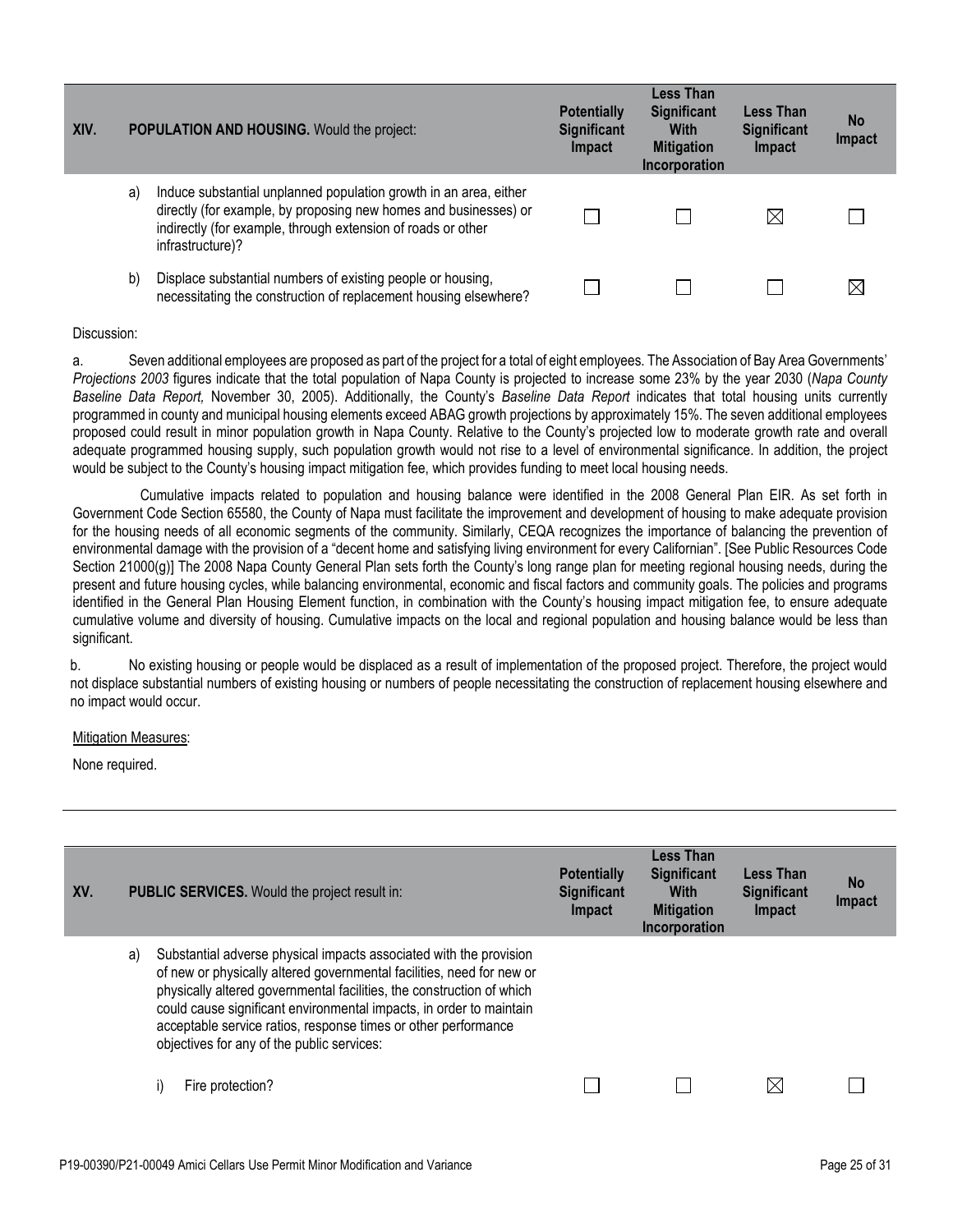| ii)  | Police protection?       |  | $\boxtimes$ |  |
|------|--------------------------|--|-------------|--|
| iii) | Schools?                 |  | $\boxtimes$ |  |
| iv)  | Parks?                   |  | $\boxtimes$ |  |
| V)   | Other public facilities? |  | $\boxtimes$ |  |

a. Public services are currently provided to the project area and the additional demand placed on existing services as a result of the proposed project would be minimal. Fire protection measures would be required as part of the development pursuant to conditions established by the Napa County Fire Marshall and there would be no foreseeable impact to emergency response times with compliance with these conditions of approval. The Fire Department and Engineering Services Division have reviewed the application and recommend approval, as conditioned. School impact fees, which assist local school districts with capacity building measures, would be levied pursuant to building permit submittal. The proposed project would have minimal impact on public parks as no residences are proposed. Impacts to public services would be less than significant.

### Mitigation Measures:

None required.

| XVI. |    | <b>RECREATION.</b> Would the project:                                                                                                                                                           | <b>Potentially</b><br><b>Significant</b><br>Impact | Less Than<br><b>Significant</b><br><b>With</b><br><b>Mitigation</b><br>Incorporation | <b>Less Than</b><br><b>Significant</b><br>Impact | <b>No</b><br>Impact |
|------|----|-------------------------------------------------------------------------------------------------------------------------------------------------------------------------------------------------|----------------------------------------------------|--------------------------------------------------------------------------------------|--------------------------------------------------|---------------------|
|      | a) | Increase the use of existing neighborhood and regional parks or<br>other recreational facilities such that substantial physical<br>deterioration of the facility would occur or be accelerated? |                                                    |                                                                                      | $\boxtimes$                                      |                     |
|      | b) | Does the project include recreational facilities or require the<br>construction or expansion of recreational facilities which might have<br>an adverse physical effect on the environment?      |                                                    |                                                                                      |                                                  |                     |

Discussion:

- a. The project would not significantly increase use of existing park or recreational facilities based on its limited scope. Impacts would be less than significant.
- b. No recreational facilities are proposed as part of the project. No impact would occur.

## Mitigation Measures: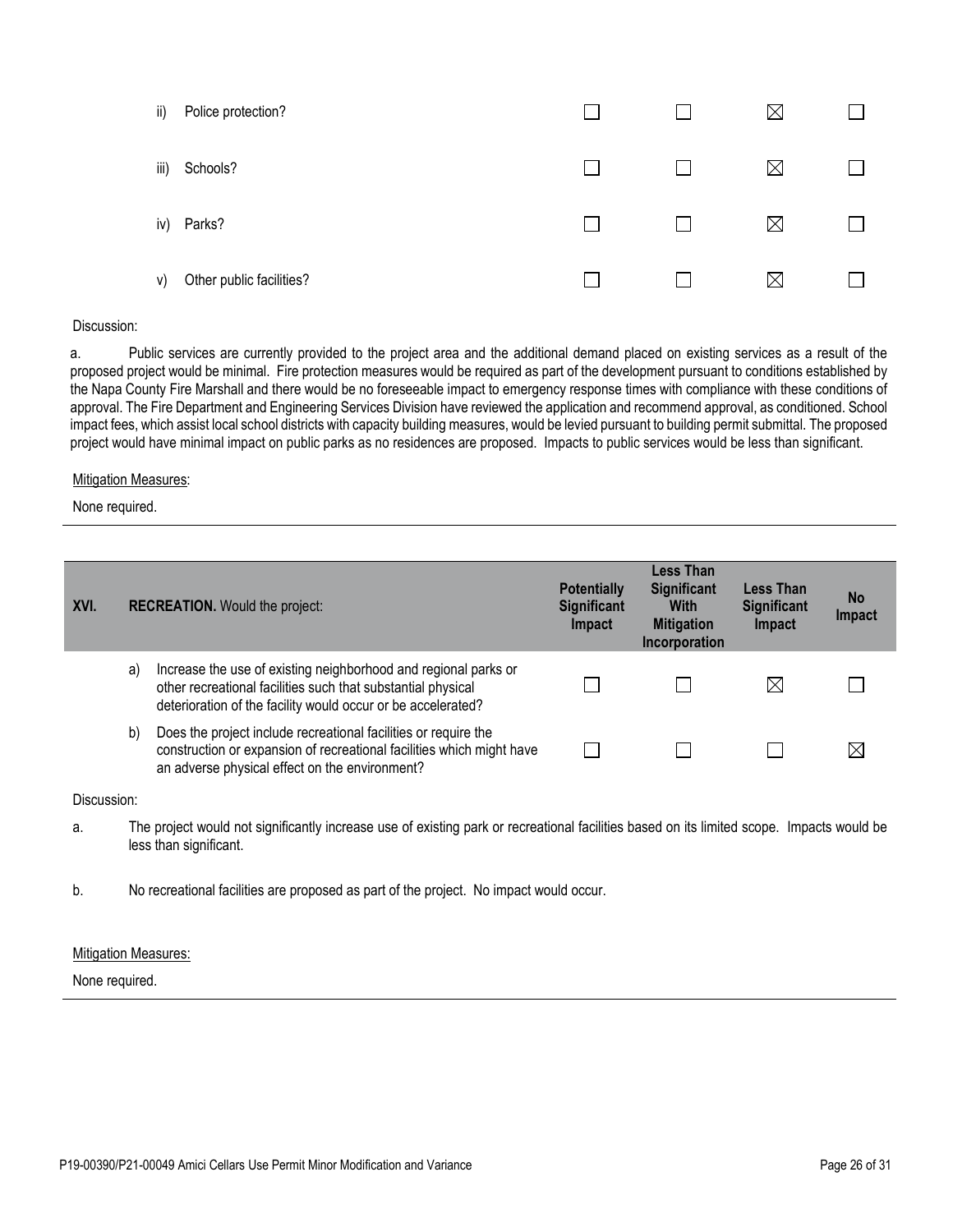| XVII. |    | <b>TRANSPORTATION.</b> Would the project:                                                                                                                                                                                                             | <b>Potentially</b><br><b>Significant</b><br><b>Impact</b> | <b>Less Than</b><br><b>Significant</b><br><b>With</b><br><b>Mitigation</b><br>Incorporation | <b>Less Than</b><br><b>Significant</b><br>Impact | No Impact |
|-------|----|-------------------------------------------------------------------------------------------------------------------------------------------------------------------------------------------------------------------------------------------------------|-----------------------------------------------------------|---------------------------------------------------------------------------------------------|--------------------------------------------------|-----------|
|       | a) | Conflict with a program, plan, ordinance or policy addressing the<br>circulation system, including transit, roadway, bicycle and<br>pedestrian facilities?                                                                                            |                                                           |                                                                                             | $\boxtimes$                                      |           |
|       | b) | Would the project conflict or be inconsistent with CEQA Guidelines<br>section 15064.3, subdivision (b)?                                                                                                                                               |                                                           |                                                                                             | $\boxtimes$                                      |           |
|       | C) | Substantially increase hazards due to a geometric design feature,<br>(e.g., sharp curves or dangerous intersections) or incompatible<br>uses (e.g., farm equipment)?                                                                                  |                                                           |                                                                                             | $\boxtimes$                                      |           |
|       | d) | Result in inadequate emergency access?                                                                                                                                                                                                                |                                                           |                                                                                             | $\boxtimes$                                      |           |
|       | e) | Conflict with General Plan Policy CIR-14, which requires new uses<br>to meet their anticipated parking demand, but to avoid providing<br>excess parking which could stimulate unnecessary vehicle trips or<br>activity exceeding the site's capacity? |                                                           |                                                                                             | $\boxtimes$                                      |           |

The updated CEQA Guidelines Section 15064.3 states that a project's potential environmental impacts should evaluate the generation of vehicle miles traveled (VMT) and that a project's effect on automobile delay and Level of Service (LOS) shall no longer constitute a significant environmental impact. The project applicant submitted a Transportation Demand Management Plan (TDM) prepared by GHD, dated February 21, 2021. Differing from the majority of TDM's prepared for wineries in Napa County, which are based on the number of visitors coming to and from the site, the applicant is basing the TDM on a limitation of vehicles coming to and from the site. Restrictions on the number of vehicles would be incorporated into the operational plan for harvest and non-harvest seasons. The TDM includes three components, including daily and peak hour trip generation, a reservation and reporting plan, and the TDM. In addition, the residence on the secondary property shares a driveway with the winery and trips generated by the residence are included in the TDM.

a/b/c/d. According to the TDM, a comparison of daily and peak hour trip generation for the proposed project was based on the Napa County Trip Generation ratios for winery production, employment, and visitation. Napa County calculates the number of daily trips by using the number of maximum visitation per weekday/weekend day and divides that number by an assumed an auto occupancy of 2.6 persons on weekdays and 2.8 persons on weekends, and then multiplies the resulting vehicles by two trips. The winery, plus the neighboring residence, presently generates 46 peak hour daily trips during the weekdays and 34 peak hour daily trips on weekends (Saturday) during the non-harvest season. During the harvest season, the winery and the residence combined generates 52 daily trips during the weekdays and 51 daily trips on the weekend. The winery generates 16 weekday p.m. peak hour trips and 19 weekend midday peak hour trips.

As noted above, the proposed project bases the trip generation calculations on the number vehicles visiting the site daily. The number of vehicles visiting the site during the non-harvest season would be limited to seven (7) and the number of vehicles visiting the site during the harvest season would be limited to four (4). Based on these limitations, the number of trips generated per weekday would be 39 and ten (10) trips per day on the weekends during the non-harvest season. The proposed project would result in 40 vehicle trips per weekday and 12 vehicle trips per day on the weekends during the harvest season. In order to ensure that the vehicle limitations are maintained, the applicant would be required to prepare a reservation and reporting plan to document daily vehicle trips to and from the winery and winery would not provide tastings during events. Thus, by limiting the number of vehicles accessing the project site, the existing number of vehicle trips to the site have been reduced, ultimately reducing baseline impacts. Therefore, the proposed project would not conflict with a program, plan, ordinance or policy addressing the circulation system, would not conflict or be inconsistent with CEQA Guidelines section 15064.3, subdivision (b), would not substantially increase hazards due to a geometric design feature or incompatible uses and would not result in inadequate emergency access. Therefore, impacts are less than significant.

d. The proposed project includes an expansion of the existing winery parking area, to include nine parking spaces, one of which would be ADA accessible. Normally, the County standard of 2.6 persons per vehicle during weekdays and 2.8 persons per vehicle during weekends and 1.05 persons per vehicle for employees the minimum parking required for weekend activities would determine the number of parking spaces required for accommodation of vehicles on site. However, given the total of seven vehicle allowed on site at maximum visitation capacity, nine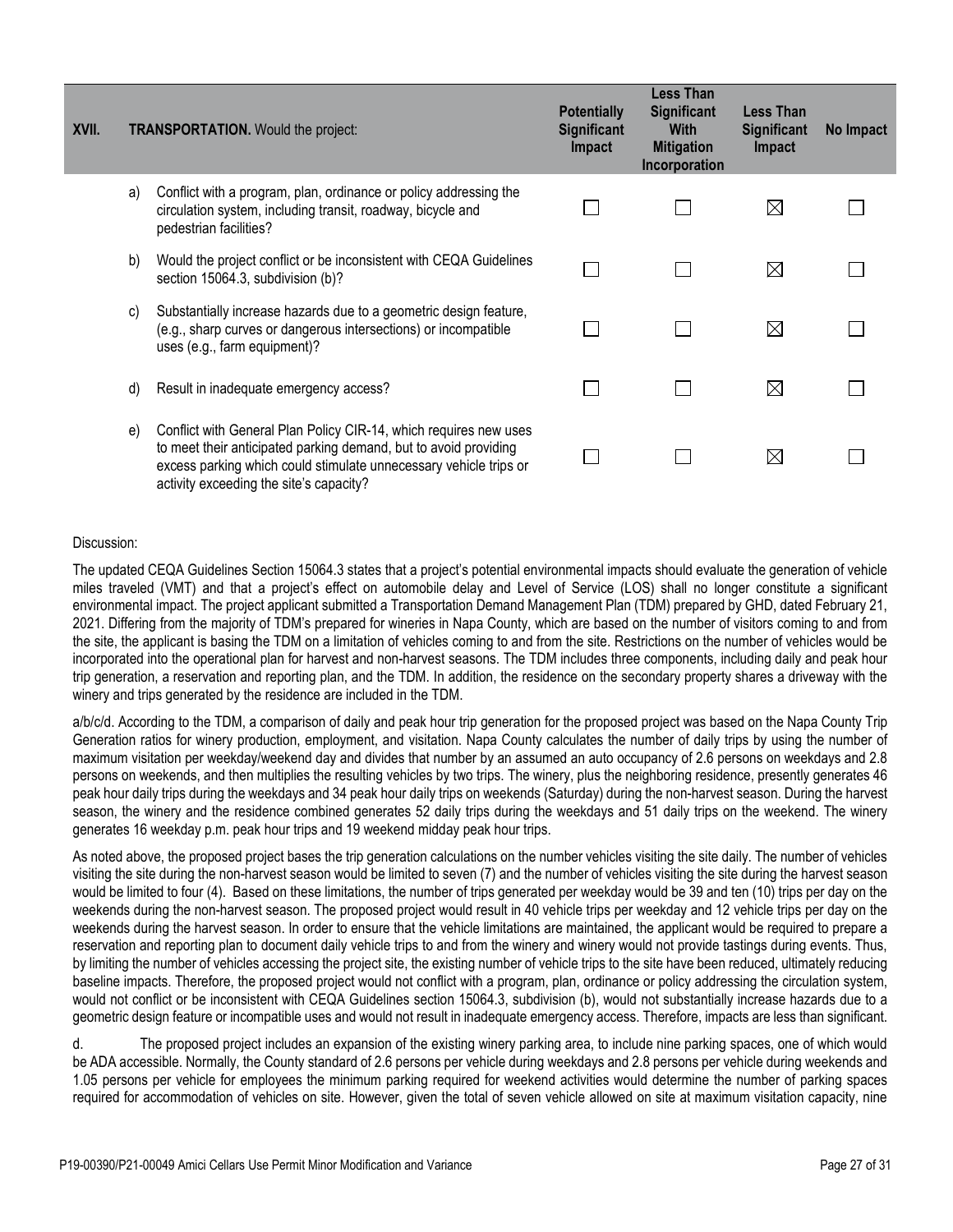parking spaces would be adequate to support the project. In addition, tastings will be by appointment, ensuring that the number of vehicles on site at any given time would not exceed the number of spaces provided.Thus, sufficient parking would be available for the project. Impacts are less than significant.

### Mitigation Measures:

None required.

| XVIII. | is: | <b>TRIBAL CULTURAL RESOURCES.</b> Would the project cause a<br>change in the significance of a tribal<br>substantial adverse<br>cultural resource, defined in Public Resources Code section 21074 as<br>either a site, feature, place, cultural landscape that is geographically<br>defined in terms of the size and scope of the landscape, sacred place, or<br>object with cultural value to a California Native American tribe, and that | <b>Potentially</b><br><b>Significant</b><br>Impact | Less Than<br><b>Significant</b><br><b>With</b><br><b>Mitigation</b><br>Incorporation | <b>Less Than</b><br><b>Significant</b><br>Impact | <b>No</b><br>Impact |
|--------|-----|---------------------------------------------------------------------------------------------------------------------------------------------------------------------------------------------------------------------------------------------------------------------------------------------------------------------------------------------------------------------------------------------------------------------------------------------|----------------------------------------------------|--------------------------------------------------------------------------------------|--------------------------------------------------|---------------------|
|        | a)  | Listed or eligible for listing in the California Register of Historical<br>Resources, or in a local register of historical resources as defined in<br>Public Resources Code section 5020.1(k); or                                                                                                                                                                                                                                           |                                                    |                                                                                      |                                                  | $\boxtimes$         |
|        | b)  | A resource determined by the lead agency, in its discretion and<br>supported by<br>substantial evidence, to be significant pursuant to criteria set forth in<br>subdivision (c) of Public Resources Code section 5024.1? In<br>applying the criteria set forth in subdivision (c) of Public Resources<br>Code section 5024.1, the lead agency shall consider the<br>significance of the resource to a California Native American tribe.     |                                                    |                                                                                      |                                                  | ⊠                   |

#### Discussion:

a/b. A cultural resources study for the project site was prepared in November of 2019 by Tom Origer and Associates. As part of the study, a request was sent to the State of California's Native American Heritage Commission (NAHC) and to Cortina Rancheria, Middletown Rancheria, the Mishewal-Wappo Tribe of Alexander Valley and the Yocha Dehe Wintun Nation. The NAHC replied via letter dated October 9, 2019, stating that a review of the Sacred Lands File showed that there are no resources in the vicinity of the project area. No other comments were received.

In addition, on May 12, 2021, County staff sent invitations to consult on the proposed project to native American tribes who have a cultural interest in the area and who as of that date had requested invitation for consultations on projects, in accordance with the requirements of Public Resources Code section 21080.3.1. No responses were received within 30-days of the tribe's receipt of the invitations. No impacts would occur.

### Mitigation Measures:

| XIX. | <b>UTILITIES AND SERVICE SYSTEMS.</b> Would the project:                                                                                                                                                                                                                                             | <b>Potentially</b><br><b>Significant</b><br>Impact | Less Than<br><b>Significant</b><br><b>With</b><br><b>Mitigation</b><br>Incorporation | Less Than<br><b>Significant</b><br>Impact | No Impact |
|------|------------------------------------------------------------------------------------------------------------------------------------------------------------------------------------------------------------------------------------------------------------------------------------------------------|----------------------------------------------------|--------------------------------------------------------------------------------------|-------------------------------------------|-----------|
|      | Require or result in the relocation or construction of a new or<br>a)<br>expanded water, wastewater treatment or storm water drainage,<br>electric power, natural gas or telecommunications facilities, the<br>construction or relocation of which could cause significant<br>environmental effects? |                                                    |                                                                                      | ⊠                                         |           |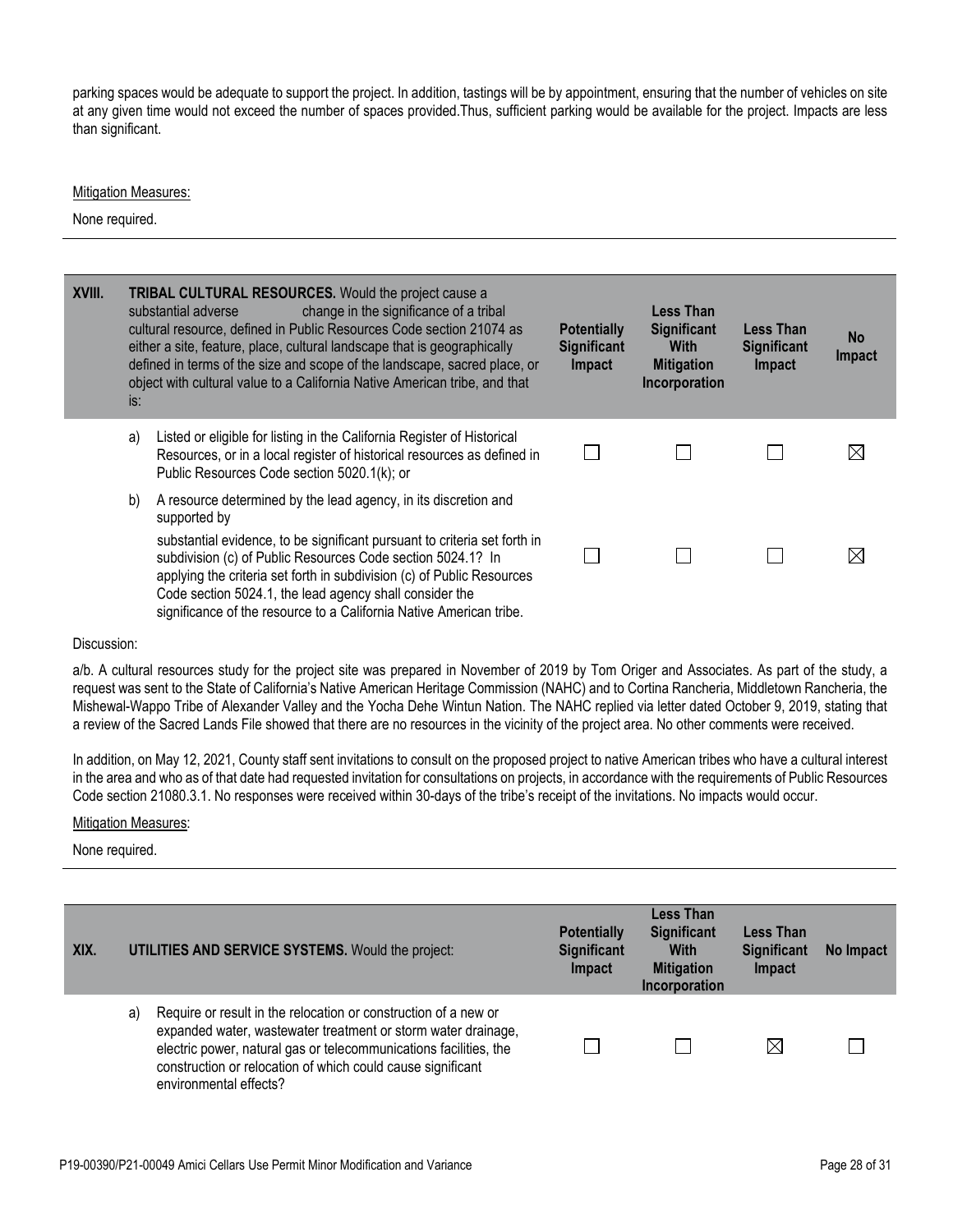| b) | Have sufficient water supplies available to serve the project and |
|----|-------------------------------------------------------------------|
|    | reasonably foreseeable future development during normal, dry and  |
|    | multiple dry years?                                               |

| c). | Result in a determination by the wastewater treatment provider        |
|-----|-----------------------------------------------------------------------|
|     | which serves or may serve the project that it has adequate capacity   |
|     | to serve the project's projected demand in addition to the provider's |
|     | existing commitments?                                                 |

- d) Generate solid waste in excess of State or local standards, or in excess of the capacity of local infrastructure, or otherwise impair the attainment of solid waste reduction goals?
- e) Comply with federal, state, and local management and reduction statutes and regulations related to solid waste?

| $\Box$ | $\Box$ | $\boxtimes$ |        |
|--------|--------|-------------|--------|
| $\Box$ | $\Box$ | $\boxtimes$ |        |
| $\Box$ | $\Box$ | $\boxtimes$ | $\Box$ |
|        |        | ⊠           |        |

a. The project does not require the construction of new or expanded wastewater, storm water drainage electric power, natural gas, or telecommunications facilities. The project site's existing water system was permitted under a California Uniform Food Facilities Law exemption, and thus it will be a requirement that the applicant apply for a Public Water System Permit. Further, the existing water system has demonstrated sufficient capacity to meet both the existing and proposed water demands, so an expansion of the system would not be required.

b. As discussed in Section X, the findings of the Water Availability Analysis completed by Delta Engineering of St. Helena dated May 29, 2020, demonstrate that the project would not substantially deplete local groundwater supplies and would not have a significant impact on groundwater resources. According to the water analysis, the existing groundwater use for the winery is 0.59 ac-ft./yr. The proposed project would result in an anticipated water demand total of 0.91 ac-ft./yr., an increase of 0.32 ac-ft./yr. (35.2 percent increase). As such, the parcel provides sufficient water supplies to support the proposed project.

c. The subject property is served by an onsite waste disposal system for domestic and process waste. With the proposed increase in visitors and increase of 10,000 gallons of wine per year for production, waste disposal would increase. However, as a part of the project, the applicant would install an upgraded waste disposal system to accommodate the increased domestic and process waste. In addition, the project site is not served by a wastewater service provider. As such, the parcel would have adequate capacity to handle the increase in wastewater and would not require evaluation of capacity by a wastewater treatment provider.

d/e. According to the Napa County Baseline Data Report, all of the solid waste landfills where Napa County's waste is disposed have more than sufficient capacity related to the current waste generation. The project would comply with federal, state, and local statutes and regulations related to solid waste. Therefore, impacts would be less than significant.

## Mitigation Measures:

| XX. |    | <b>WILDFIRE.</b> If located in or near state responsibility areas or lands<br>classified as very high fire hazard severity zones, would the project:                                                            | <b>Potentially</b><br><b>Significant</b><br>Impact | Less Than<br><b>Significant</b><br><b>With</b><br><b>Mitigation</b><br>Incorporation | <b>Less Than</b><br><b>Significant</b><br>Impact | No Impact |
|-----|----|-----------------------------------------------------------------------------------------------------------------------------------------------------------------------------------------------------------------|----------------------------------------------------|--------------------------------------------------------------------------------------|--------------------------------------------------|-----------|
|     | a) | Substantially impair an adopted emergency response plan or<br>emergency evacuation plan?                                                                                                                        |                                                    |                                                                                      | $\boxtimes$                                      |           |
|     | b) | Due to slope, prevailing winds and other factors, exacerbate wildfire<br>risks and thereby expose project occupants to pollutant<br>concentrations from a wildfire or the uncontrolled spread of a<br>wildfire? |                                                    |                                                                                      | $\boxtimes$                                      |           |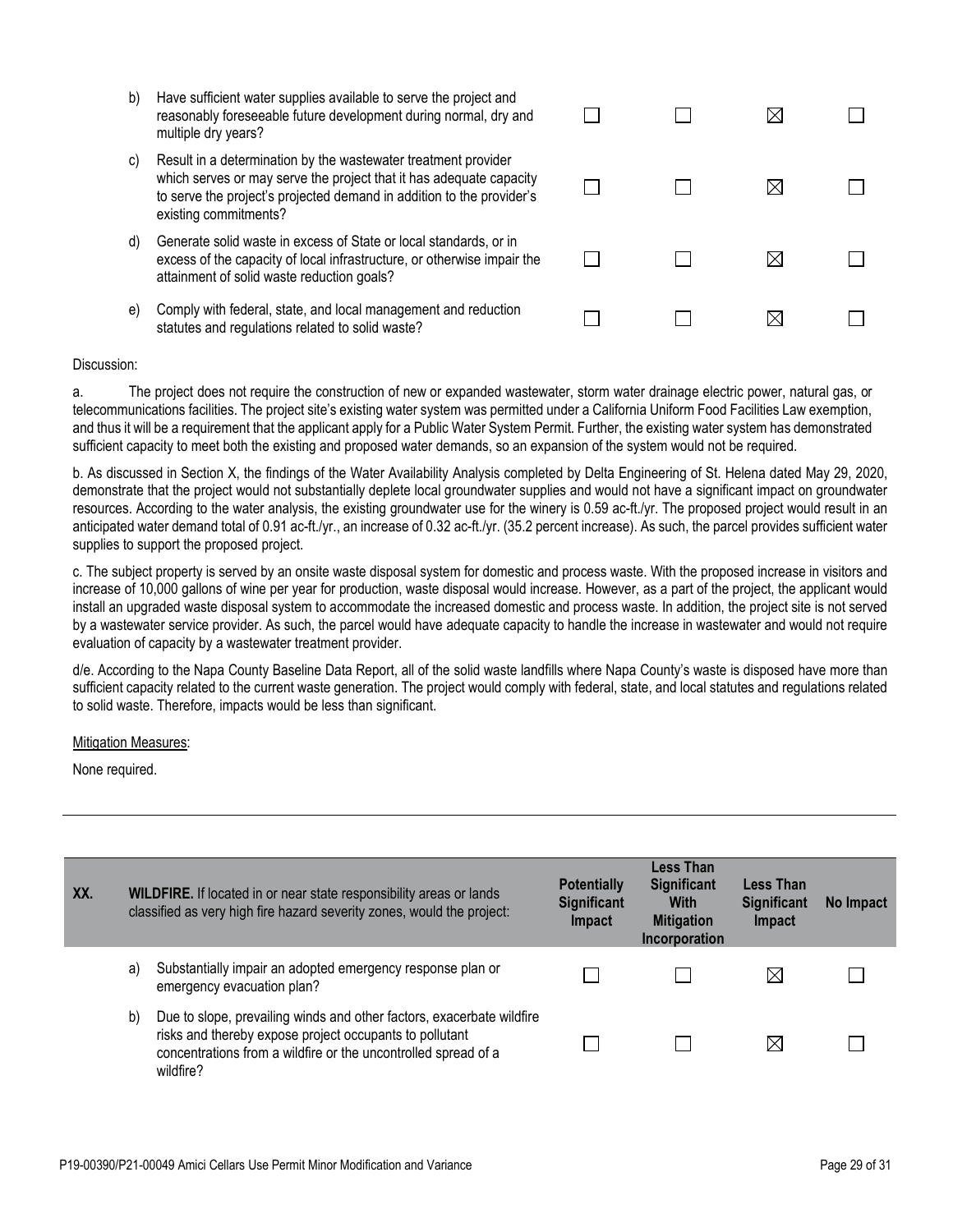- c) Require the installation or maintenance of associated infrastructure (such as roads, fuel breaks, emergency water sources, power lines or other utilities) that may exacerbate fire risk or that may result in temporary or ongoing impacts to the environment?
- d) Expose people or structures to significant risks, including downslope or downstream flooding or landslides, as a result of runoff, post-fire slope instability, or drainage changes?

| $\begin{array}{ccccccccccccccccc} \multicolumn{3}{c}{} & \multicolumn{3}{c}{} & \multicolumn{3}{c}{} & \multicolumn{3}{c}{} & \multicolumn{3}{c}{} & \multicolumn{3}{c}{} & \multicolumn{3}{c}{} & \multicolumn{3}{c}{} & \multicolumn{3}{c}{} & \multicolumn{3}{c}{} & \multicolumn{3}{c}{} & \multicolumn{3}{c}{} & \multicolumn{3}{c}{} & \multicolumn{3}{c}{} & \multicolumn{3}{c}{} & \multicolumn{3}{c}{} & \multicolumn{3}{c}{} & \multicolumn{3}{c}{} & \multicolumn{3}{c}{} &$ |  |
|-----------------------------------------------------------------------------------------------------------------------------------------------------------------------------------------------------------------------------------------------------------------------------------------------------------------------------------------------------------------------------------------------------------------------------------------------------------------------------------------|--|
| $\begin{array}{ccccccccccccccccc} \Box & \Box & \Box & \Box & \Box & \Box \end{array} \qquad \begin{array}{ccccccccccccccccc} \boxtimes & \Box & \Box \end{array}$                                                                                                                                                                                                                                                                                                                      |  |

a/b. The proposed project is located within the state responsibility area and is classified as a "Moderate" fire severity zone. The project would not substantially impair an adopted emergency response plan or emergency evacuation plan because the proposed driveway and circulation improvements would provide adequate access to Old Lawley Toll Road and Highway 29. The project complies with the current California Department of Forestry and California Building Code requirements for fire safety and all applicable fire safe regulations, including appropriate defensive space areas. Therefore, impacts would be less than significant.

c/d. Implementation of the project would include improvements to the access driveway, designed consistent with County standards. Proposed site access was reviewed and approved by the Napa County Fire Department, Engineering Services Division, and Public Works Department, as conditioned.

#### Mitigation Measures:

None required.

| XXI. | <b>MANDATORY FINDINGS OF SIGNIFICANCE</b> |                                                                                                                                                                                                                                                                                                                                                                                                                                                                                                     | <b>Potentially</b><br><b>Significant</b><br><b>Impact</b> | <b>Less Than</b><br><b>Significant</b><br><b>With</b><br><b>Mitigation</b><br>Incorporation | Less Than<br><b>Significant</b><br><b>Impact</b> | <b>No</b><br>Impact |
|------|-------------------------------------------|-----------------------------------------------------------------------------------------------------------------------------------------------------------------------------------------------------------------------------------------------------------------------------------------------------------------------------------------------------------------------------------------------------------------------------------------------------------------------------------------------------|-----------------------------------------------------------|---------------------------------------------------------------------------------------------|--------------------------------------------------|---------------------|
|      | a)                                        | Does the project have the potential to substantially degrade the<br>quality of the environment, substantially reduce the habitat of a fish<br>or wildlife species, cause a fish or wildlife population to drop below<br>self-sustaining levels, threaten to eliminate a plant or animal<br>community, substantially reduce the number or restrict the range of<br>a rare or endangered plant or animal or eliminate important<br>examples of the major periods of California history or prehistory? |                                                           | $\boxtimes$                                                                                 |                                                  |                     |
|      | b)                                        | Does the project have impacts that are individually limited, but<br>cumulatively considerable? ("Cumulatively considerable" means<br>that the incremental effects of a project are considerable when<br>viewed in connection with the effects of past projects, the effects of<br>other current projects, and the effects of probable future projects)?                                                                                                                                             |                                                           |                                                                                             | $\boxtimes$                                      |                     |
|      | C)                                        | Does the project have environmental effects that will cause<br>substantial adverse effects on human beings, either directly or<br>indirectly?                                                                                                                                                                                                                                                                                                                                                       |                                                           |                                                                                             | $\boxtimes$                                      |                     |

#### Discussion:

a. As discussed in Section IV above, the project site contains vegetation suitable for special status species including bats, migratory birds, nesting raptors and western pond turtle. The project would also involve removal of 31 trees. Mitigation is proposed for potential biological impacts that would reduce potentially significant impacts to less than significant. As identified in Section V, no known historically sensitive sites or structures, archaeological or paleontological resources, sites or unique geological features have been identified within the project site. In summary, all potentially significant effects on biological and cultural resources are or can be mitigated to a less than significant level.

b. The project would have limited impacts that are individually limited but cumulatively considerable. Potential air quality, greenhouse gas emissions, hydrology and traffic impacts are discussed in the respective sections, above. The project would minimally increase demands for public